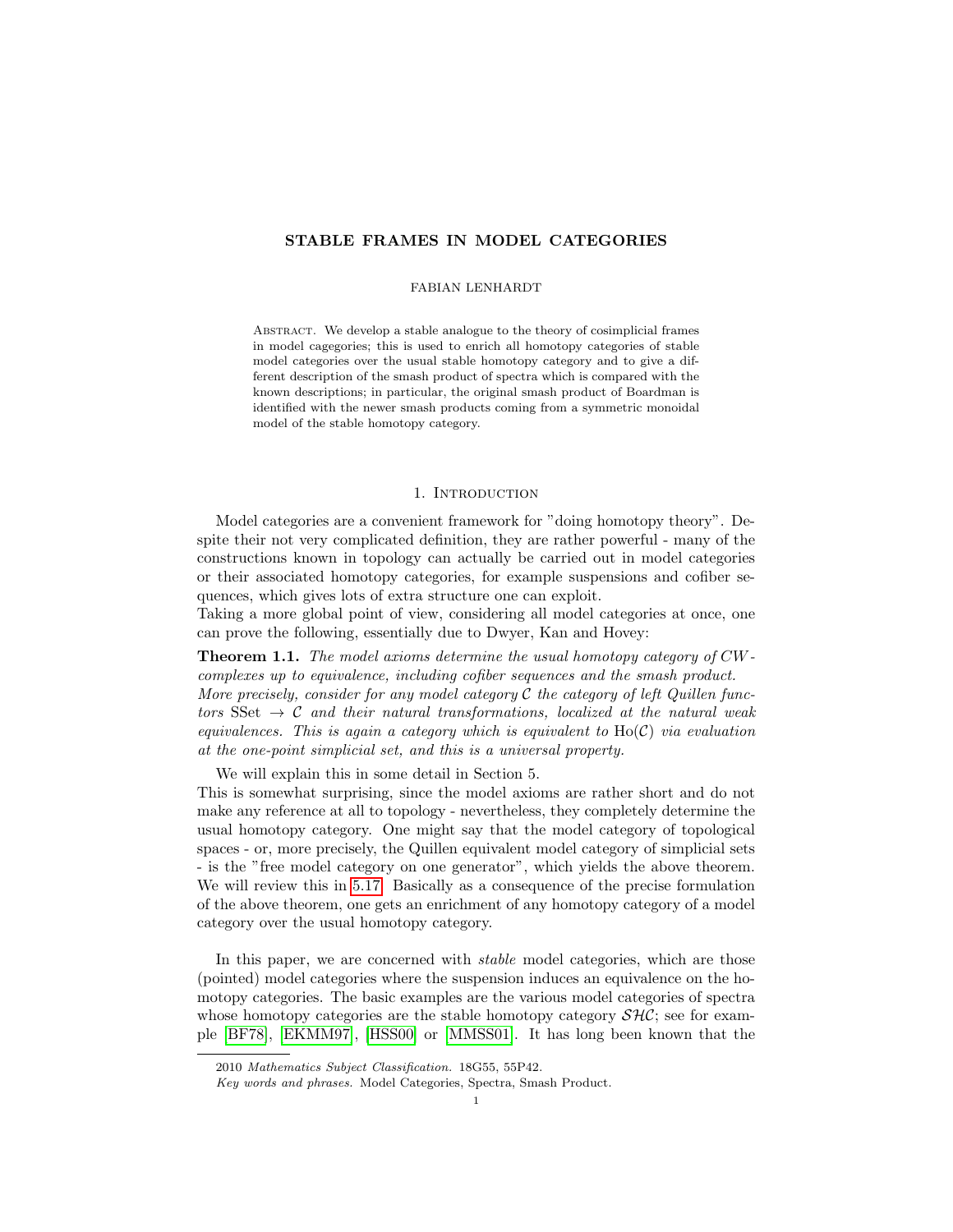category  $\mathcal{SHC}$  is symmetric monoidal; and, as are all homotopy categories of stable model categories, it is also a triangulated category. One of the main points of this paper is that all this structure is uniquely determined by the model axioms:

## **Theorem 1.2.** The stable homotopy category SHC is determined up to monoidal triangulated equivalence by the model axioms.

More precisely, consider for any stable model category  $\mathcal C$  the category of left Quillen functors  $\text{Sp} \to \mathcal{C}$ , where  $\text{Sp}$  is the model category of sequential spectra described in the next section, and their natural transformations, localized at the natural weak equivalences. This is again a category which is equivalent to  $H_0(\mathcal{C})$  via evaluation at the sphere spectrum, and again this is a universal property.

The reader may compare this to the following situation: The integers are the free group on one generator, satisfying Hom( $\mathbb{Z}, G$ ) ≅ G via evaluation at 1. Once one has this, one can reconstruct the ring structure of the integers as follows: for  $a, b$  in  $\mathbb{Z}$ , choose the unique group homomorphism f sending 1 to a and set  $ab = f(b)$ . Associativity of this is easily deduced out of the universal property. Similarly, one may construct an associative action of  $\mathbb Z$  on any group; something very similar happens here on a categorical level to define the smash product out of the universal property.

In recent years, various model categories of spectra where constructed which do not only have monoidal homotopy categories, as was the case with the original definition, but which are actually symmetric monoidal on the nose. However, it is from the definitions not at all clear that the "old" and "new" definition of the smash products agree, and a proof of this seems to appear nowhere in the literature. The techniques developed here are very well-suited for giving a proof that they indeed agree (as was, of course, expected) - the construction of the smash product given here is a new one, and it lies somewhere between the original one and the newer one, comparing nicely to both.

We will also obtain the following:

**Theorem 1.3.** Let C be any stable model category. Then  $Ho(\mathcal{C})$  is enriched over  $SHC$ , in the sense of  $Hov99$ , 4.1.6].

Similar results regarding the uniqueness of  $\mathcal{SHC}$ , disregarding the smash product, were obtained in [\[SS02\]](#page-37-3). We will basically use the same technique, refining it somewhat. Regarding the smash product, results about monoidal uniqueness of  $\mathcal{SHC}$  were obtained in [\[Shi01\]](#page-37-4); in particular, it is proven there that all the monoidal model categories of spectra induce the same smash product on  $\mathcal{SHC}$ . We will recover this result in a stronger form by different means. Throughout the paper, our main reference will be Hovey's book on model categories [\[Hov99\]](#page-37-2), where the unstable version of the theory mentioned above is treated. However, the reader should be warned that we will adopt some conventions regarding model categories which do not agree with the ones in [\[Hov99\]](#page-37-2); see the next paragraph.

1.1. Conventions. Some of the following conventions may seem to be moot technical points, but since the concepts of derived functors and derived natural transformations are central to this paper, we need to be precise what we actually mean.

From now on, we will assume that the reader knows about model categories; good sources include [\[DS95\]](#page-36-2) and, as mentioned above, [\[Hov99\]](#page-37-2). In particular, the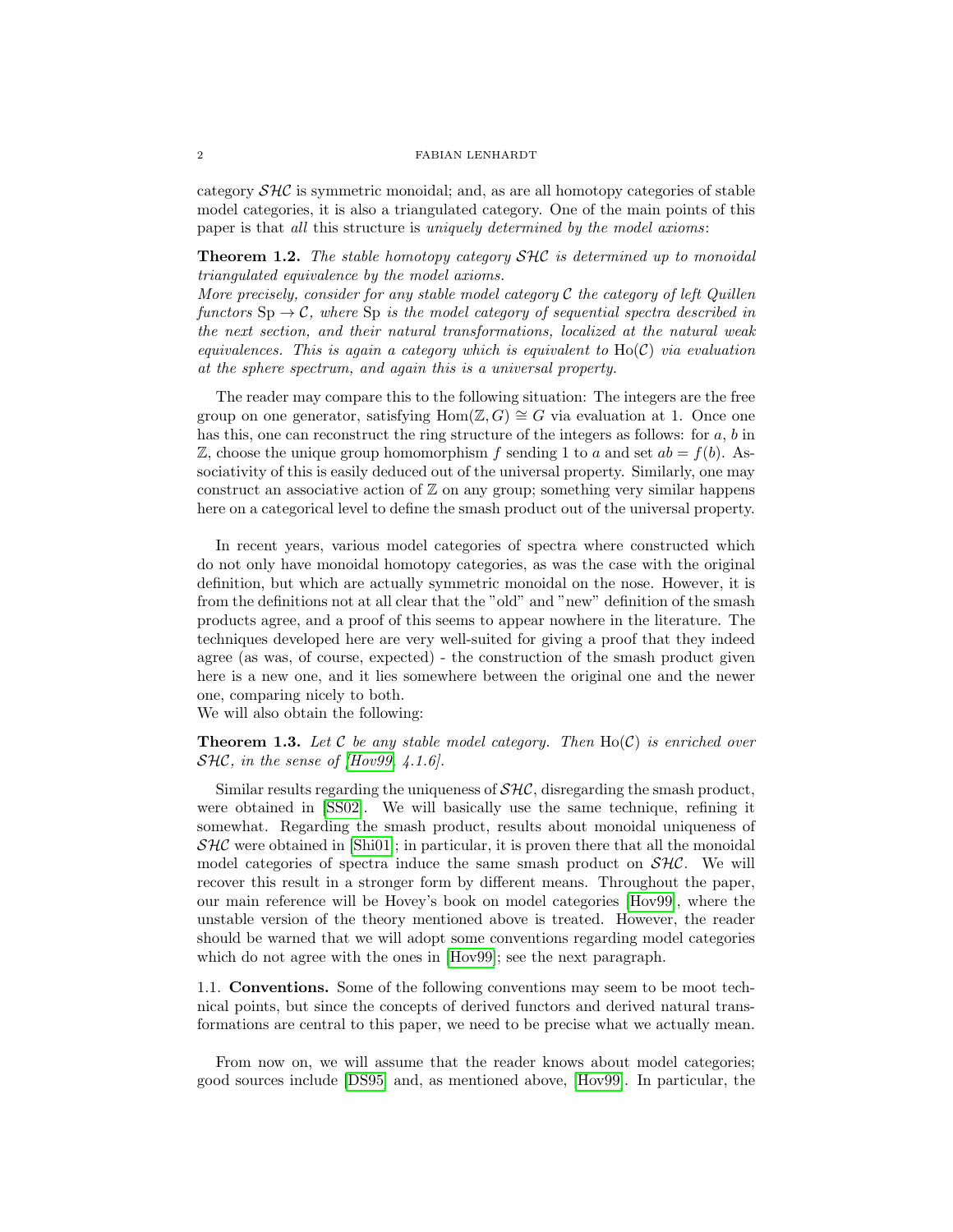reader should know about the model category of simplicial sets, about the homotopy category of a model category and about Quillen pairs and their derived functors; however, we will not need localisations. We will also assume fluent knowledge of basic category theory.

For definiteness and since there are small differences between the various sources, we adopt the definition of a model category as in [\[DS95\]](#page-36-2). Basically, this means that we do not assume functorial factorizations or even make them part of the data as in [\[Hov99\]](#page-37-2) - assuming functorial factorizations exist does not really simplify any of what follows, so there is no reason to assume them in the first place. In the end, our constructions will depend on choices; however, it boils down to choosing an inverse to an equivalence of categories, which is not really a choice; unlike in the unstable situation, this dependency on choices cannot be removed by making functorial factorizations part of the data.

Maybe more substantial is our convention regarding the homotopy category. We will almost exclusively be concerned with left Quillen functors (of course, there is always a right Quillen functor around, but this usually plays a background role, we just need to know that it exists); since these do not in general preserve all weak equivalences, but only those between cofibrant objects, one needs to replace cofibrantly when one wants to define derived functors. In particular, this leads to the annoying fact that the derived functor of the composition of two Quillen functors is usually not the composition of the two derived functors. We could circumvent this problem by refering to [\[Hov99,](#page-37-2) 1.3.7] which says that composition of derived functors is still coherently associative; however, we choose the following more convenient approach: For a model category  $\mathcal{C}$ , we consider the full subcategory  $\text{Ho}^{cof}(\mathcal{C})$  of  $\text{Ho}(\mathcal{C})$  spanned by the cofibrant objects; this category is equivalent to Ho(C), but it has the advantage that a left Quillen functor  $F : C \to \mathcal{D}$  directly induces a functor  $F : \text{Ho}^{cof}(\mathcal{C}) \to \text{Ho}^{cof}(\mathcal{D})$  which really is F on objects; by abuse of notation, we denote this functor by  $F$  again. With this convention, the composition of derived functors is strict; this removes a few technically intricate issues, and we have to bother with lots of fibrant replacements already. Of course, it has the disadvantage that the definition of the derived functor of a right Quillen functor becomes more complicated; but we will never explicitly need this.

# **Definition 1.4.** In the remainder of this paper, we let  $Ho(\mathcal{C})$  be the homotopy category of cofibrant objects.

Among the functors  $Ho(\mathcal{C}) \to Ho(\mathcal{D})$ , there is a distinguished class: namely the derived functors of left Quillen functors. However, we will also have to consider natural transformations between derived Quillen functors, and it is less clear which ones are the "correct" class to take here. It is tempting to just take those natural transformations which are induced by natural transformations of the overlying Quillen functors; however, this has serious disadvantages; in particular it may happen that a natural isomorphism of derived Quillen functors, stemming from a natural weak equivalence of overlying functors, is not invertible in this class.

We basically remove this difficulty in the crudest way possible: we allow natural transformations which are on-the-nose derived, but also the inverses to the derived natural weak equivalences and all possible compositions of these. This boils down to localizing at the natural weak equivalences; in all the cases of interest to us, we can interpret left Quillen functors and natural transformations as full subcategories of model categories with weak equivalences corresponding precisely to natural weak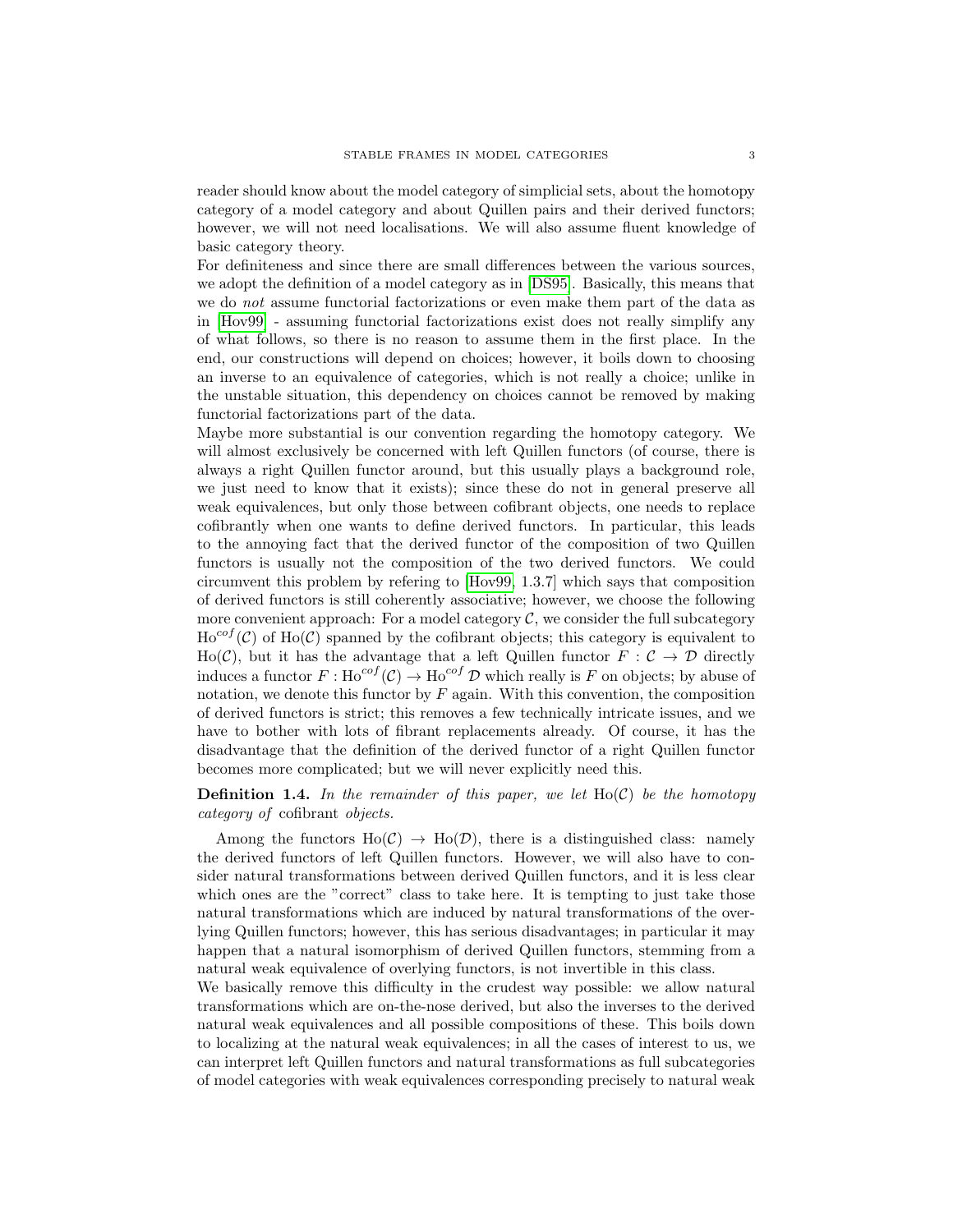equivalences, which removes all set-theoretic difficulties in this. One more thing should be mentioned. In the spirit of the above discussion, a derived left Quillen functor ought to be a functor which can be written as a composition of directly derived left Quillen functors and inverses of (left) Quillen equivalences, and this is what one should usually adopt as a definition; however, in the cases relevant to us, there are sufficiently existence and uniqueness results for left Quillen functors so that it makes no difference whether one considers directly derived left Quillen functors or adopts the preceding definition, so we will stick to the former for simplicity.

## 2. Sequential spectra

In this section, we will describe the category of spectra we want to work with. Working with this concrete model for  $\mathcal{SHC}$  is crucial; the constructions we want to do depend not only on the homotopy category, but on the model category itself, and will fail to work for many models; in particular, we cannot replace simplicial sets by topological spaces in the following definition.

## 2.1. The category of sequential spectra.

Definition 2.1. A sequential spectrum or just spectrum of simplicial sets is a sequence  $\{X_n\}_{n>0}$  of pointed simplicial sets together with pointed maps  $\sigma_n : X_n \wedge$  $S^1 \to X_{n+1}$ . A map of spectra  $f : X \to Y$  is a sequence of pointed maps  $f_n : X_n \to Y$  $Y_n$  such that the following diagram commutes for all n:



The resulting category of sequential spectra of simplicial sets will be denoted as Sp.

For a simplicial set X, let  $F_n(X)$  be the free spectrum generated by X in level *n* defined as follows: For  $k < n$ ,  $F_n(X)_k = *$ , and for  $k > n$ ,  $F_n(X)_k = X \wedge S^{k-n}$ . The structure maps are the maps  $X \wedge S^{k-n} \wedge S^1 \to X \wedge S^{k-n+1}$  identifying the suspension of  $S^{k-n}$  with  $S^{k-n+1}$ . The spectrum  $F_0(X)$  is called the *suspension* spectrum of X and is also denoted as  $\Sigma^{\infty}(X)$ . For a map  $g: X \to Y$  of simplicial sets, there is also an induced map  $F_n(g) : F_n(X) \to F_n(Y)$  which is just the  $(k-n)$ fold suspension of g in level k. Thus, we have a functor  $F_n$ : SSet<sub>\*</sub>  $\rightarrow$  Sp. Also, for each n, we have an evaluation functor  $Ev_n : Sp \to \text{SSet}_*$  which sends a spectrum A to its n-th space  $A_n$  and a map  $f : A \to B$  of spectra to the map  $f_n : A_n \to B_n$ . These functors are of course adjoint:

# **Lemma 2.2.**  $F_n$ : SSet  $\Rightarrow$  Sp :  $Ev_n$  is an adjoint functor pair.

## *Proof.* This is straightforward.  $\square$

The spectrum  $F_0S^0$  which has the *n*-sphere  $S^n$  in level *n* with structure maps the identifications  $S^n \wedge S^1 \cong S^{n+1}$  is called the *sphere spectrum* and will be denoted by S. This is the spectrum which will later on play the role of the unit.

Sp is also a simplicial category in a natural way. For a spectrum  $A$  and a simplicial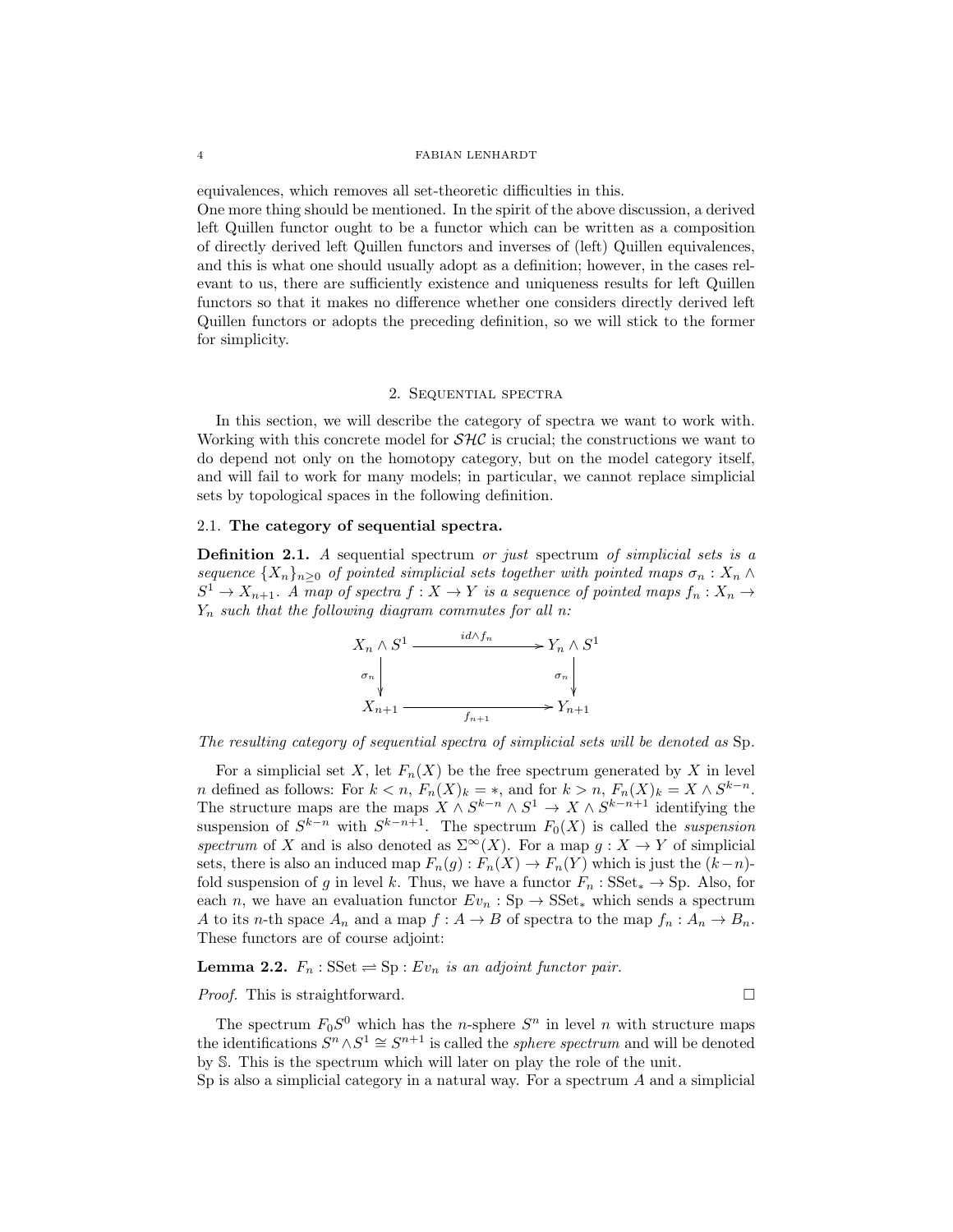set L, we define the spectrum  $A \wedge L$  by smashing levelwise with L, with structure maps the structure maps of  $A$  smashed with the identity of  $L$ . The simplicial Hom-set of two spectra  $A, B$  is the simplicial set which has in level n the set  $\text{Hom}_{\text{Sp}}(A \wedge \Delta[n]_+, B)$ , with simplicial structure maps induced by the structure maps in the cosimplicial object  $A \wedge \Delta[-]$  which gives simplicial structure maps since it stands in the contravariant variable. The simplicial mapping spectrum  $A<sup>L</sup>$ is again given by applying  $(-)^L$  levelwise and to the structure maps.

2.2. The homotopy theory of spectra. We have a level model structure on Sp which is induced by the model structure on  $SSet_*$ : A map  $f : X \to Y$  of spectra is a level weak equivalence respectively level fibration if all  $f_n$  are weak equivalences respectively fibrations of simplicial sets, and  $f$  is a cofibration if  $f_0$  is a cofibration and the induced map  $X_{n+1} \cup_{X_n \wedge S^1} Y_n \wedge S^1 \to Y_{n+1}$  is a cofibration for all n.

For stable homotopy theory, the homotopy category of this model category is too large; speaking loosely, it should not matter what happens in low dimensions, but it certainly does for level weak equivalences. To repair this, define the homotopy groups of a spectrum A as

$$
\pi_k(A) = \operatorname{colim}_n(\pi_{k+n}|A_n|)
$$

for any *integer*  $k$  where the colimit is taken over the maps

$$
\pi_{k+n}|A_n| \stackrel{-\wedge S^1}{\rightarrow} \pi_{k+n+1}|A_n \wedge S^1| \stackrel{\sigma_n}{\rightarrow} \pi_{k+n+1}|A_{n+1}|
$$

A map  $f: A \to B$  of spectra induces maps on the homotopy groups  $\pi_k(f): \pi_k(A) \to$  $\pi_k(B)$  since f induces compatible maps  $\pi_{k+n}|A_n| \to \pi_{k+n}|B_n|$ . Call a map of spectra a  $\pi_*$ -isomorphism if it induces isomorphisms on all homotopy groups.

**Theorem 2.3.** There is a model structure on Sp with weak equivalences the  $\pi_*$ isomorphisms and with the same cofibrations as in the level model structure.

*Proof.* See [\[BF78\]](#page-36-0) or [\[GJ99,](#page-37-5) X].

From now on, if we write  $\mathcal{SHC}$ , we mean Ho(Sp).

The fibrant objects in this model structure are exactly the levelwise Kan  $\Omega$ -spectra, i.e., those spectra of levelwise Kan fibrant simplicial sets where all adjoint structure maps  $A_n \to \Omega A_{n+1}$  are weak equivalences of simplicial sets, and the acyclic fibrations are the level acyclic fibrations since we did not change the cofibrations when we stabilized.

Another way to obtain this stable model structure is to localize the level model structure along the maps  $F_n(S^1) \to F_{n-1}(S^0)$ ,  $n \geq 0$ , adjoint to the identity of  $S<sup>1</sup>$ , see [\[Hir03\]](#page-37-6) for details on localization; note that the level model structure on Sp has all the nice properties needed for localizing, i.e. it is cellular and left proper. The reason that the weak equivalences in this localized model structure are the  $\pi_*$ -isomorphisms is that every spectrum X is  $\pi_*$ -isomorphic to an  $\Omega$ -spectrum, see [\[GJ99,](#page-37-5) X.4]. Introducing the stable model structure as this localization does not save work when trying to prove the model axioms (at least once one wants to see that weak equivalences are exactly the  $\pi_*$ -isomorphisms), but the maps  $F_n(S^1) \to F_{n-1}(S^0)$  will play an important role in the following; and the fact that they determine the stable model structure will be a somewhat reassuring, though not really necessary, fact.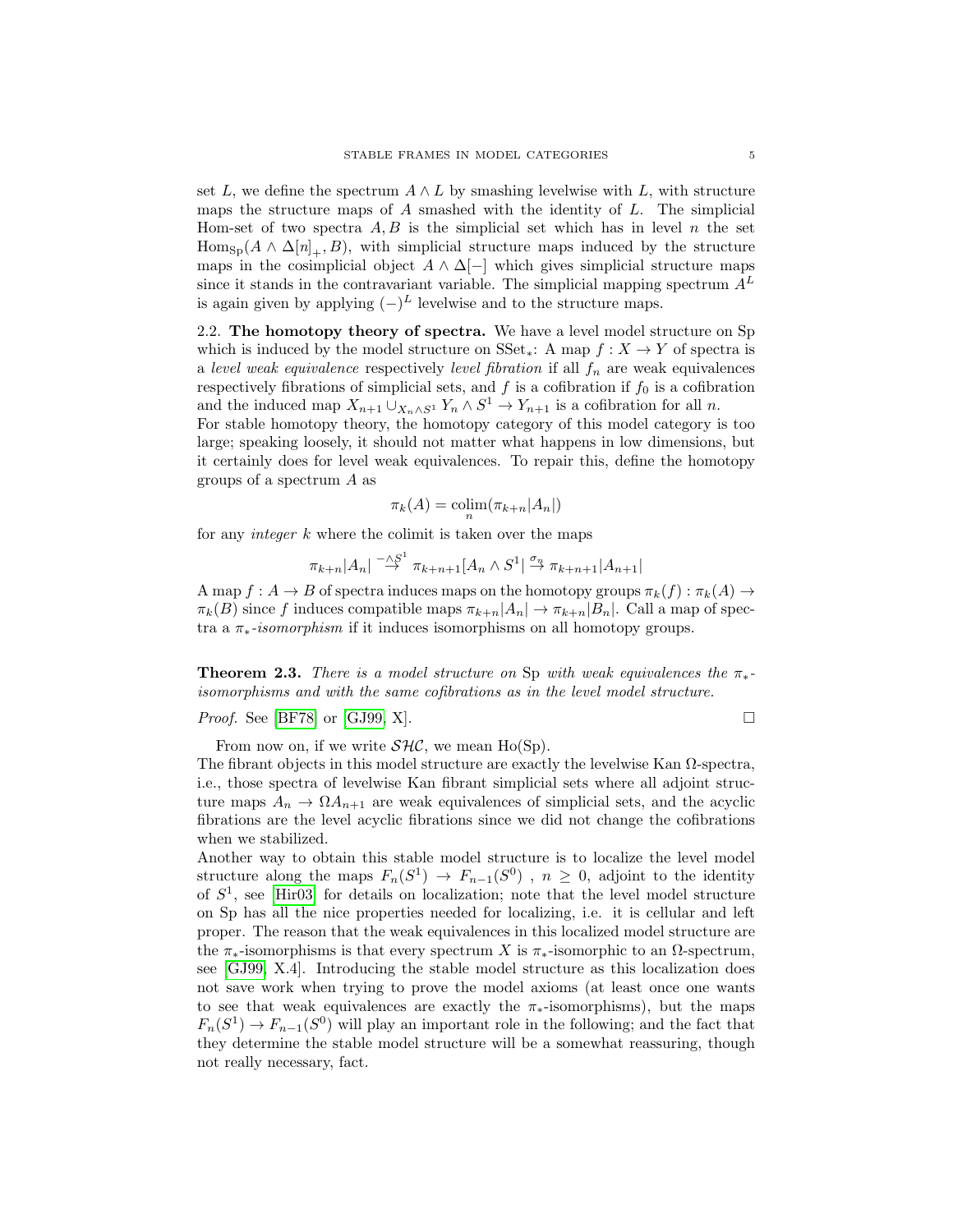Unsurprisingly, with both of the model structures defined above, Sp is a simplicial model category with the simplicial structure defined as above, i.e., the axiom SM7 holds: For a cofibration  $f : A \to B$  and a fibration  $g : X \to Y$ , the induced map

$$
\operatorname{Map}_{\operatorname{Sp}}(B,X)\stackrel{(f^*,g_*)}{\to}\operatorname{Map}_{\operatorname{Sp}}(A,X)\times_{\operatorname{Map}_{\operatorname{Sp}}(A,Y)}\operatorname{Map}_{\operatorname{Sp}}(B,Y)
$$

is a fibration of simplicial sets which is trivial if either  $f$  or  $g$  is. Furthermore, by the levelwise definition of fibrations in the level model structure, it is evident that the adjoint pair  $(F_n, Ev_n)$  is a Quillen pair for the level model structure, and since we do not change cofibrations when going to the stable model structure, it will also be a Quillen pair for the stable model structure.

Left Quillen functors out of the category Sp will play an important role in the following; the following lemma provides a useful criterion for deciding whether an adjoint pair  $Sp \rightleftharpoons \mathcal{C}$  for any model category  $\mathcal{C}$  is Quillen.

<span id="page-5-0"></span>**Lemma 2.4.** [\[SS02,](#page-37-3) 4.2] Let C be a model category and  $F : Sp \rightleftharpoons C : G$  an adjoint functor pair. This adjoint pair is a Quillen functor for the stable model structure on Sp if and only if the following three conditions hold:

i) G takes acyclic fibrations to level acyclic fibrations of spectra ii) G takes fibrant objects to  $\Omega$  - spectra iii) G takes fibrations between fibrant objects to level fibrations

## 3. Spectra and adjunctions

In this section, we describe why we want to work with the category Sp: It is easy to describe left adjoints starting in SSet or SSet∗, and this is inherited by Sp. This is completely category-theoretical and has nothing to do with homotopy theory or model structures. Since adjoints come up again and again in the following, we adopt the convention that the direction of an adjunction is the direction of its left adjoint. We will make heavy use of the following proposition:

**Proposition 3.1.** Let D be the cosimplicial object in  $SSet_*$  given by the pointed standard simplices  $\Delta[n]_+$  and the standard maps between them. Then for any cocomplete, pointed category C, the category of adjunctions  $SSet_* = C$  is equivalent to the category  $\mathcal{C}^{\Delta}$  of cosimplicial objects in C via associating to an adjunction the image of D under the left adjoint.

*Proof.* The point is that SSet =  $Set^{\Delta^{op}}$  and that C is pointed. Given a cosimplicial object T, we define the associated right adjoint R by  $R(X)_n = \text{Hom}_{\mathcal{C}}(T_n, X)$  with simplicial structure maps induced by the cosimplicial structure maps of T. The left adjoint is essentially obtained by the fact that we know what it should do on D and we can glue every simplicial set in a canonical way out of the standard simplices; see [\[Hov99,](#page-37-2) 3.1.6] for details.  $\square$ 

For less awkward notation, we make the following definition:

**Definition 3.2.** For a cosimplicial object X in C, we write  $(X \wedge -, \text{Map}(X, -))$ for the associated adjunction  $SSet_* \rightleftharpoons \mathcal{C}$ .

So we know how to describe adjunctions out of SSet<sup>∗</sup> and natural transformations between them. For spectra, the point is that one can write a spectrum as a coequalizer of free spectra in a canonical way: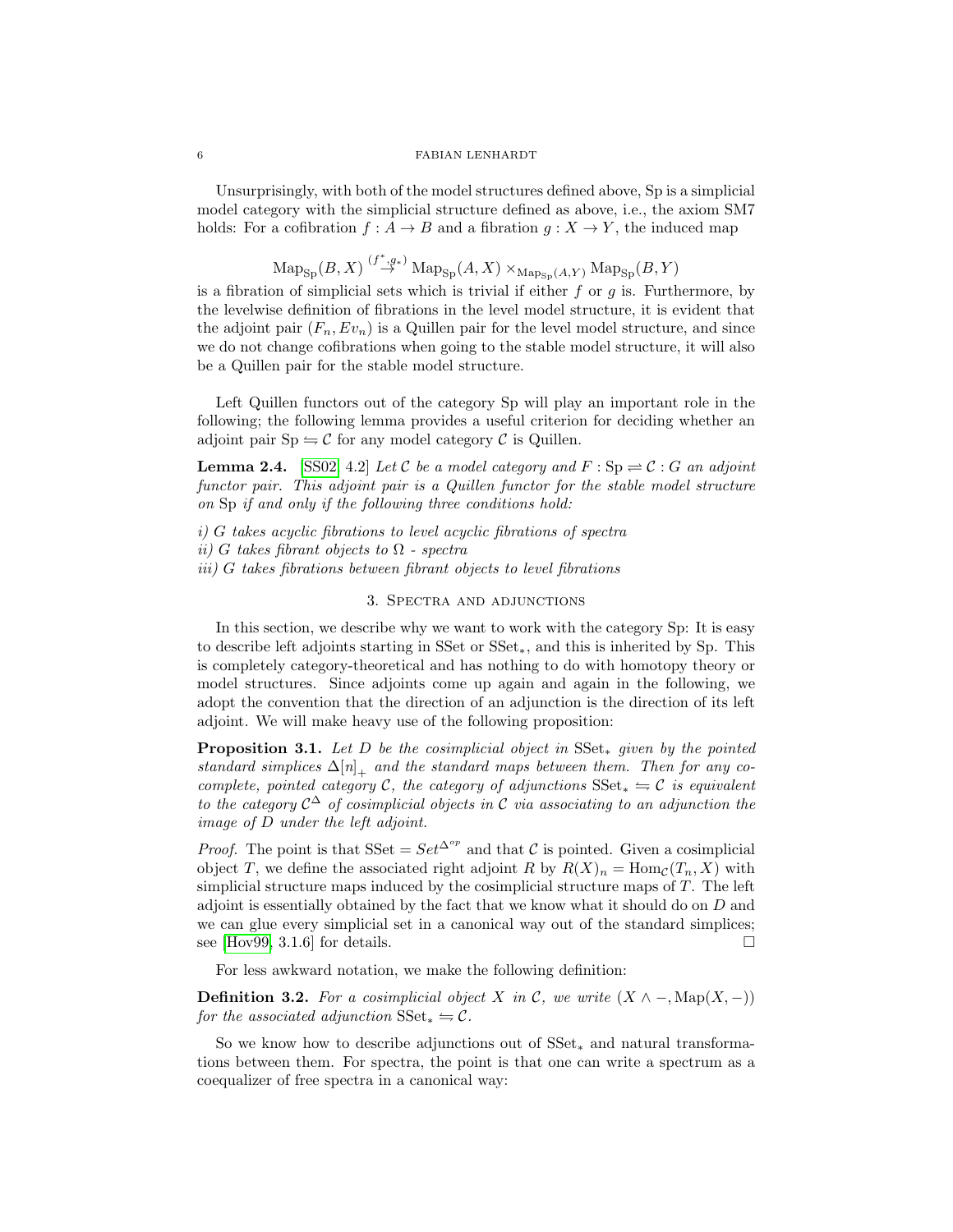<span id="page-6-0"></span>**Proposition 3.3.** For a spectrum A, there is a coequalizer diagram

$$
\bigvee_n F_n A_{n-1} \wedge S^1 \xrightarrow{T} \bigvee_n F_n A_n \xrightarrow{}
$$

where  $H$  is induced by the structure maps of  $A$  and  $T$  is induced by the maps  $F_nA_{n-1}\wedge S^1\to F_{n-1}A_{n-1}$  adjoint to the identity of  $A_{n-1}\wedge S^1$ .

*Proof.* This is straightforward. We have maps  $F_n A_n \to A$  adjoint to the identity of  $A_n$ , the wedge of these maps is the map  $\bigvee_n F_nA_n \to A$ . To check the universal property, note that a map  $\bigvee_n F_n A_n \to B$  is adjoint to a sequence of maps  $A_n \to B_n$ ; this is a map of spectra if and only if the map  $\bigvee_n F_n A_n \to B$  is compatible with the two coequalizer maps.

Now let C be any cocomplete category and  $L : Sp \rightleftharpoons C : R$  an adjoint pair. By precomposing with the adjoint pairs  $(F_n, Ev_n)$ , one obtains a sequence of adjunctions  $L_n$ : SSet<sub>\*</sub>  $\rightleftharpoons$  C :  $R_n$ . Furthermore, we obtain natural transformations  $\tau_n: L_n(-\wedge S^1) \to L_{n-1}$  as follows: For a simplicial set K, we have a map  $F_n(K \wedge S^1) \to F_{n-1}K$  of spectra adjoint to the identity of K; by applying L, we obtain the desired natural transformations. The adjoint natural transformation  $\eta_n: R_{n-1} \to \Omega \circ R_n$  is given on an object X of C as (the adjoint of) the  $(n-1)$ -th structure map of the spectrum  $R(A)$ , a map  $R_{n-1}X \to \Omega R_nX$ . Note that this is somewhat reminiscent of a spectrum with the  $L_n$  as "spaces" and the  $\tau_n$  as "structure maps".

**Proposition 3.4.** An adjunction  $L : \mathcal{C} \rightleftharpoons \mathcal{C} : R$  is uniquely determined up to isomorphism by the  $L_n$  and  $\tau_n$ , or equivalently the  $R_n$  and  $\eta_n$ . Conversely, given a sequence of adjunctions  $(L_n : \text{SSet}_* \rightleftharpoons \mathcal{C} : R_n)$  and natural transformations  $\tau_n$  as above, there is an adjunction  $L : Sp \rightleftharpoons \mathcal{C} : R$  inducing the  $L_n$  and  $\tau_n$ .

*Proof.* We prove that R is uniquely determined by the  $R_n$  and  $\eta_n$ . For an object X of C, we have by definition  $ev_n R(X) = R_n(X)$ , and the structure map  $R_{n-1}X \to \Omega R_nX$  is just  $\eta_n(X)$ ; hence R is determined up to iomorphism, which also determines L up to natural isomorphism.

For the existence part, define a functor  $R : C \to \text{Sp}$  as follows: For an object X of C, the n-th space of the spectrum  $R(X)$  is  $R_nX$ , and the structure maps are  $\eta_n(X) : R_{n-1}X \to \Omega R_nX$ . To define the left adjoint L, we use the coequalizer diagram in [3.3.](#page-6-0) The behaviour of a potential left adjoint on everything showing up in this coequalizer diagram is determined - it has to commute with coproducts, on free spectra  $F_nK$ , it has to be  $L_n$ , H is a map induced by a map of free spectra, and  $L(T)$  is a wedge on the maps  $\tau_n(A_{n-1}): L_n(A_{n-1} \wedge S^1) \to L_{n-1}A_{n-1}$ . Hence it is natural to define  $L(A)$  via the following coequalizer diagram:

$$
\bigvee_n L_n(A_{n-1} \wedge S^1) \xrightarrow{\bigvee L_n(\sigma_n)} \bigvee_n L_n A_n \xrightarrow{\qquad} L(A)
$$

where  $\sigma_n: A_{n-1} \wedge S^1 \to A_n$  denotes the structure maps of A. To see that L and R are indeed adjoint, assume we are given a map  $L(A) \to X$ . This map is by definition of  $L$  as the coequalizer given by a sequence of maps compatible with the coequalizer diagram  $L_nA_n \to X$ , which in turn are adjoint to a sequence of maps  $A_n \to R_n X$ ; compatibilty of the maps exactly translates into this being a map of spectra  $A \to R(X)$ .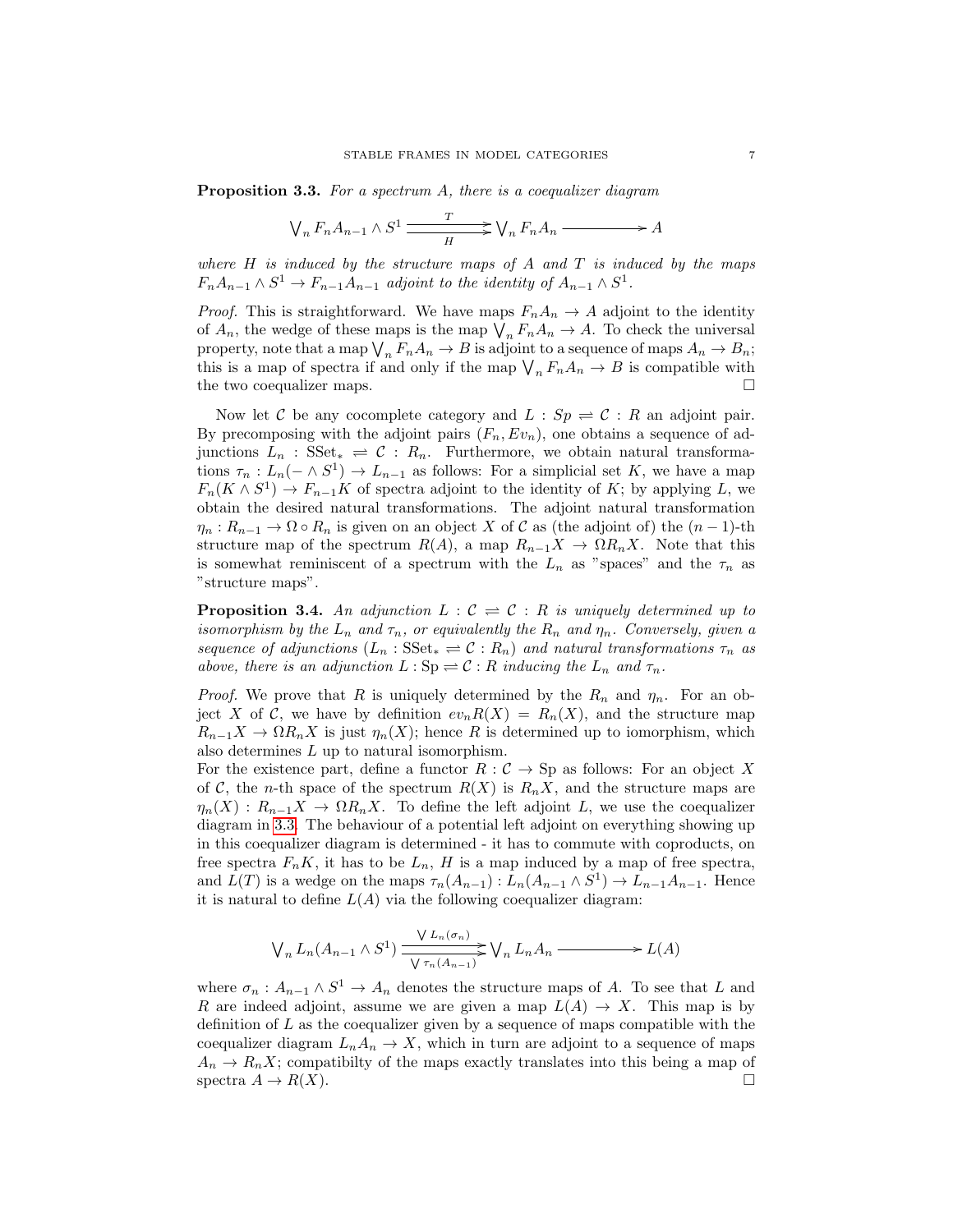Similiarly, we can characterize natural transformations between adjunctions  $Sp \rightleftharpoons$  $\mathcal{C}$ :

**Proposition 3.5.** Let  $L, L' : Sp \to \mathcal{C}$  be two left adjoint functors. Then a natural transformation  $\phi : L \to L'$  gives rise to a sequence of natural transformations  $\phi_n: L_n \to L'_n$  such that  $\tau_n \circ (\phi_n \wedge Id_{S^1}) = \phi_{n-1} \circ \tau_n$  as natural transformations  $L_n(-\wedge S^1) \rightarrow L_{n-1}$ . Conversely, any such sequence of natural transformations gives rise to a unique natural transformation  $L \to L'$  extending the given data.

*Proof.* This is straightforward and left to the reader.  $\Box$ 

Since we know precisely how to describe left adjoints out of SSet∗, we can now explicitly describe the category of adjunctions from Sp to  $C$ . For a cosimplicial object,  $X \wedge (- \wedge S^1)$ : SSet  $\rightarrow C$  is again a left adjoint; we write  $\Sigma X$  for the cosimplicial object associated to this adjunction; compare with section 6. Clearly,  $\Sigma$  is a functor  $\mathcal{C}^{\Delta} \to \mathcal{C}^{\Delta}$ .

**Definition 3.6.** A Σ-cospectrum is a sequence of cosimplicial objects  $X_n$  together with structure maps  $\Sigma X_n \to X_{n-1}$ ; a morphism of cospectra  $X \to Y$  is a sequence of morphisms  $X_n \to Y_n$  compatible with the structure maps, like in a spectrum. Denote the resulting category as  $C^{\Delta}(\Sigma)$ .

The results we have obtained so far in this section directly lead to the following:

**Theorem 3.7.** For a cocomplete category C, the category  $C^{\Delta}(\Sigma)$  of  $\Sigma$ -cospectra is equivalent to the category  $Ad(Sp, C)$  of adjunctions  $Sp \rightleftharpoons C$  with natural transformations as morphisms.

In Sp, one has a standard cospectrum, given by  $F_n(D)$  in degree n with D the standard cosimplicial object in SSet∗. The associated cospectrum to a left adjoint  $\text{Sp} \to \mathcal{C}$  is the image of this cospectrum in C. Again, to avoid awkward notation, we make the following definition:

**Definition 3.8.** For a  $\Sigma$ -cospectrum X, we write  $(X \wedge -, \text{Map}(X, -))$  for the associated adjunction. We denote the m-th cosimplicial level of the coimplicial object  $X_n$  by  $X_{n,m}$ .

Note that none of this depended on actual properties of  $SSet_*$  or  $-\wedge S^1$  besides the fact that  $-\wedge S^1$  is a left adjoint; one may define L-cospectra in an arbitrary cocomplete category C with an adjunction  $L : \mathcal{C} \rightleftharpoons \mathcal{C} : R$  as sequences of objects  $X_n$  of C with structure maps  $LX_n \to X_{n+1}$ , and all of the above remains true for this category of spectra. In all cases of interest of us - in particular for Σ-cospectra - the underlying category  $\mathcal C$  is actually a model category and  $L$  is left Quillen, and then cospectra form a model category again. Since this will be important to us, we formalize the definition:

**Definition 3.9.** Let C be a model category and let  $L : \mathcal{C} \rightleftharpoons \mathcal{C} : R$  be a Quillen pair. A cospectrum with respect to this data is a sequence  $X_0, X_1, \ldots$  of objects of C together with structure maps  $\sigma_n: LX_n \to X_{n-1}$ . A morphism  $f: X \to Y$  of cospectra is a sequence of maps  $f_n: X_n \to Y_n$  such that for all n, the diagram

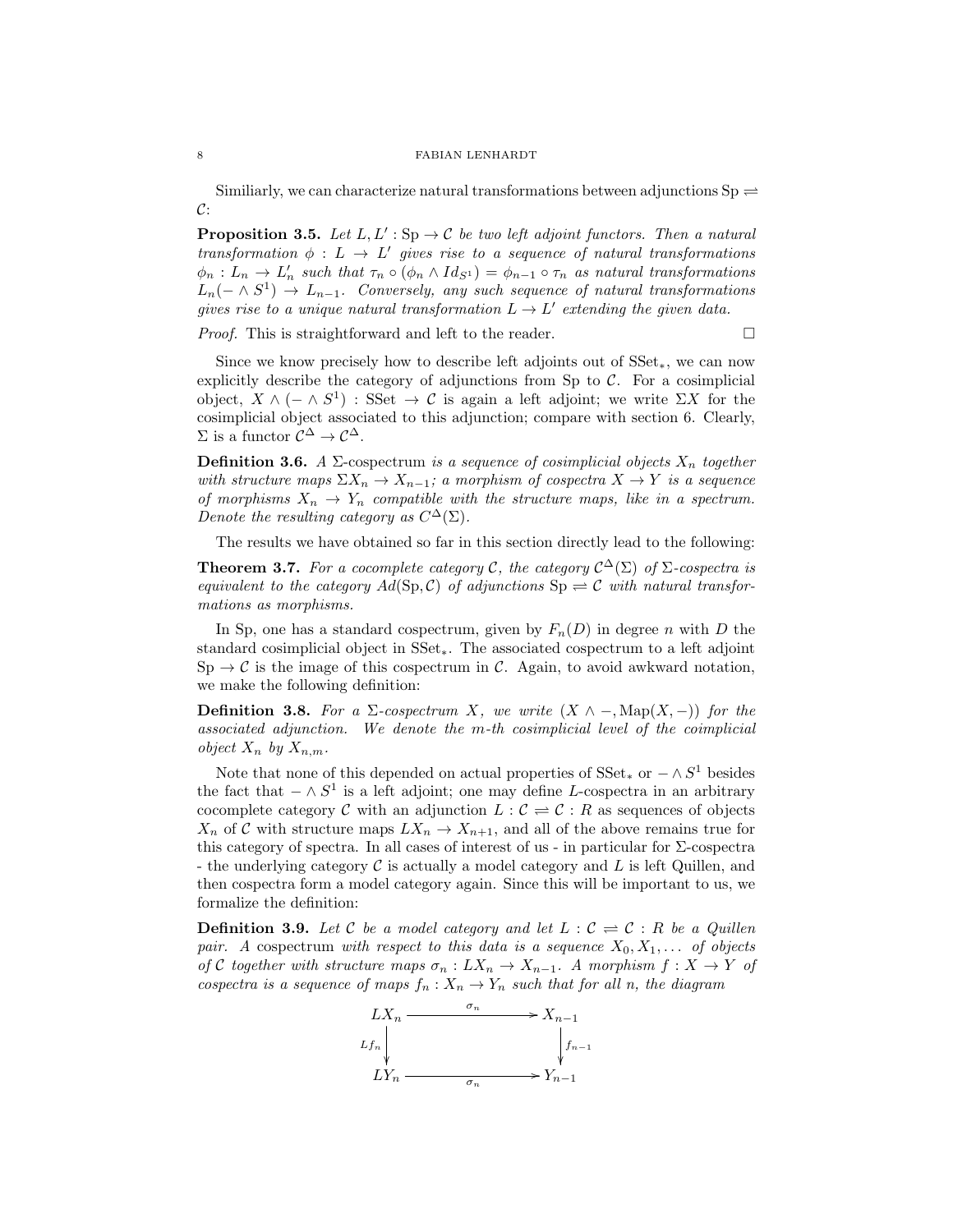commutes. We denote this category by  $\mathcal{C}(L)$  and will call the objects L-cospectra.

We will also consider the category of cospectra up to degree  $k$ :

**Definition 3.10.** With notation as above, an L-cospectrum up to degree  $k$  is a sequence of objects  $X_0, X_1, \ldots, X_k$  in C together with structure maps  $LX_m \to X_{m-1}$ for  $m = 1...k$ . A morphism  $X \to Y$  is a sequence of maps  $X_m \to Y_m$  compatible with the structure maps as above. We denote the resulting category as  $\mathcal{C}(L, k)$ .

Both these constructions again yield model categories in a natural way:

<span id="page-8-0"></span>**Theorem 3.11.** There is a level model structure on  $\mathcal{C}(L)$  and on  $\mathcal{C}(L, k)$  for any k where a map  $f: X \to Y$  is a

- weak equivalence resp. cofibration if and only if all  $f_n$  are weak equivalences resp. cofibrations
- a (trivial) fibration if  $f_0$  is and for all  $n \geq 0$ , the induced map  $X_n \to$  $Y_n \times_{RY_{n-1}} RX_{n-1}$  is a (trivial) fibration.

Proof. This is certainly not new; however, there seems to be no actual proof of this in printing. Note that we do not assume that  $\mathcal C$  is cofibrantly generated; the theorem holds for any model category. However, the proof of the model axioms, just using the model axioms in  $\mathcal{C}$ , is straightforward (though not precisely short); note that one needs to check that "trivial fibration" as stated is indeed the same as a fibration and a weak equivalence.  $\Box$ 

## 4. Stable frames in simplicial model categories

In this section, we prove a slight variant of our main theorem for simplicial model categories; this serves as a good warm-up to the more complicated general case and is sufficient for many purposes. Readers interested in topological model categories should note that, replacing Sp by topological spectra (in some suitable closed monoidal category of topological spaces like k-spaces) and "simplicial" by "topological" in all that follows in this section, the proofs go through virtually unchanged. We refer to [\[GJ99\]](#page-37-5) for a definition and basic facts concerning simplicial model categories.

In this section we will only be concerned with functors compatible with the simplicial structure in the following sense:

**Definition 4.1.** Let  $C$ ,  $D$  be pointed simplicial (model) categories. An adjunction  $L : \mathcal{C} \implies \mathcal{D} : R$  together wit natural isomorphisms  $L(X \wedge K) \cong L(X) \wedge K$  for any object X of C and any simplicial set K; or equivalently natural isomorphisms  $R(Y^K) \cong R(Y)^K$  for Y in D; is called strong simplicial if the natural isomorphisms make two coherence diagram commutative: One equating the two ways of getting from  $L(X) \wedge (K \wedge L)$  to  $L((X \wedge K) \wedge L)$  and one equating the two ways of getting from  $L(X) \wedge \Delta[0]$  to  $L(X)$ ; or equivalently, if the corresponding coherence diagrams for R commute.

Given a cocomplete pointed simplicial category  $\mathcal{C}$ , we now want to describe the strong simplicial adjunctions  $L : Sp \to \mathcal{C} : R$ . If  $(L, R)$  is strong simplicial, then it follows that  $(L_n = L \circ F_n, R_n = Ev_n \circ R)$  is a strong simplicial adjunction  $SSet_* \rightleftharpoons \mathcal{C}$ - and such an adjunction is completely determined up to isomorphism by the image of  $S^0$ , an object of C. Similarly, the natural transformation  $\tau_n: L_n \circ (-\wedge S^1) \to L_{n-1}$ is a simplicial natural transformation, hence simply given by a morphism in  $\mathcal C$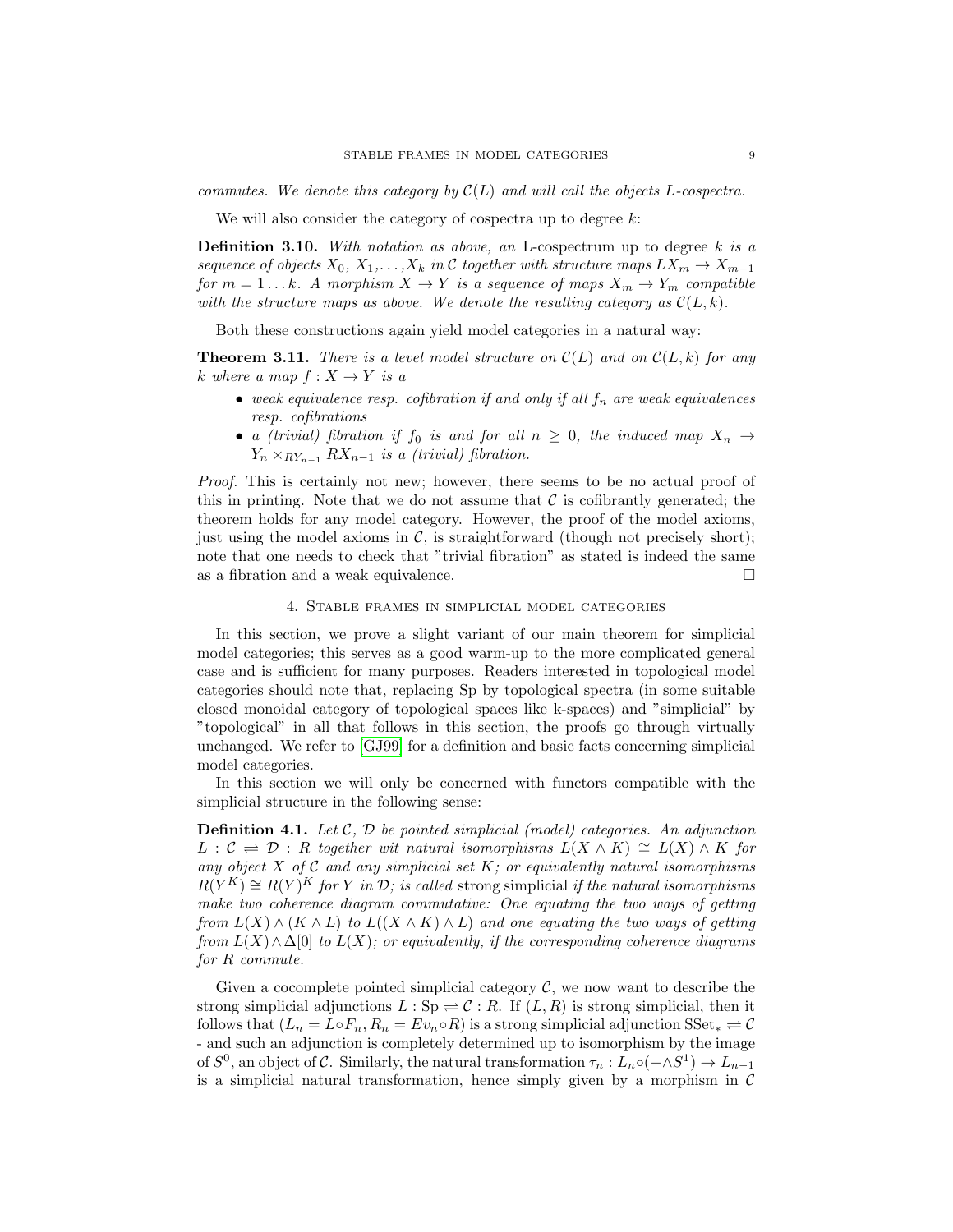and we obtain a  $S^1$ -cospectrum in C. Similar arguments can be made for natural transformations, leading to the following:

**Proposition 4.2.** Let C be a pointed simplicial model category. Then the category of strong simplicial adjunctions  $Sp \rightleftharpoons C$  and simplicial natural transformations is equivalent to the category  $C(S^1)$  of  $S^1$ -cospectra.

In this section, we will drop the  $S^1$ , just speaking of cospectra.

Given such a cospectrum  $X$ , we can describe the associated right adjoint as follows: The *n*-th space of  $R(Y)$  is  $\text{Map}(X_n, Y)$ , where Map denotes the simplicial mapping space in C, with structure maps adjoint to  $\text{Map}(X_{n-1}, Y) \to \text{Map}(X_n \wedge Y)$  $S^1, Y$   $\cong$   $\Omega \text{Map}(X_n, Y)$ . We will denote the adjoint pair associated to X by  $(X \wedge -$ , Map $(X, -)$ ). Given a simplicial left adjoint  $L : Sp \to \mathcal{C}$ , we obtain the associated cospectrum X by  $X_n = L(F_nS^0)$  with structure maps the images of the canonical maps  $F_nS^1 \to F_{n-1}S^0$ .

Now we want to apply [2.4](#page-5-0) to find necessary and sufficient conditions for a cospectrum  $X$  to present a Quillen pair. For part i) of [2.4,](#page-5-0) we note that for an acyclic fibration f in C, Map $(X, f)$  is levelwise of the form  $\text{Map}(X_n, f)$ ; the only natural condition ensuring that  $\text{Map}(X, f)$  is level acyclic is that all  $X_n$  are cofibrant, which is also necessary since  $X_n = X \wedge F_nS^0$  needs to be cofibrant if  $X \wedge -$  is left Quillen. For ii), note that for fibrant Y, Map $(-, Y)$  preserves weak equivalences between cofibrant objects, hence the structure map  $\text{Map}(X_{n-1}, Y) \to \text{Map}(X_n \wedge S^1, Y) \cong$  $\Omega \text{Map}(X_n, Y)$  would be a weak equivalence if  $X_n \wedge S^1 \rightarrow X_{n-1}$  were a weak equivalence. This is also necessary since this is the image of the canonical map  $F_nS^1 \to F_{n-1}S^0$  which is a  $\pi_*$ -isomorphism, being an isomorphism in all but one degrees, and this needs to be preserved if  $X \wedge -$  is left Quillen. Also note that  $\mathrm{Map}(X, Y)$  is automatically levelwise Kan if Y is fibrant and X cofibrant. Part iii) is no new condition since fibrations induce fibrations  $\text{Map}(X_n, f)$  anyway. Hence we arrive at the following definition:

**Definition 4.3.** A cospectrum  $X$  is a simplicial stable frame if it is pointwise cofibrant with weak equivalences  $X_n \wedge S^1 \to X_{n-1}$  as structure maps

The discussion above yields:

<span id="page-9-1"></span>**Proposition 4.4.** The cospectrum X represents a Quillen pair  $Sp \rightleftharpoons C$  if and only if it is a simplicial stable frame.

Now we have a good combinatorial handle on left Quillen functors out of Sp into a stable simplicial model category  $\mathcal{C}$ , we may ask whether such functors exist. It turns out there are plenty of them:

<span id="page-9-0"></span>**Proposition 4.5.** Let C be a stable simplicial model category and X a cofibrantfibrant object of C. Then there is a simplicial stable frame A with  $A_0 = X$ . Additionally, one can arrange A to be fibrant in the model structure on cospectra, i.e., such that A is level fibrant and the structure maps  $A_n \to \Omega A_{n-1}$  are acyclic fibrations. Thus there is a left Quillen functor  $A \wedge - : \text{Sp} \to \mathcal{C}$  with  $A \wedge \mathbb{S} \cong X$ .

*Proof.* Since X is fibrant, also  $\Omega X$  is fibrant. Choose a cofibrant-fibrant object  $A_1$ together with an acyclic fibration  $A_1 \to \Omega X$  by factoring  $* \to \Omega X$  into a cofibration followed by an acyclic fibration. Since C is stable,  $(S^1, \Omega)$  is a Quillen equivalence. Thus, since  $A_1$  and X are cofibrant-fibrant, the adjoint map  $A_1 \wedge S^1 \to X$  is also a weak equivalence. Repeating this, one gets cofibrant-fibrant objects  $A_n$  with weak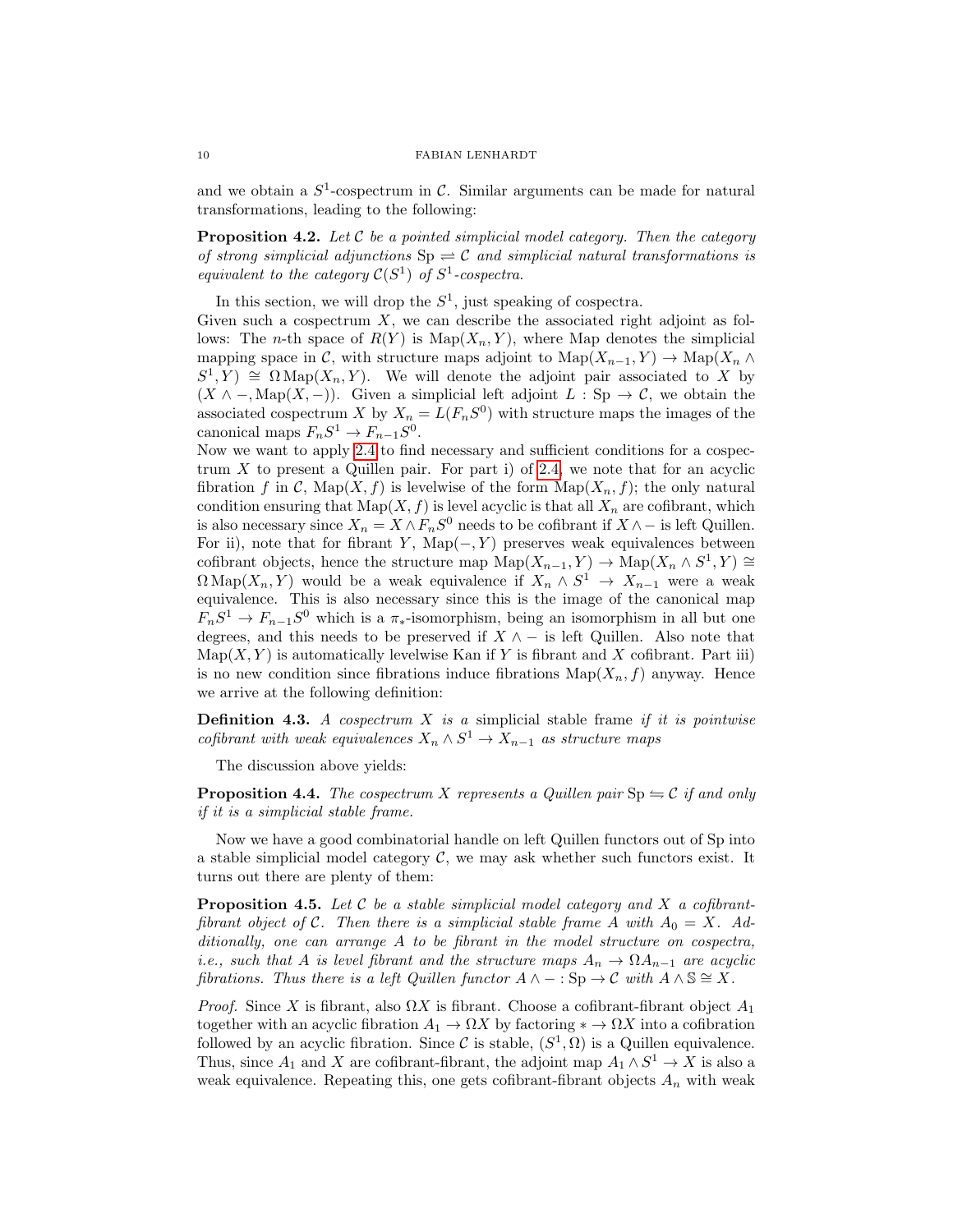equivalences  $A_n \wedge S^1 \to A_{n-1}$  whose adjoints are fibrations. Note that, although the factorizations provide fibrant frames, not all frames need to be fibrant, as in the following example. However, for fibrant stable frames, also the adjoint structure maps  $X_n \to \Omega X_{n-1}$  are weak equivalences since  $(S^1, \Omega)$  is a Quillen equivalence; this is the main reason that the simplicial case is easier to handle.  $\Box$ 

Example 4.6. Let  $Sp^{\Sigma}$  be the category of symmetric spectra of simplicial sets as introduced in [\[HSS00\]](#page-37-0) with the injective stable model structure [\[HSS00,](#page-37-0) 3.4]. We have the forgetful functor  $R : Sp^{\Sigma} \to Sp$  which just forgets the symmetric group actions. This functor commutes with simplicial mapping spaces and with limits, so it has a chance to be the right adjoint of a strong simplicial adjunction. Let us see where a possible left adjoint L should map the  $F_n(S^0)$ . Our various adjunctions give

$$
\mathrm{Sp}^{\Sigma}(L(F_n(S^0)),X)\cong\mathrm{Sp}(F_n(S^0),RX)\cong\mathrm{SSet}_*(S^0,(RX)_n)\cong\mathrm{Sp}^{\Sigma}(F_n^{\Sigma}(S^0),X)
$$

where  $F_n^{\Sigma}(S^0)$  is the free symmetric spectrum on  $S^0$  in dimension n, see [\[HSS00,](#page-37-0) 2.5. The Yoneda lemma forces that  $\widehat{L(F_n(S^0))} \cong F_n^{\Sigma}(S^0)$ , so let us see how we can extend the  $F_n^{\Sigma}(S^0)$  to a stable frame. The obvious candidate for the structure maps are the maps  $F_n^{\Sigma}(S^0) \wedge S^1 \to F_{n-1}(S^0)$  adjoint to the identity of  $S^1$ . These are stable equivalences in the stable model structure on  $Sp^{\Sigma}$ , see [\[HSS00,](#page-37-0) 3.1.10], and all free symmetric spectra are cofibrant. So we have indeed a Quillen pair  $(F, G)$ induced by this stable framing; one easily checks that  $G$  is indeed the forgetful functor.

4.1. Uniqueness of stable frames. Of course, in general there are many choices to build a stable frame on a cofibrant-fibrant object in a stable model category, since already in the level fibrant framings constructed in Theorem [4.5](#page-9-0) we had many choices of factoring the maps, and there may be more non-level fibrant stable frames. But "up to homotopy", they are unique, as we will see in this section.

<span id="page-10-0"></span>**Proposition 4.7.** Let  $f: X_0 \to Y_0$  be a morphism in a simplicial stable model category  $C$  with  $X_0$  cofibrant and  $Y_0$  cofibrant-fibrant, and let  $X$  be a simplicial stable frame on  $X_0$ , Y a fibrant simplicial stable frame on  $Y_0$ . Then there is a map  $F: X \to Y$  extending f, and any two such extensions are homotopic in  $\mathcal{C}(S^1)$ . Additionally, if f was a weak equivalence, so is F.

*Proof.* The forgetful functor from cospectra to  $C$  sending a cospectrum  $Z$  to  $Z_0$  has a right adjoint  $\Omega^{\infty}$ , given on an object A of C by  $\Omega^{\infty}(A)_n = \Omega^n A$  and structure maps  $\Omega^n A \wedge S^1 \to \Omega^{n-1} A$  adjoint to the identity of  $\Omega^n A$ . The counit  $Z \to \Omega^\infty Z_0$ is easily seen to be a fibration of cospectra if the cospectrum Z is fibrant, and a weak equivalence if Z is additionally a stable frame. Now we can choose a lift in the diagram

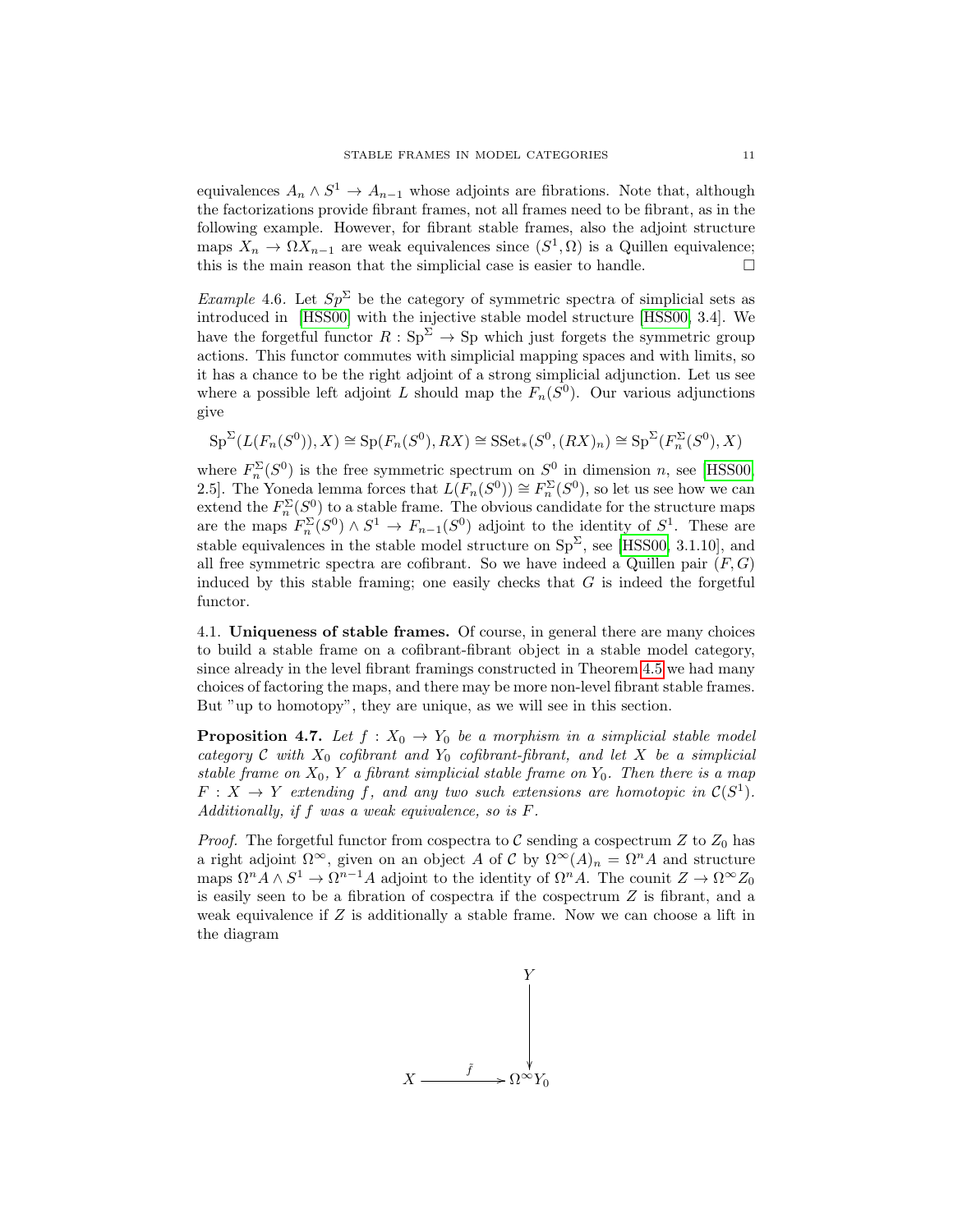This is the desired  $F$ . It is also clear that there is only one lift up to homotopy since two different lifts become equal after composition with the weak equivalence  $Y \to \Omega^{\infty} Y_0$ , hence are equal in the homotopy category after composition with an isomorphism. If  $f$  is a weak equivalence, it is easy to check that the suspension of  $F_1$  is a weak equivalence; since  $F_1$  has cofibrant source and fibrant target and the model category is stable, this means  $F_1$  is a weak equivalence. Arguing inductively, it follows that F is a weak equivalence.  $\Box$ 

This seems to be very satisfying; however, one needs to be careful here: Although all maps covering  $f$  as above are homotopic, it is not clear that *homotopic maps* induce the same derived natural transformation. To prove this, the model structure on cospectra introduced in [3.11](#page-8-0) will be used.

<span id="page-11-0"></span>**Proposition 4.8.** Let C be a model category. Assume  $f : X \rightarrow Y$  is a cofibration in  $\mathcal{C}(S^1)$  and  $g: A \to B$  is a cofibration of spectra. Then the induced pushout-product map in  $\mathcal C$  f $\Box g : X \wedge B \coprod_{X \wedge A} Y \wedge A \to Y \wedge B$  is a cofibration which is trivial if either f or g is.

*Proof.* We may assume that g is one of the generating cofibrations  $F_m \partial \Delta[n] \rightarrow$  $F_m \Delta[n]$  by [\[Hov99\]](#page-37-2)[4.2.4]. In this case, we have  $X \wedge F_m \Delta[n] = X_m \wedge \Delta[n]$  and  $X \wedge F_m \partial \Delta[n] = X_m \wedge \partial \Delta[n]$ , and similarly for Y. Now, the conclusion follows from the SM7-axiom for  $C$ .

**Corollary 4.9.** Let B be a cofibrant spectrum. Then the functor  $-\wedge B : C(S^1) \to C$ preserves cofibrations and acyclic cofibrations and hence has a left derived functor.

*Proof.* We set  $A = *$  in [4.8.](#page-11-0) The pushout-product map is then just the map  $f \wedge B : X \wedge B \to Y \wedge B$  which is an (acyclic) cofibration if f is. Hence  $-\wedge B$ preserves weak equivalences between cofibrant objects and has a left derived functor as claimed.  $\Box$ 

**Corollary 4.10.** Let X, Y be simplicial stable frames and  $F, G: X \rightarrow Y$  two homotopic maps. Then  $F$  and  $G$  induce the same derived natural transformations between the derived functors of  $X \wedge -$  and  $Y \wedge -$ .

*Proof.* Let A be a cofibrant spectrum. We have two maps  $F(A), G(A) : X \wedge A \rightarrow$  $Y \wedge A$ . We claim that these two maps represent the same map in Ho(C): Since  $-\wedge A$  has a derived functor by the preceding corollary, we get a diagram of functors



which commutes up to a natural isomorphism. We want to see that  $F$  and  $G$  go to the same map via the clockwise composition; but since the left vertical map sending them to their homotopy classes already sends them to the same map, the clockwise composition, being isomorphic to the counterclockwise one, then has to send these two maps to the same map as well. So for all cofibrant spectra  $A$ ,  $F(A), G(A): X \wedge A \rightarrow Y \wedge A$  represent the same map in Ho(C), and this is enough to conclude that the derived natural transformations of F and G are equal.  $\square$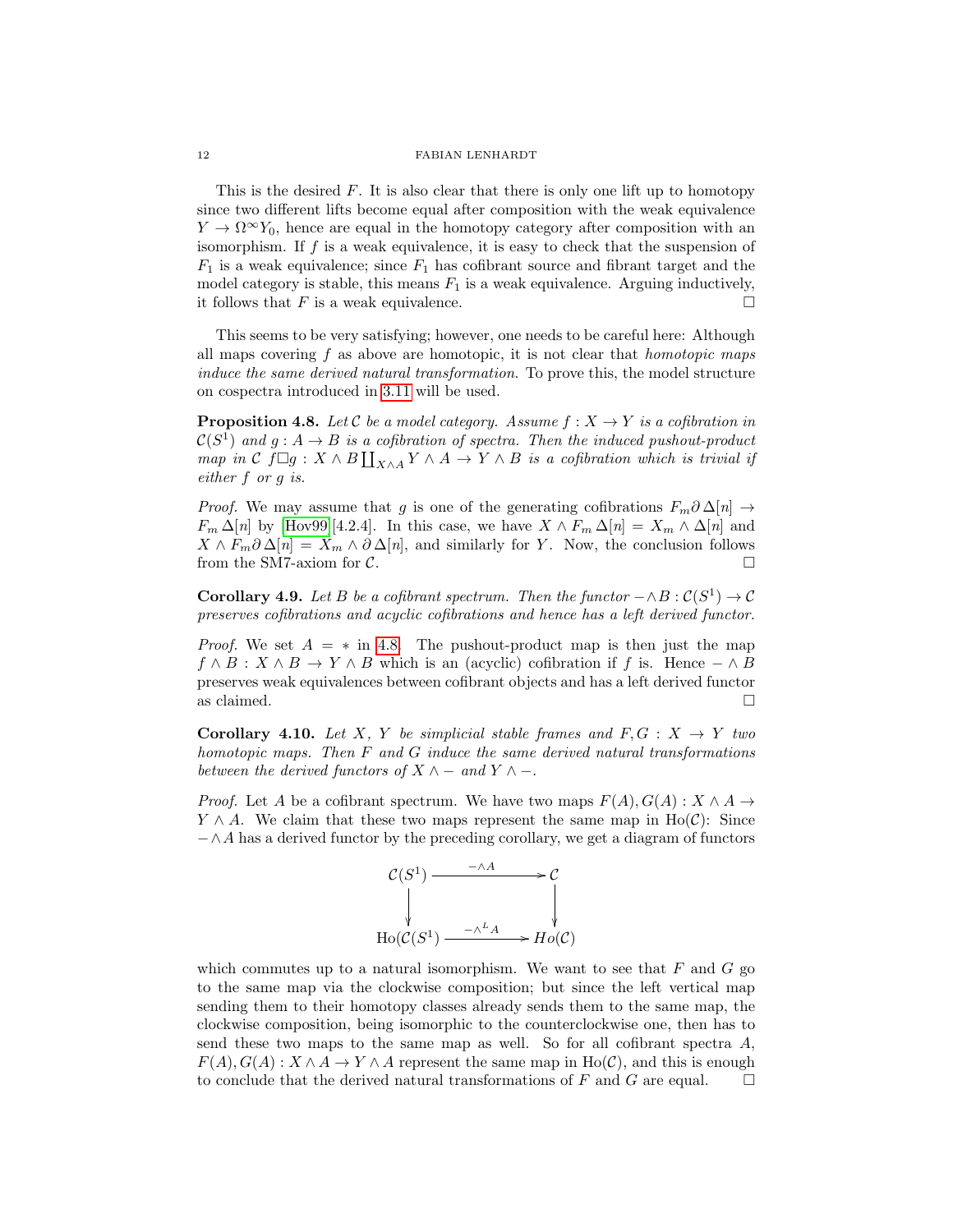The next statement tells us that natural weak equivalences of Quillen functors correspond precisely to weak equivalences of simplicial stable frames:

**Proposition 4.11.** Let  $f : X \to Y$  be a weak equivalence of stable frames. Then the derived natural transformation  $f \wedge - : X \wedge - \to Y \wedge -$  is a natural weak equivalence, i.e., a weak equivalence for all cofibrant spectra A. Conversely, if  $f \wedge -i s$  a natural weak equivalence, then f is a weak equivalence.

Proof. By [\[Hov99,](#page-37-2) 1.3.18], we may as well check the corresponding statement for the right adjoints, i.e., that for a fibrant object  $Z$  of  $C$ , the map

$$
Map(f, Z) : Map(Y, Z) \to Map(X, Z)
$$

is a  $\pi_*$ -isomorphism. Since the simplicial mapping space Map( $-, Z$ ) is left Quillen considered as a functor  $C \rightarrow \text{SSet}^{op}$ , it preserves weak equivalence between cofibrant objects; in particular, the weak equivalence  $f_n$  induces a weak equivalence  $\mathrm{Map}(Y_n, Z) \to \mathrm{Map}(X_n, Z)$  and hence a level weak equivalence  $\mathrm{Map}(f, Z) : \mathrm{Map}(Y, Z) \to$  $\text{Map}(X, Z)$  as claimed. Note that since the involved spectra are all fibrant, level equivalences and  $\pi_*$ -isomorphisms are equal. For the converse, note that  $f_n =$  $f \wedge F_n \Delta[0]$  is a weak equivalence if  $f \wedge -i$  a natural weak equivalence.

This allows us to describe the category of derived simplicial Quillen functors from Sp to  $C$ :

**Definition 4.12.** For a stable model category  $C$ , let  $SSF(C)$  denote the full subcategory of  $C(S^1)$  given by all stable frames and  $H_0(SSF(\mathcal{C}))$  the full subcategory of the homotopy category of  $C(S^1)$  given by stable frames.

**Proposition 4.13.** The category  $Ho(SSF(\mathcal{C}))$  is equivalent to the category of derived simplicial Quillen functors  $\text{Sp} \to \mathcal{C}$ .

*Proof.* The category  $SSF(\mathcal{C})$  is equivalent to the category of simplicial Quillen functors  $\text{Sp} \to \mathcal{C}$ . To obtain the category of derived functors, we localise at the natural weak equivalences; under the equivalence of categories, the preceding proposition tells us that this corresponds to inverting the weak equivalences of cospectra, which yields the homotopy category  $Ho(SSF(\mathcal{C}))$ . In particular, we have an actual *category* of derived Quillen functors.

So we can interpret Ho( $SSF(\mathcal{C})$ ) as a category of functors  $\mathcal{SHC} \to Ho(\mathcal{C})$ , and we will usually do so. The central theorem of this section tells us that this category is nothing new:

**Theorem 4.14.** Evaluation in degree 0 induces an equivalence of categories

 $ev_0 : Ho(SSF(\mathcal{C})) \to Ho(\mathcal{C})$ 

Proof. Since evaluation in degree 0 is left Quillen, we indeed obtain a derived functor on the homotopy categories. That  $ev_0$  is full is the statement of [4.5:](#page-9-0) For each object X of  $Ho(\mathcal{C})$ , there is an isomorphic object Y - for example, a fibrant replacement of  $X$  - on which we can build a stable frame. The fact that  $ev_0$  is full and faithful is the content of [4.7:](#page-10-0) We can extend any map in degree 0 to a map of stable frames if we have chosen the frame appropriately, which is always possible, and such an extenion is unique up to homotopy.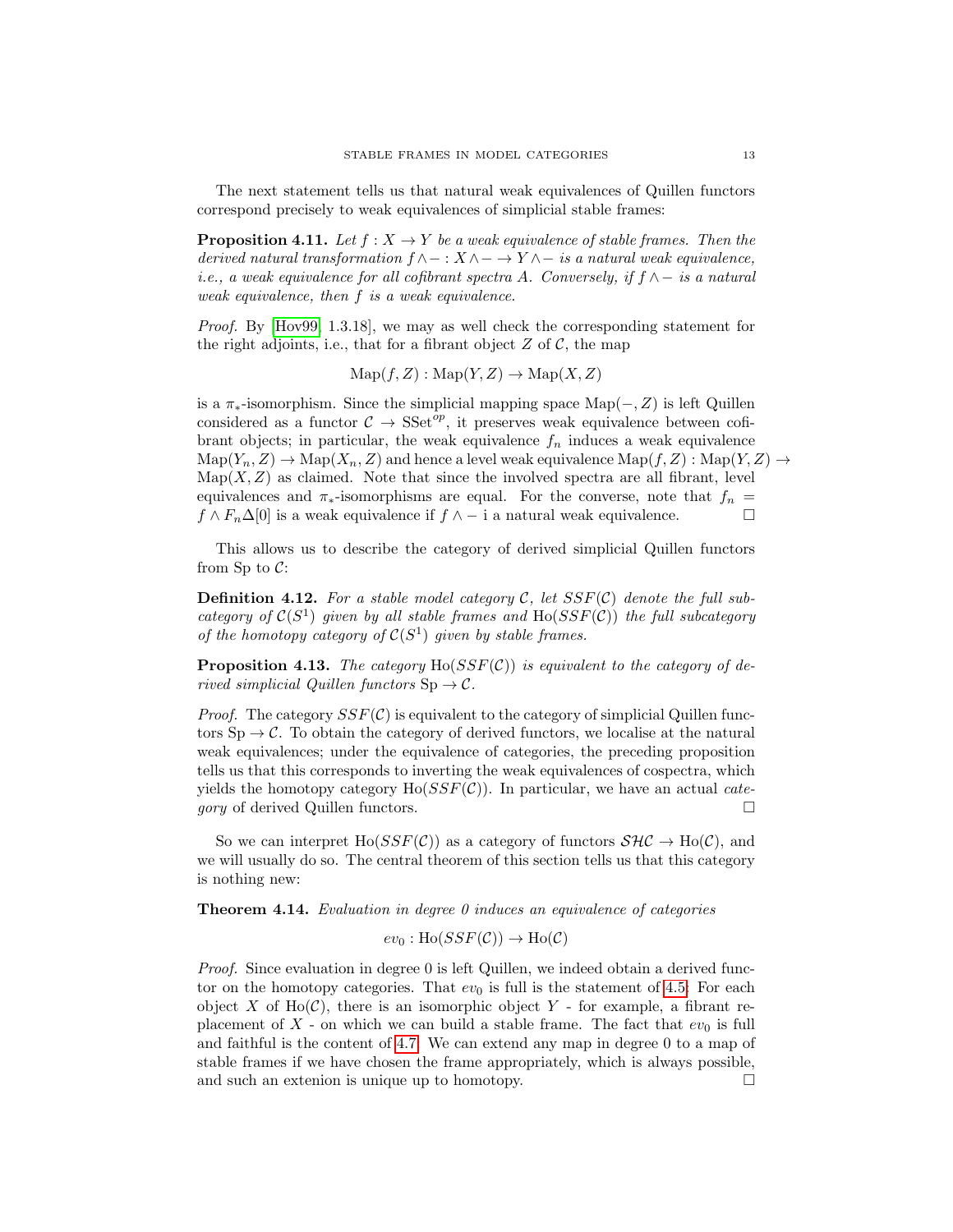This theorem can be fed into the constructions in Chapter 7 instead of Theorem [6.10,](#page-22-0) and one easily obtains simplicial analogues of the theorems there. Also note that allowing arbitrary Quillen functors  $\text{Sp} \to \mathcal{C}$  does not really change anything: The category of derived functors is still equivalent to  $Ho(\mathcal{C})$ ; hence, in the simplicial case, there is no real loss of generality by only considering strong simplicial functors.

## 5. Cosimplicial frames

The proof of the general case of our main theorem relies on the technique of frames in a model category first developed in [\[DK80\]](#page-36-3); we will give a short overview, mostly based on [\[Hov99,](#page-37-2) Section 5].

There is one easy definition of a cosimplicial frame: A cosimplicial object in a (pointed) model category  $\mathcal C$  is a frame if and only if the associated adjunction  $SSet_* \rightleftharpoons C$  is a Quillen pair. This is the correct definition; however, we will give an equivalent description of frames which is easier to handle since it makes no reference to the associated adjunction; only intrinsic properties of the cosimplicial object will be used.

5.1. Additional structure on  $\mathcal{C}^{\Delta}$ . Let C be a pointed, cocomplete category. The category of cosimplicial objects in  $\mathcal C$  is a simplicial category in a natural way:

**Definition 5.1.** For a cosimplicial object X in C and a pointed simplicial set K, define a cosimplicial object  $X \wedge_S K$  by

$$
(X \wedge_S K)_n = X \wedge (K \wedge \Delta[n]_+)
$$

with cosimplicial structure maps induced by the cosimplicial structure map of the cosimplicial object  $K \wedge \Delta[-]_+$  under the functor  $X \wedge -$ .

Using the equivalent language of adjunctions  $SSet_* \rightleftharpoons C$ , this construction takes the following form: A cosimplicial object X represents an adjunction  $SSet_* \rightleftharpoons \mathcal{C}$ , and we can precompose this adjunction with the adjunction  $(K \wedge -, (-)^K) : \text{SSet}_* \rightleftharpoons$ SSet<sub>\*</sub> to obtain another adjunction  $\text{SSet}_{*} \rightleftharpoons \mathcal{C}$ , and this adjunction is represented by the cosimplicial object  $X \wedge_S K$ .

**Proposition 5.2.** This smash product is part of a simplicial structure on  $C^{\Delta}$ .

Proof. The simplicial mapping spaces are defined as

$$
\operatorname{Map}(X, Y)_n = \operatorname{Hom}_{\mathcal{C}^{\Delta}}(X \wedge_S \Delta[n]_+, Y)
$$

with simplicial structure maps induced from the cosimplicial structure maps of the cosimplicial object of cosimplicial objects  $X \wedge_S \Delta[-]_+$ . See [\[Qui67,](#page-37-7) II.1] for a description of the right adjoints  $(-)^K : \mathcal{C}^{\Delta} \to \mathcal{C}^{\Delta}$ .

If C is a model category, the category  $\mathcal{C}^{\Delta}$  also carries a model structure. Note the different meanings of  $X \wedge_S K$  and  $X \wedge K$ : The first is a cosimplicial object, the latter an object of  $\tilde{C}$ . Also recall that  $X \wedge \Delta[n]_+ \cong X_n$ .

**Definition 5.3.** Let  $f: X \to Y$  be a morphism of cosimplicial objects in a model category  $C$ . The map  $f$  is

• a weak equivalence if for all n, the map  $f_n: X_n \to Y_n$  is a weak equivalence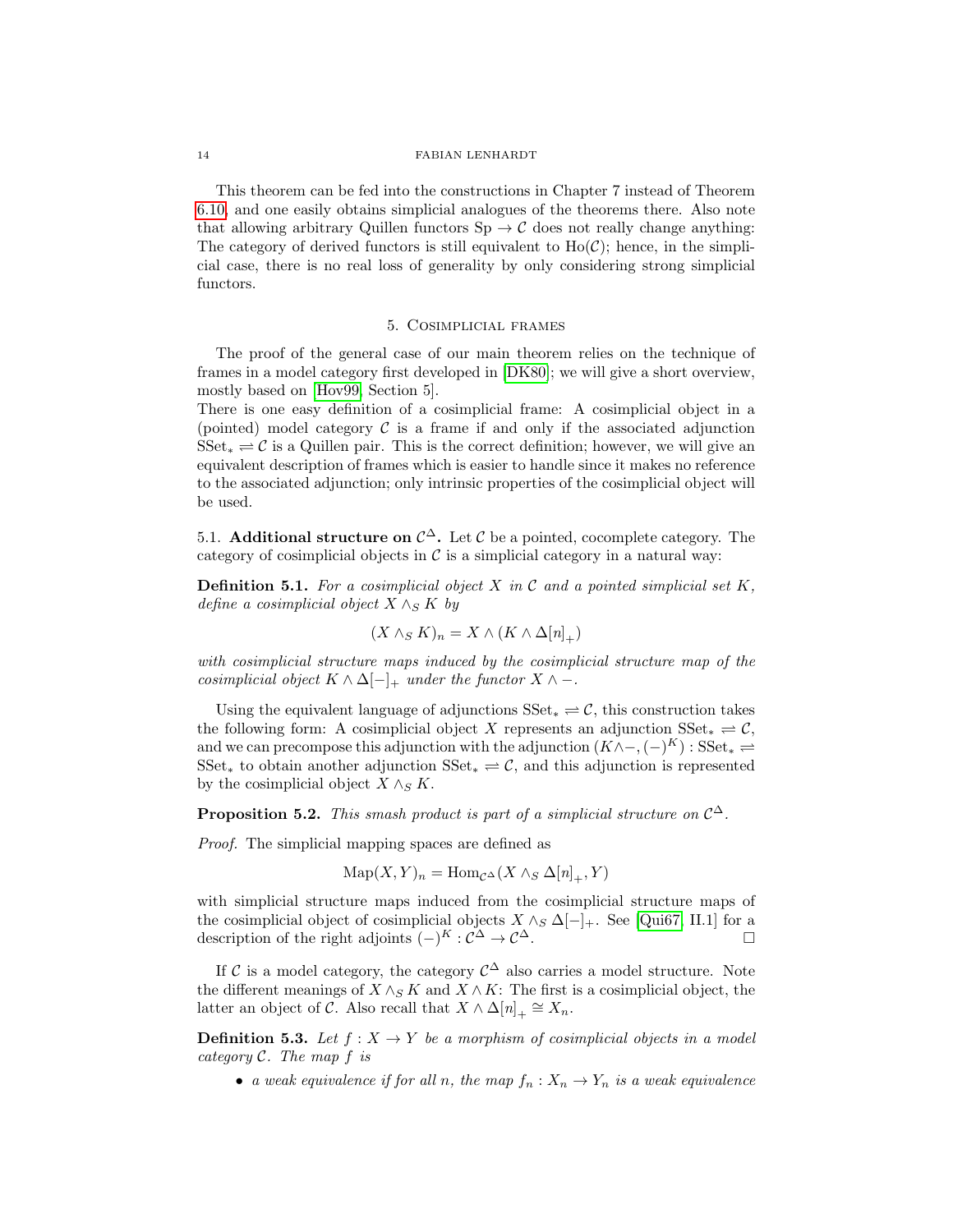• a (acyclic) Reedy cofibration if the induced maps

$$
X \wedge \Delta[n]_+ \coprod_{X \wedge \partial \Delta[n]_+} Y \wedge \partial \Delta[n]_+ \to Y_n
$$

are (acyclic) cofibrations in  $\mathcal C$  for all n

• a (acyclic) Reedy fibration if it has the corresponding right lifting property with respect to (acyclic) Reedy cofibrations

*Remark* 5.4. It is easy to check with this definition that an object  $Y$  is Reedy fibrant if and only if the induced map  $Y \to c(Y_0)$  is a Reedy fibration and  $Y_0$  is fibrant; we will often make use of this.

Of course, this defines a model structure such that the two possibly different notions of acyclic cofibrations (resp. the two possibly different notions of acyclic fibrations) agree:

Theorem 5.5. With these classes of weak equivalences, cofibrations and fibrations, the category  $\mathcal{C}^{\Delta}$  is a model category.

*Proof.* This is [\[Hov99,](#page-37-2) 5.2.5], or see [\[Ree\]](#page-37-8).

Note that a cosimplicial object X is cofibrant if and only if  $X \wedge -$  preserves cofibrations - by definition, it preserves the generating cofibrations  $\partial \Delta[n]_+ \to \Delta[n]_+,$ and hence all cofibrations.

Now  $C^{\Delta}$  is a model category and a simplicial category; however, the SM7-axiom for a simplicial model category fails. We only have the following:

<span id="page-14-0"></span>**Proposition 5.6.** Let  $f : X \to Y$  be a Reedy cofibration of cosimplicial objects in a model category C and let  $i: K \to L$  be a cofibration of simplicial sets. Then the pushout-product map

$$
f\square i: X\wedge_S L\coprod_{X\wedge_S K} Y\wedge_S K\to Y\wedge_S L
$$

is a cofibration which is trivial if f is.

Proof. See [\[RSS01,](#page-37-9) 7.4] or [\[Hov99,](#page-37-2) 5.4.1] (or rather its pointed analogue [\[Hov99,](#page-37-2) 5.7.1); or use the methods in the proof of Proposition [6.5.](#page-21-0)

This is close to the SM7-axiom, but the pushout-product need not be a weak equivalence when  $i$  is a trivial cofibration. Now we can characterize frames:

**Proposition 5.7.** Let X be a cosimplicial object in a model category  $C$ . Then  $X \wedge - : \mathbf{SSet} \to \mathcal{C}$  is left Quillen if and only if X is Reedy cofibrant and for all standard maps  $\Delta[n]_+ \to \Delta[m]_+$  of standard simplices,  $X \wedge \Delta[n]_+ \to X \wedge \Delta[m]_+$  is a weak equivalence in C.

*Proof.* We have seen in the above discussion that  $X \wedge -$  preserves cofibrations if and only if X is Reedy cofibrant. If  $X \wedge -$  is left Quillen, it preserves weak equivalences between cofibrant objects by Ken Brown's Lemma [\[Hov99,](#page-37-2) 1.1.12] and hence  $X \wedge \Delta[n]_+ \to X \wedge \Delta[m]_+$  is a weak equivalence in C. The converse is proven in [\[Hov99,](#page-37-2) 3.6.8]: If  $X \wedge -$  preserves cofibrations and the maps  $X \wedge \Delta[n]_+ \to X \wedge \Delta[m]_+$ are weak equivalences,  $X \wedge -$  preserves acyclic cofibrations.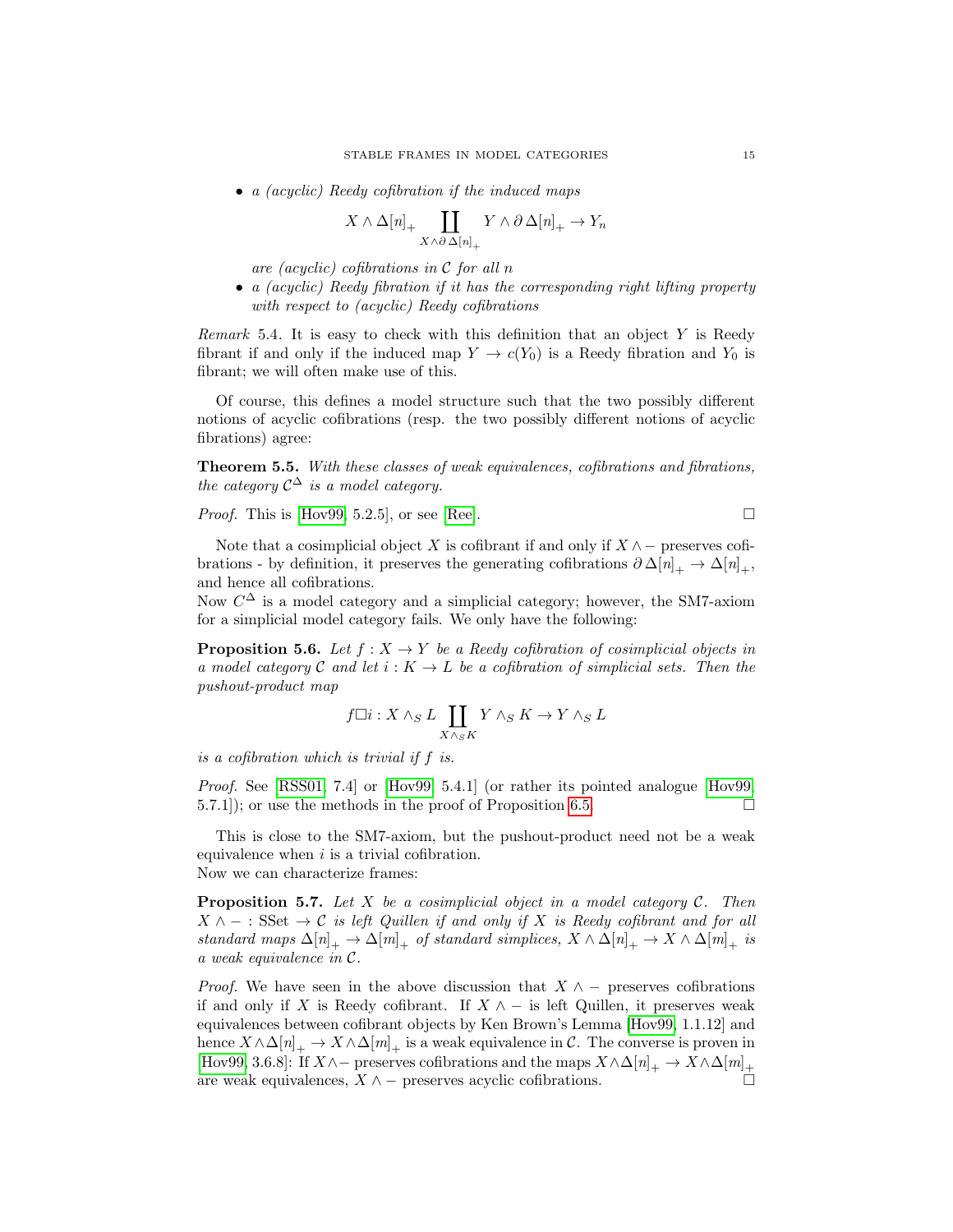Note that  $X \wedge \Delta[n]_+ \to X \wedge \Delta[m]_+$  if and only if all cosimplicial structure maps of X are weak equivalences if and only if the induced map  $X \to c(X_0)$  is a level weak equivalence. This leads to the following definition:

**Definition 5.8.** A cosimplicial object in C is homotopically constant if all cosimplicial structure maps are weak equivalences. It is a cosimplicial frame or just frame if it is Reedy cofibrant and homotopically constant.

By the above proposition, frames correspond to Quillen pairs  $SSet_* \rightleftharpoons \mathcal{C}$ . We also have the following:

**Proposition 5.9.** For any simplicial set K and any frame X, the cosimplicial *object*  $X \wedge_S K$  *is again a frame.* 

*Proof.* A cosimplicial object  $X$  is a frame if and only if the corresponding adjunction is Quillen. Since the adjunction  $(K \wedge -, (-)^K)$ : SSet<sub>\*</sub>  $\rightleftharpoons$  SSet<sub>\*</sub> is Quillen, the composite of this adjunction with  $(X \wedge -$ , Map $(X, -))$  is Quillen if X is a frame; hence  $X \wedge_S K$  is a frame.

Since we will mainly use smashing with  $S<sup>1</sup>$ , we introduce simpler notation:

**Definition 5.10.** For a cosimplicial object X, we write  $\Sigma X$  for the cosimplicial object  $X \wedge_S S^1$  and  $\Omega(-)$  for the right adjoint of  $\Sigma$ .

For frames, the simplicial mapping spaces in  $\mathcal{C}^{\Delta}$  also carry homotopical information (in general, they do not because SM7 fails):

**Proposition 5.11.** For cosimplicial objects A and B in C with A a cosimplicial frame and B Reedy fibrant, we have a natural isomorphism

$$
\pi_n \operatorname{Map}(A, B) \cong [A \wedge_S S^n, B]
$$

where  $[-,-]$  denotes the morphism sets in Ho( $\mathcal{C}^{\Delta}$ ).

*Proof.* The point is that  $A \wedge_S \Delta \{-\}$  is a cosimplicial frame on A (it is a bicosimplicial object in  $\mathcal{C}$ ) if A is a frame. Using Proposition [5.6,](#page-14-0) this is easy to see: The map  $A \wedge_S \partial \Delta[n] \rightarrow A \wedge \Delta[n]$  is a cofibration by setting  $X = *, Y = A, K = \partial \Delta[n]$ and  $L = \Delta[n]$  in [5.6.](#page-14-0) The maps  $A \wedge_S \Delta[n]_+ \rightarrow A \wedge_S \Delta[m]_+$  coming from maps  $\Delta[n]_+ \to \Delta[m]_+$  are levelwise of the form  $A \wedge (\Delta[n]_+ \wedge \Delta[k]_+) \to A \wedge (\Delta[m]_+ \wedge \Delta[k]_+)$ and hence are weak equivalences since  $A \wedge -$  is left Quillen and preserves weak equivalences between cofibrant objects. Hence the weak equivalences  $\Delta[n]_+ \rightarrow$  $\Delta[m]_+$  are preserved, so  $A \wedge_S \Delta[-]_+$  is homotopically constant. The claim now follows from [\[Hov99,](#page-37-2) 6.1.2] which states that the mapping spaces obtained from frames have the correct homotopy type.

5.2. Frames. Now we have defined frames and seen some basic properties, we want to put together some results concerning existence and uniqueness of frames. Basically, we want to prove the following uniqueness theorem:

**Theorem 5.12.** Let Ho( $Fr(\mathcal{C})$ ) be the full subcategory of Ho( $\mathcal{C}^{\Delta}$ ) with objects the cosimplicial frames. Then evaluation in degree 0 ev<sub>0</sub> :  $\mathcal{C}^{\Delta} \to \mathcal{C}$  induces an equivalence of categories  $\text{Ho}(Fr(\mathcal{C})) \rightarrow \text{Ho}(\mathcal{C})$ . Furthermore, the suspension functor  $\Sigma: \mathcal{C}^{\Delta} \to \mathcal{C}^{\Delta}$  restricts to a functor  $\Sigma: Ho(Fr(\mathcal{C})) \to Ho(Fr(\mathcal{C}))$  which is an equivalence if  $C$  is stable.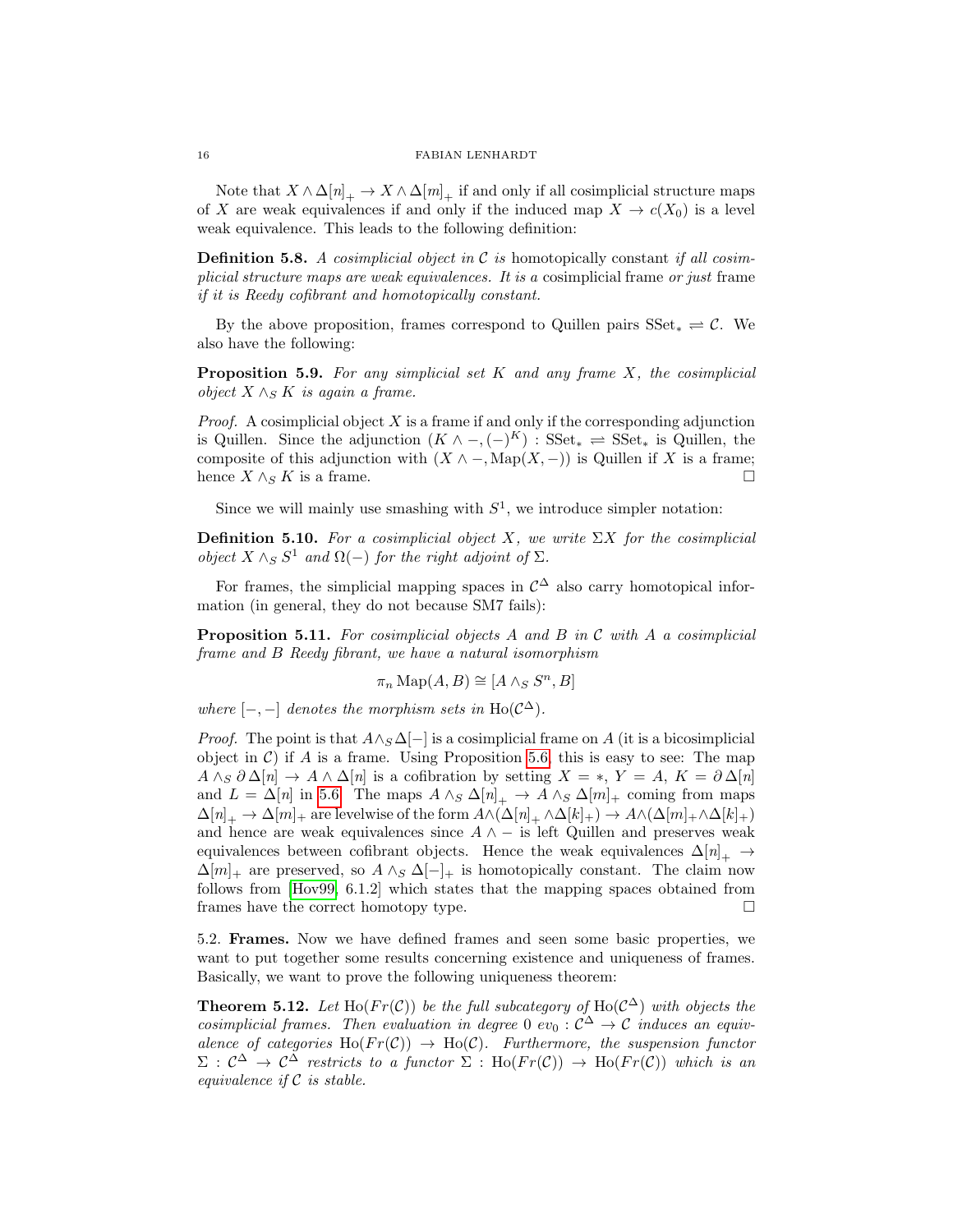For this end, we need to develop some more theory. This theorem subsumes most of the properties of frames in a very compact form; it is not formulated in [\[Hov99\]](#page-37-2), but all the ingredients for the proof can be found there.

The first question we want to answer is that of existence of frames: Given a cofibrant object X of C, can we find a frame A with  $A_0 = X$ ? This is answered by the following proposition:

<span id="page-16-0"></span>**Proposition 5.13.** Let  $C$  be a pointed model category and  $X$  a cofibrant object of C. Then there is a left Quillen functor  $L : SSet_{*} \to C$  with an isomorphism from  $L(\Delta[0])$  to X; or equivalently, there is a frame A on X, i.e., such that  $A_0 \cong X$ . If X is fibrant, we may choose A to be Reedy fibrant.

*Proof.* This is basically a consequence of the factorizations in  $C^{\Delta}$ ; see [\[Hov99,](#page-37-2) 5.2.8].  $\Box$ 

<span id="page-16-1"></span>**Proposition 5.14.** Let X, Y be cofibrant-fibrant objects of C,  $f : X \rightarrow Y$  a morphism in  $C$ . Then there are frames A on X, B on Y together with a morphism  $F: X \to Y$  covering f.

*Proof.* This is essentially [\[Hov99,](#page-37-2) 5.5.1].

<span id="page-16-2"></span>**Proposition 5.15.** Let A, B be frames and  $f, g : A \rightarrow B$  be two maps such that  $f_0, g_0: A_0 \to B_0$  represent the same morphism in Ho(C). Then  $f = g$  in Ho(C<sup> $\triangle$ </sup>).

*Proof.* This is similar to [\[Hov99,](#page-37-2) 5.5.2], though not quite the same. Let  $ev_0$ :  $\mathcal{C}^{\Delta} \rightleftharpoons \mathcal{C}$ : c denote the adjunction given by evaluation in degree 0 and constant cosimplicial object. This is a Quillen pair by the discussion after [\[Hov99,](#page-37-2) 5.2.7]. The assumptions of the proposition are such that for the derived functor  $ev_0^L$ , we have  $ev_0^L(f) = ev_0^L(g)$ . Since B is homotopically constant, the map  $B \to c(ev_0(B))$  is a weak equivalence; hence the counit of the derived adjunction is an isomorphism for frames. Since  $c^R(ev_0^L(f)) = c^R(ev_0^L(g))$ , it follows  $f = g$  in  $Ho(\mathcal{C}^{\Delta})$  as desired.  $\square$ 

We will also need the following:

**Proposition 5.16.** Let A, B be frames,  $f, g : A \rightarrow B$  maps which are equal in Ho( $\mathcal{C}^{\Delta}$ ). Then the derived natural transformations  $f^L, g^L : A \wedge^L - \to B \wedge^L -$  are equal

Proof. This is no surprise, but still requires a proof; again compare with [\[Hov99,](#page-37-2) 5.5.2. Let  $\gamma: (\mathcal{C}^{\Delta})^{cof} \to Ho(\mathcal{C}^{\Delta})$  and  $\phi: \mathcal{C}^{cof} \to Ho(\mathcal{C})$  denote the localization functors, where  $(D)^{cof}$  for a model category D stands for the full subcategory of  $D$  generated by the cofibrant objects (Recall our convention that the homotopy category only contains the cofibrant objects). Then  $\gamma(f) = \gamma(g)$  by assumption. Fix a simplicial set K. Let  $F: \mathcal{C}^{\Delta} \to \mathcal{C}$  be the functor given by evaluation at K, i.e.,  $F(A) = A \wedge K$ . By [\[Hov99,](#page-37-2) 5.4.2], F preserves cofibrations and acyclic cofibrations, hence induces a functor on the homotopy categories which we will also denote by F. Then  $F(\gamma(g)) = F(\gamma(f))$ . But by definition,  $F \circ \gamma = \phi \circ F$ ; this means that the two maps  $A \wedge K \to B \wedge K$  induced by f and q are equal in Ho(C), and this implies the claim.

This means that we can regard  $Ho(Fr(\mathcal{C}))$  as the category of left Quillen functors  $SSet_* \to \mathcal{C}$ , localized at the natural weak equivalences, and thus as a category of derived left Quillen functors  $Ho(SSet_{*)} \to Ho(\mathcal{C})$ : We send an object X of  $Fr(\mathcal{C})$  to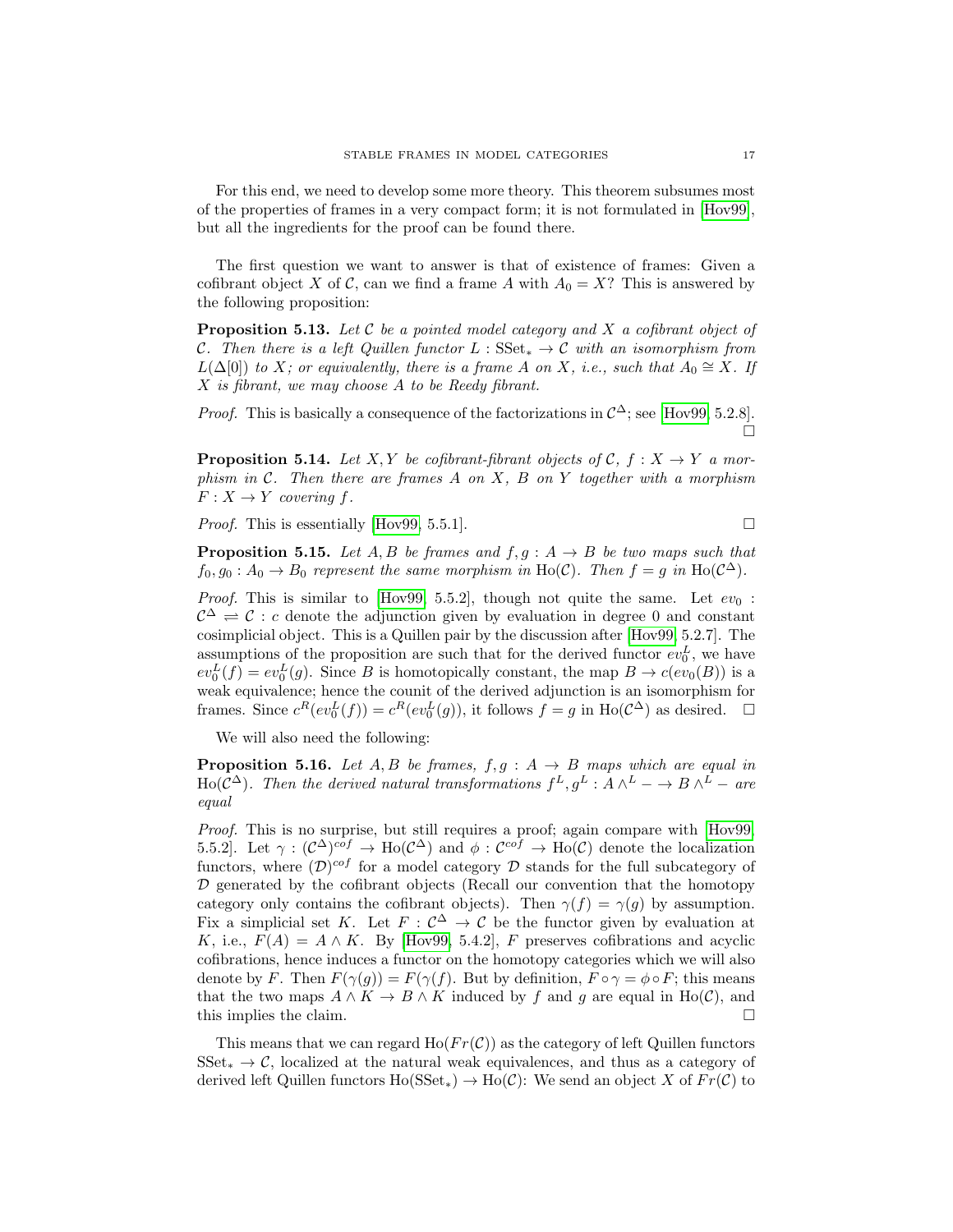the functor  $X \wedge^L - : \text{Ho}(\text{SSet}_*) \to \text{Ho}(\mathcal{C})$  and a morphisms  $f : X \to Y$  to the derived natural transformation; the proposition above implies that this is well-defined.

Now we can prove the main theorem announced at the beginning of this chapter:

<span id="page-17-0"></span>**Theorem 5.17.** Let Ho( $Fr(\mathcal{C})$ ) be the full subcategory of Ho( $\mathcal{C}^{\Delta}$ ) determined by the cosimplicial frames. Then evaluation in degree 0 ev<sub>0</sub> :  $\mathcal{C}^{\Delta} \to \mathcal{C}$  induces an equivalence of categories Ho( $Fr(\mathcal{C})$ )  $\rightarrow$  Ho( $\mathcal{C}$ ). Furthermore, the suspension functor  $\Sigma: \mathcal{C}^{\Delta} \to \mathcal{C}^{\Delta}$  restricts to a functor  $\Sigma: Ho(Fr(\mathcal{C})) \to Ho(Fr(\mathcal{C}))$  which is an equivalence if  $C$  is stable.

*Proof.* First note that  $ev_0: \mathcal{C}^{\Delta} \to \mathcal{C}$  is left Quillen, so we indeed get a functor  $ev_0: \mathcal{C}^{\Delta} \to \mathcal{C}.$ 

Let X be an object of  $Ho(\mathcal{C})$ , i.e., a cofibrant object of C. By [5.13,](#page-16-0) we find a frame A on X; this means  $ev_0^L(A) \cong X$ , which proves essential surjectivity.

Let  $g: X \to Y$  be a morphism in Ho(C). We may up to isomorphism assume that X, Y are cofibrant-fibrant; then g is represented by an actual morphism  $f: X \to Y$ in C; by [5.14,](#page-16-1) we find frames A, B on X and Y with a map  $F : A \rightarrow B$  covering f; now,  $ev_0^L(F) = g$ . Hence  $ev_0^L$  is full.

Now let  $f, g : A \to B$  be two maps in  $\text{Ho}(\mathcal{C}^{\Delta})$  such that  $ev_0^L(F) = ev_0^L(G)$ ; we may again up to isomorphism assume  $A, B$  to be cofibrant-fibrant and that  $f, g$ are represented by actual morphisms  $F, G: A \to B$  in  $\mathcal{C}^{\Delta}$ . Then [5.15](#page-16-2) implies that  $f = g$ . Hence  $ev_0^L$  is faithful; this finishes the proof.

5.3. Frames and the suspension functor. Let  $C$  be a model category. We write  $(\Sigma, \Omega)$  for the adjoint pair  $(- \wedge_S S^1, (-S^1)$  on  $\mathcal{C}^{\Delta}$ .

**Lemma 5.18.** For any model category C, the functor  $\Sigma : \mathcal{C}^{\Delta} \to \mathcal{C}^{\Delta}$  is a Quillen functor in the Reedy model structure and preserves cosimplicial frames.

*Proof.* By setting  $K = L = S^1$  in Proposition [5.6,](#page-14-0) we see that  $\Sigma$  preserves cofibrations and acyclic cofibrations. Furthermore,  $\Sigma X$  is the cosimplicial object associated to the functor  $X \wedge (S^1 \wedge -) : \mathbf{SSet} \to \mathcal{C}$  which is left Quillen as composition of two left Quillen functors, thus  $\Sigma X$  is a cosimplicial frame.

Unfortunately, even if the underlying model category is stable,  $\Sigma$  is not a Quillen equivalence (unless the model category is extremely odd); if we have a weak equivalence  $\Sigma X \to Y$  with X a frame and Y Reedy fibrant, then  $\Sigma X$  is again homotopically constant, and so Y is homotopically constant. But looking at the definition of  $\Omega Y$ , it hardly has a chance to be homotopically constant, so the adjoint map  $X \to \Omega Y$  cannot be a weak equivalence. To remedy this failure, we define another class of "weak equivalences" (which will in general NOT be part of a model structure):

**Definition 5.19.** A map  $f: X \to Y$  of cosimplicial objects in a model category is a realization weak equivalence if for all cosimplicial frames A, the induced map  $[A, X] \rightarrow [A, Y]$  is an isomorphism in the homotopy category of  $\mathcal{C}^{\Delta}$ .

The definition is made to fit into a potential model structure where the frames are the cofibrant objects; such a model structure exists under the usual conditions which allow localization, see [\[RSS01\]](#page-37-9) and [\[Dug01\]](#page-36-4). For us, it is mainly an auxiliary construction which is helpful to prove Proposition [5.23.](#page-18-0)

Lemma 5.20. All weak equivalences are realization weak equivalences.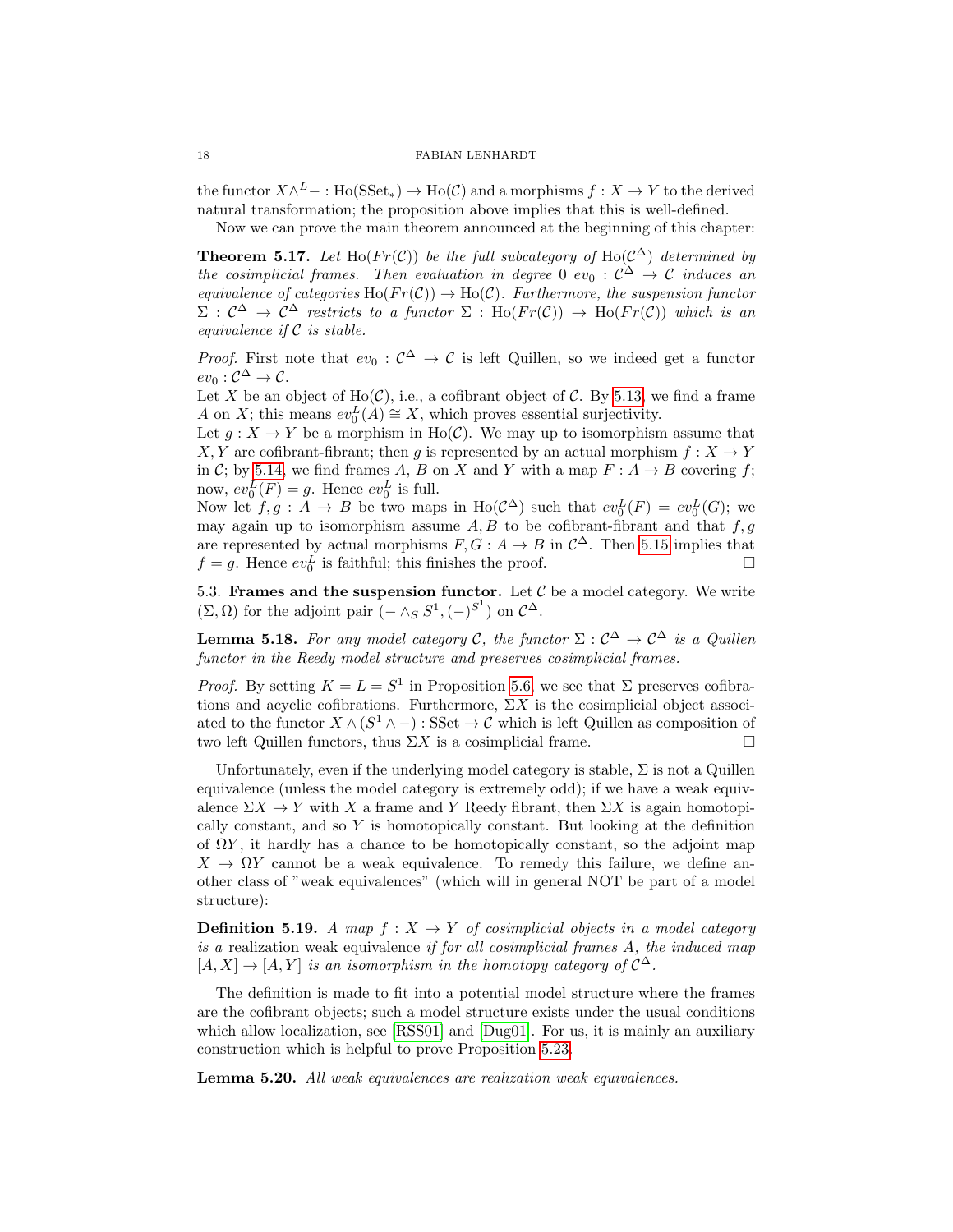*Proof.* This is clear since weak equivalences  $X \to Y$  induce isomorphisms  $[A, X] \to$  $[A, Y]$  for all  $A$ .

**Lemma 5.21.** Let X, Y be frames and  $f: X \to Y$  a realization weak equivalence. Then  $f$  is a weak equivalence.

*Proof.* We can assume without loss of generality that  $X$  and  $Y$  are Reedy fibrant. By definition, f induces an isomorphism  $[Y, X] \to [Y, Y]$ . Let  $g: Y \to X$  be (a representative of) the preimage of the identity. This means  $f \circ g \simeq Id_Y$ . Under the isomorphism  $[X, X] \to [X, Y]$ ,  $g \circ f$  is mapped to  $f \circ g \circ f \simeq f$ ; but since  $Id_X$  is also mapped to f, we must have  $g \circ f \simeq Id_X$ , hence f is a homotopy equivalence and thus a weak equivalence.

Realization weak equivalences also have the expected behaviour with respect to the suspension and loop functor:

<span id="page-18-1"></span>**Proposition 5.22.** Let  $X$  be a cosimplicial frame over a stable model category C and Y a Reedy fibrant cosimplicial object. Then a map  $f : \Sigma X \to Y$  is a realization weak equivalence if and only its adjoint  $\tilde{f}: X \to \Omega Y$  is a realization weak equivalence.

Proof. Let A be a cosimplicial frame. There is a commutative diagram

$$
[A, X] \xrightarrow{[A, f]} \longrightarrow [A, \Omega Y]
$$
  
\n
$$
\Sigma \downarrow \cong \downarrow \qquad \cong \downarrow
$$
  
\n
$$
[\Sigma A, \Sigma X] \xrightarrow{[\Sigma A, f]} \longrightarrow [\Sigma A, Y]
$$

 $\frac{1}{2}$ ,  $\frac{1}{2}$ 

The map on the left is an isomorphism since  $\mathcal C$  is stable,  $A$  and  $X$  are frames and the homotopy category of frames is equivalent to the homotopy category of C.

If  $f$  is a realization weak equivalence, the bottom map is an isomorphism since  $\Sigma A$  is a frame, so the top map is an isomorphism as well; hence f is a realization weak equivalence. Conversely, if  $\tilde{f}$  is a realization weak equivalence, the top map is an isomorphism, hence the lower map also is for any frame A. For an arbitrary frame B, we can find a frame A together with a weak equivalence  $q : \Sigma A \to B$  by Theorem [5.17.](#page-17-0) In the commutative diagram



the two vertical maps are isomorphisms since  $g$  is a weak equivalence, and the bottom map is an isomorphism. Hence the top map is an isomorphism, proving that f is a realization weak equivalence.

<span id="page-18-0"></span>**Proposition 5.23.** Let  $f : X \to Y$  be a map of Reedy fibrant cosimplicial objects which is both a realization weak equivalence and a Reedy fibration. Then f has the right lifting property with respect to cosimplicial frames.

Proof. By definition of a realization weak equivalence and since we have sufficient cofibrancy and fibrancy conditions, each map  $A \to Y$  with A a frame admits a lift up to homotopy  $A \to X$ , i.e. an actual map  $A \to X$  making the diagram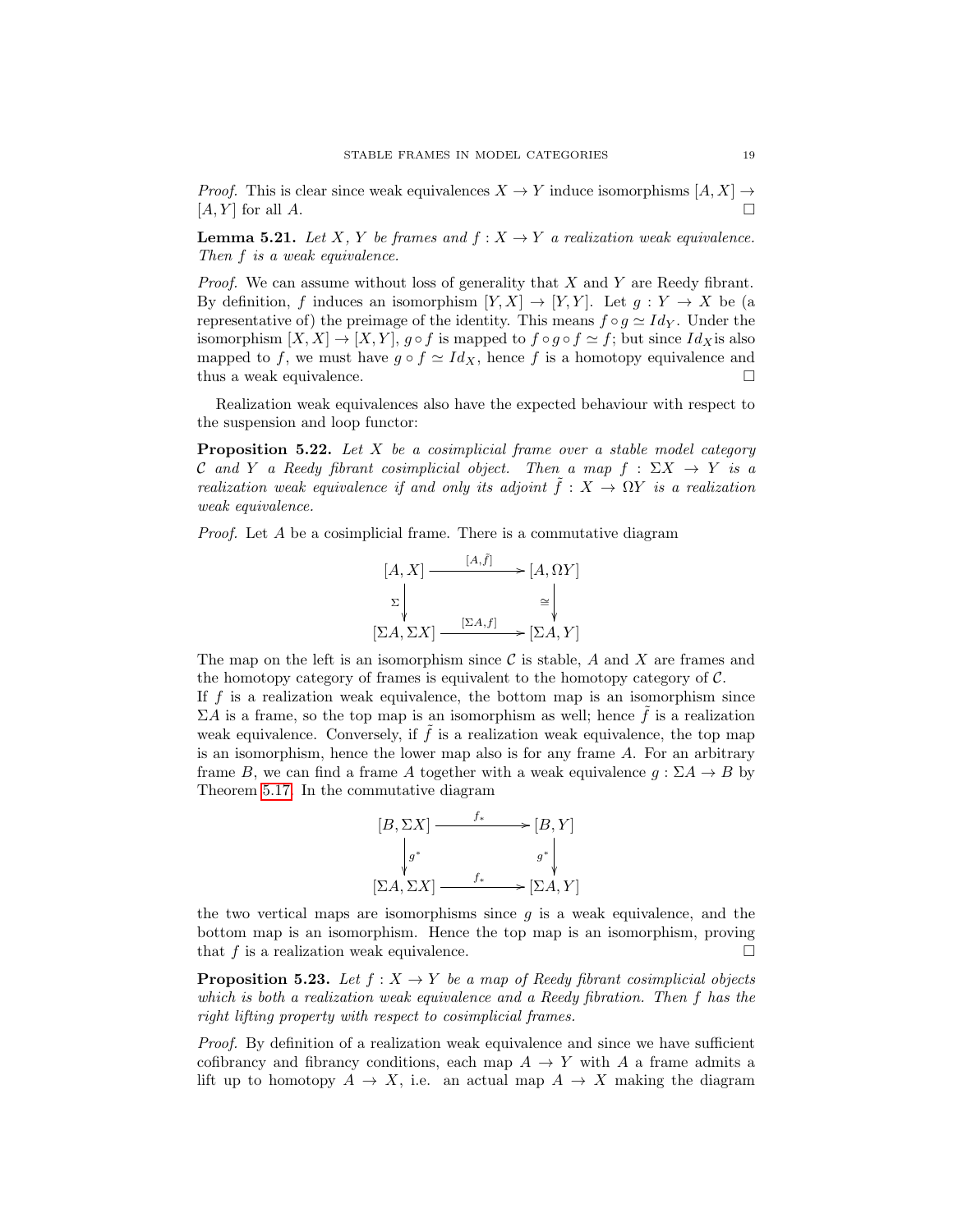commutative up to homotopy. It is a standard fact about model categories that in such a triangle, with the right-hand map a fibration, one can change a lift up to homotopy within its homotopy class to an actual lift; see for example in the proof of [\[Hov99,](#page-37-2) 6.3.7].

## 6. Stable frames in arbitrary model categories

We have already seen how we can describe Quillen pairs  $\text{Sp} \rightleftharpoons \mathcal{C}$  for a simplicial model category  $\mathcal C$ . Using  $\Sigma$ -cospectra, we will extend this description to all model categories.

6.1. Stable frames. We have the following analogue of [4.4](#page-9-1) in arbitrary model categories:

<span id="page-19-0"></span>**Theorem 6.1.** Let X be a  $\Sigma$ -cospectrum in the model category C. Then the adjoint pair  $X \wedge - : Sp \rightleftharpoons \mathcal{C} : \text{Map}(X, -)$  is a Quillen pair if and only if all  $X_n$  are cosimplicial frames and the structure maps  $\Sigma X_n \to X_{n-1}$  are weak equivalences.

**Definition 6.2.** A  $\Sigma$ -cospectrum X which is levelwise a frame and has weak equivalences  $\Sigma X_n \to X_{n-1}$  is a stable frame on the object  $X_{0,0}$ .

*Proof.* (of Theorem 6.1) For the "only if" direction, note that  $X_n$  represents the left adjoint  $X \wedge F_n(-)$ : SSet<sub>\*</sub>  $\rightarrow$  C which is Quillen as composition of two left Quillen functors; hence  $X_n$  is a frame. Furthermore, the structure maps  $\Sigma X_n \to X_{n-1}$  is represented by the image under  $X \wedge$  − of the natural transformation  $F_n(-) \wedge S^1 \to F_{n-1}(-)$  which induces a  $\pi_*$ -isomorphism  $F_n(K) \wedge S^1 \to F_{n-1}(K)$  for all simplicial sets  $K$  and hence is a natural weak equivalence; since this is preserved by left Quillen functors,  $\Sigma X_n \to X_{n-1}$  represents a natural weak equivalence and hence is a weak equivalence.

Conversely, assume all  $X_n$  are cosimplicial frames and the maps  $\Sigma X_n \to X_{n-1}$  are weak equivalences. We will use Lemma [2.4](#page-5-0) to prove that  $(X \land \neg, \text{Map}(X, -))$  is a Quillen pair.

To check i), let  $f : A \to B$  be an acyclic fibration in C. We want to see Map $(X, f)$ :  $\text{Map}(X, A) \to \text{Map}(X, B)$  is an acyclic fibration of spectra, i.e., a level weak equivalence and level fibration. But since  $\text{Map}(X, f)_n$ :  $\text{Map}(X_n, A) \to \text{Map}(X_n, B)$ is an acyclic fibration of simplicial sets because  $\text{Map}(X_n, -): \mathcal{C} \to \text{SSet}_*$  is right Quillen for a cosimplicial frame  $X_n$ , this holds. Note that there are two meanings to Map here; Map $(X, -)$  is a functor from C to Sp since X is a  $\Sigma$ -cospectrum, and Map( $X_n$ , −) is a functor from C to SSet since  $X_n$  is a cosimplicial object.

To check ii), let A be a fibrant object in C. Then the simplicial sets  $\text{Map}(X_n, A)$  are Kan fibrant since Map $(X_n, -)$  is right Quillen. The adjoint of the structure maps in  $\text{Map}(X, A)$  are the maps  $\text{Map}(X_n, A) \to \text{Map}(\Sigma X_{n-1}, A)$ . To see that these maps are weak equivalences, it suffices to prove that the functor  $\text{Map}(-, A) : (\mathcal{C}^{\Delta})^{op} \to$ SSet maps weak equivalences between Reedy cofibrant cosimplicial objects to weak equivalences; by Ken Brown's lemma [\[Hov99,](#page-37-2) 1.1.12], it is already enough to prove that Map $(-, A)$  maps acyclic cofibrations between cofibrant objects to acyclic fibrations of simplicial sets.

So let  $f: X \to Y$  be an acyclic cofibration of Reedy cofibrant cosimplicial objects. We want to see that  $\text{Map}(f, A)$  is an acyclic fibration. Let  $g: K \to L$  be a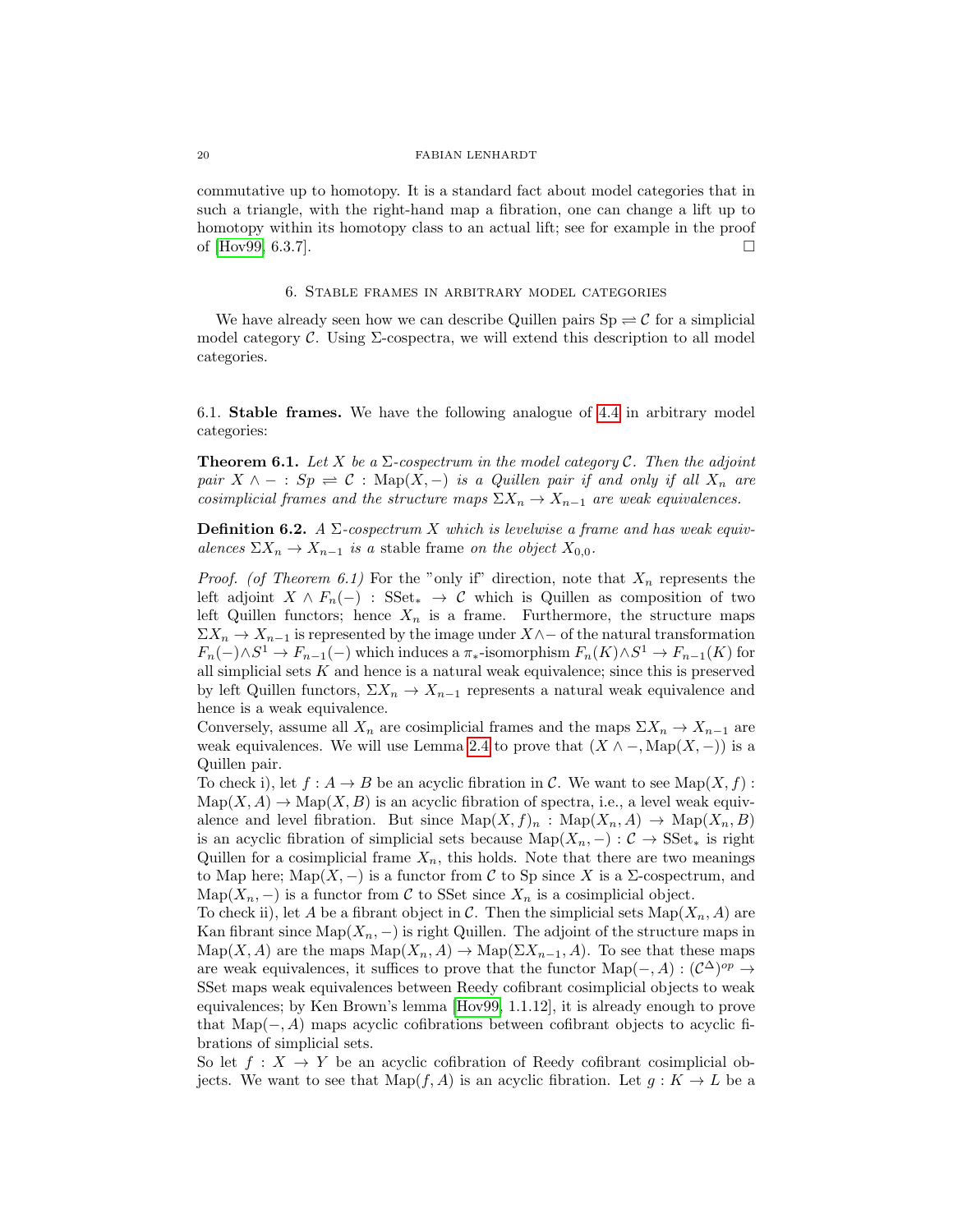cofibration of simplicial sets. Consider the diagram



We need a lift in this diagram to conclude that the map on the right is a trivial fibration. By playing around with the various adjunctions, one sees that a lift in this diagram is equivalent to a lift in the diagram

$$
K \wedge Y \coprod_{K \wedge X} L \wedge X \xrightarrow{\qquad} A
$$
  

$$
g \circ f \downarrow \qquad \qquad L \wedge Y
$$

By [\[Hov99,](#page-37-2) 5.4.1], the pushout-product on the left is an acyclic cofibration in  $\mathcal{C}$ ; since A is fibrant, we can find a lift.

For iii), let  $f : A \to B$  be a fibration between fibrant objects. The map  $\text{Map}(X_n, A) \to$  $\mathrm{Map}(X_n, B)$  is then a fibration since  $\mathrm{Map}(X_n, -)$  is right Quillen; hence  $\mathrm{Map}(X, A) \to$  $\text{Map}(X, B)$  is a level fibration. This finishes the proof.

<span id="page-20-0"></span>**Theorem 6.3.** Let  $C$  be a stable model category and A a cofibrant-fibrant object of C. Then there is a stable frame X on A, i.e., such that  $X_{0,0} \cong A$ ; or equivalently, there is a left Quillen functor  $L : Sp \to \mathcal{C}$  with  $L(\mathbb{S}) \cong A$ . This frame can be chosen to be fibrant in the model category  $\mathcal{C}^{\Delta}(\Sigma)$ .

*Proof.* Let  $X_0$  be a Reedy fibrant cosimplicial frame on A. C is stable, thus there is a cofibrant-fibrant object Y such that  $\Sigma Y \cong A$  in the homotopy category.

Choose a Reedy fibrant cosimplicial frame  $X_1$  on Y (see [\[Hov99,](#page-37-2) 5.2.8]), then  $X_1 \wedge S^1 \cong \Sigma Y \cong A$  in the homotopy category. Since  $X_1 \wedge S^1$  is cofibrant and A is fibrant, this isomorphism in the homotopy category is realized by a weak equivalence  $g: X_1 \wedge S^1 \to A$ . This extends to a map  $f: \Sigma X_1 \to cA$  where  $cA$ is the constant cosimplicial object on A. Now the map  $X_0 \to cA$  adjoint to the identity in dimension 0 is a Reedy acyclic fibration since  $X_0$  is Reedy fibrant and homotopically constant; thus we may lift f to a map  $G: \Sigma X_1 \to X_0$ 

The map  $G$  is a weak equivalence since it is in level  $0$  (the other two maps are weak equivalences in level 0) and both  $X_0$  and  $\Sigma X_1$  are homotopically constant. Now we just repeat this with  $X_1$  and the object Y instead of  $X_0$  and A to obtain  $X_2$  and a weak equivalence  $\Sigma X_2 \to X_1$ ; iterating this procedure defines a stable frame  $X$ . By replacing  $X$  fibrantly, which by construction of the factorizations in  $\mathcal{C}^{\Delta} \Sigma$  and [\[Hov99,](#page-37-2) 5.2.8] is possible without changing the fibrant object  $X_{(0,0)}$ , we get a fibrant stable frame, i.e., a stable frame which is pointwise Reedy fibrant and in which all adjoint structure maps  $X_n \to \Omega X_{n-1}$  are fibrations.

Alternatively, one can directly refer to Theorem [5.17,](#page-17-0) which directly allows one to find a cosimplicial frame  $X_1$  with a weak equivalence  $\Sigma X_1 \to X_0$  since  $\Sigma$  induces an equivalence on the homotopy category of frames, and iterating this.  $\Box$ 

Remark 6.4. In the case of a simplicial model category, it was possible to choose functorial stable frames if one assumed functorial factorizations. However, the construction just given is highly unfunctorial, and it seems to be impossible to make it functorial. The problem is that the suspension is not necessarily realized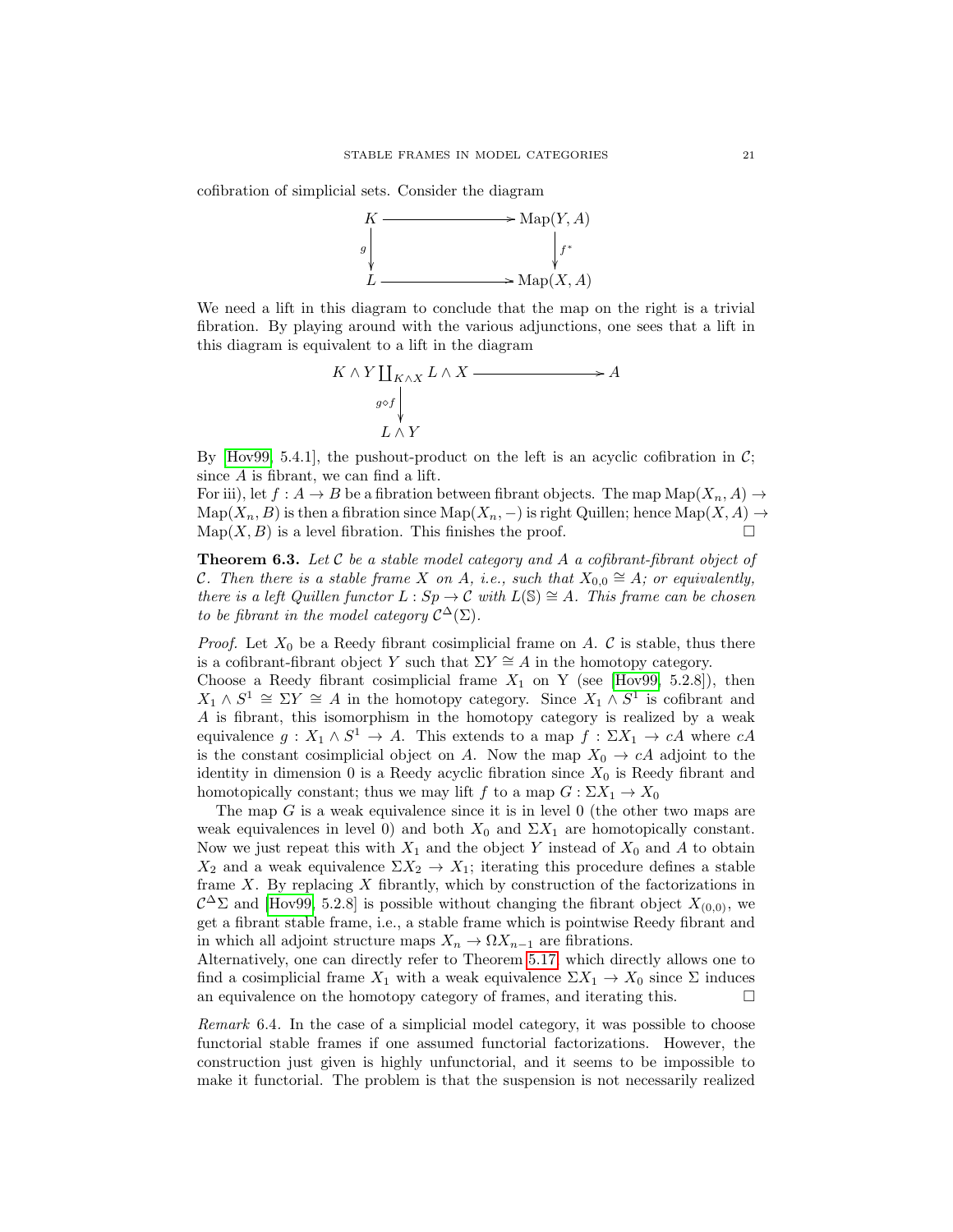by a left Quillen functor. Assuming functorial factorizations, there are always functors  $-\wedge S^1:\mathcal{C}\to\mathcal{C}$  and  $\Omega:\mathcal{C}\to\mathcal{C}$  which have derived functors and represent suspension and loop on the homotopy category. Using these functors, we can find a functorial desuspension of a cofibrant-fibrant object  $X$  - we may take a cofibrant replacement Y of  $\Omega X$ . This yields a weak equivalence  $Y \to \Omega X$ ; unfortunately, the functors  $-\wedge S^1$  and  $\Omega(-)$  are not adjoint on the nose, only their derived functors are adjoint. So we cannot use some adjunction isomorphism to produce a weak equivalence  $Y \wedge S^1 \to X$ ; we only get an isomorphism in the homotopy category  $Y \wedge S^1 \cong X$ , and there is no canonical way to choose a representative. This makes it plausible that stable frames cannot be constructed functorially.

For studying derived natural transformations, we will need that two homotopic maps of stable frames induce the same derived natural transformations. For this end, we need some compatibility between the model structures on  $\mathcal{C}^{\Delta}(\Sigma)$ , C and Sp. The next proposition is our equivalent of [\[Hov99,](#page-37-2) 5.4.1], and the proof is virtually the same as the one given there.

<span id="page-21-0"></span>**Proposition 6.5.** Let C be a model category. Assume  $f : X \rightarrow Y$  is a cofibration in  $\mathcal{C}^{\Delta}(\Sigma)$  and  $g: A \to B$  is a cofibration of spectra. Then the induced pushout-product map in  $\mathcal C$  for  $\Box g: X \wedge B \coprod_{X \wedge A} Y \wedge A \to Y \wedge B$  is a cofibration which is trivial if f is.

*Proof.* We may assume that g is one of the generating cofibrations  $F_m \partial \Delta[n] \rightarrow$  $F_m \Delta[n]$  using [\[Hov99,](#page-37-2) 4.2.4].

In this case, the induced map is the map

$$
X_{m,n} \coprod_{X_m \wedge \partial \Delta[n]_+} Y_m \wedge \partial \Delta[n]_+ \to Y_{m,n}
$$

which is a cofibration by definition of the Reedy cofibrations between cosimplicial objects if f is a cofibration. If f is acyclic, it is also acyclic; see [\[Hov99,](#page-37-2) 5.2.5].  $\Box$ 

<span id="page-21-1"></span>**Corollary 6.6.** Let B be a cofibrant spectrum. Then the functor  $-\wedge B : C^{\Delta}(\Sigma) \to C$ preserves cofibrations and acyclic cofibrations and hence has a left derived functor.

*Proof.* We set  $A = *$  in [6.5.](#page-21-0) The pushout-product map is then just the map  $f \wedge B : X \wedge B \to Y \wedge B$  which is an (acyclic) cofibration if f is. Hence  $-\wedge B$ preserves weak equivalences between cofibrant objects and has a left derived functor as claimed.  $\Box$ 

**Corollary 6.7.** Let X, Y be stable frames and  $F, G: X \to Y$  two homotopic maps. Then F and G induce the same derived natural transformations between the derived functors of  $X \wedge -$  and  $Y \wedge -$ .

*Proof.* Let A be a cofibrant spectrum. We have two maps  $F(A), G(A) : X \wedge A \rightarrow$  $Y \wedge A$ . We claim that these two maps represent the same map in Ho(C): Since  $-\wedge A$  has a derived functor by the preceding corollary, we get a diagram of functors

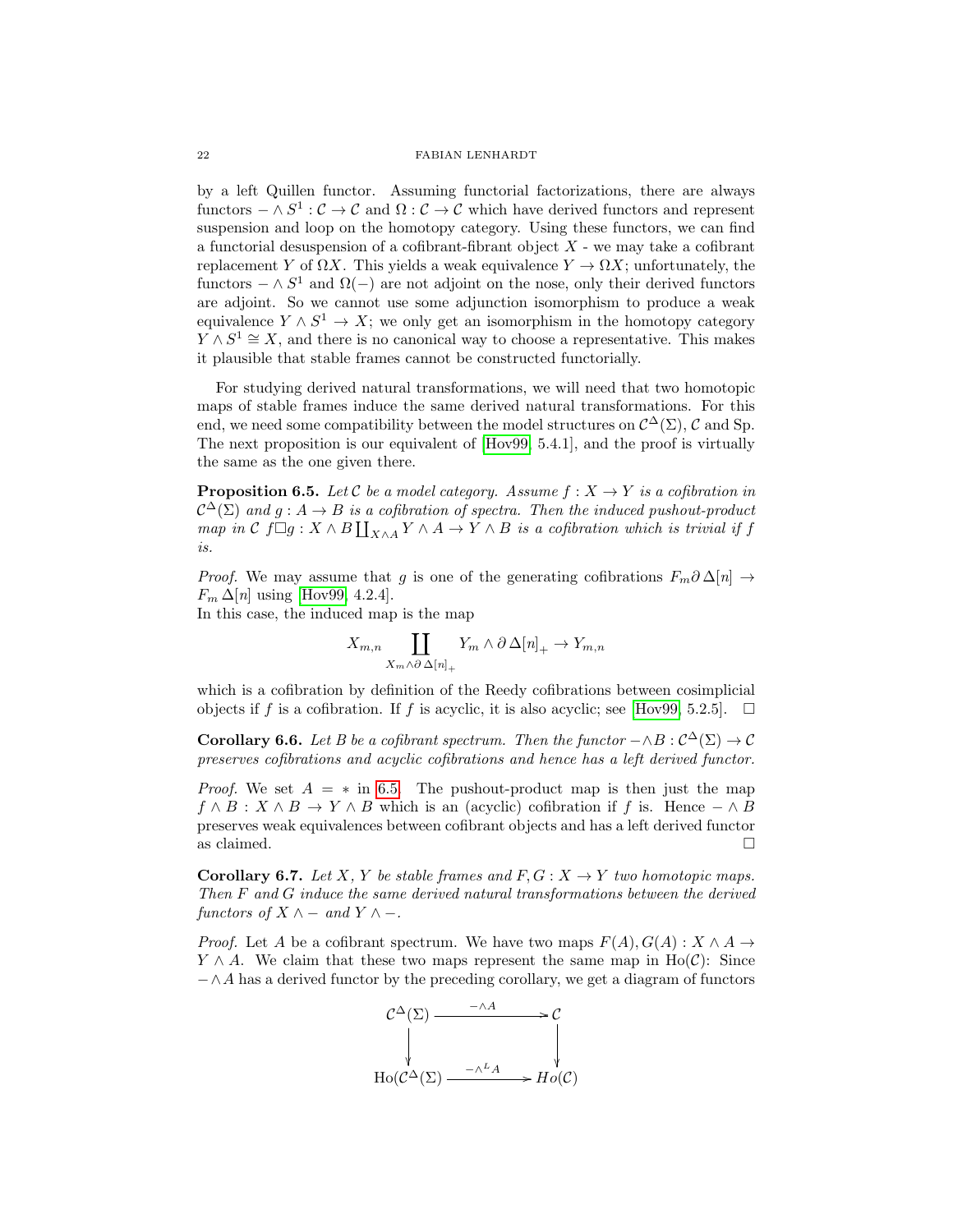which commutes up to a natural isomorphism. We want to see that  $F$  and  $G$  go to the same map via the clockwise composition; but since the left vertical map sending them to their homotopy classes already sends them to the same map, the clockwise composition, being isomorphic to the counterclockwise one, then has to send these two maps to the same map as well. So for all cofibrant spectra  $A$ ,  $F(A), G(A): X \wedge A \rightarrow Y \wedge A$  represent the same map in Ho(C), and this is enough to conclude that the derived natural transformations of F and G are equal.  $\square$ 

Unsurprisingly, weak equivalences between stable frames induce natural weak equivalences:

**Proposition 6.8.** Let  $f: X \to Y$  be a weak equivalence of stable frames. Then the derived natural transformation  $f \wedge - : X \wedge - \to Y \wedge -$  is a natural weak equivalence, i.e., a weak equivalence for all cofibrant spectra A.

Proof. By [\[Hov99,](#page-37-2) 1.3.18], we may as well check the corresponding statement for the right adjoints, i.e., that for a fibrant object  $Z$  of  $C$ , the map

 $\mathrm{Map}(f, Z): \mathrm{Map}(Y, Z) \to \mathrm{Map}(X, Z)$ 

is a π∗-isomorphism. We saw above in the proof of Theorem [6.1](#page-19-0) that the functor

$$
\mathrm{Map}(-,Z): (\mathcal{C}^{\Delta})^{op} \to \mathrm{SSet}_*
$$

preserves weak equivalences between frames if  $Z$  is fibrant. Since  $\text{Map}(Y, Z)$  and  $\text{Map}(X, Z)$  are levelwise of the form  $\text{Map}(Y_n, Z)$  and  $\text{Map}(X_n, Z)$  for frames  $X_n$ and  $Y_n$  and f is a levelwise weak equivalence, the map

$$
Map(f, Z) : Map(Y, Z) \to Map(X, Z)
$$

is a level weak equivalence. This is what we wanted to prove. Note that  $\text{Map}(Y, Z)$ and Map(X, Z) are  $\Omega$ -spectra, hence the notions of level weak equivalence and  $\pi_*$ -isomorphism agree.

**Definition 6.9.** For a stable model category C, let  $SF(\mathcal{C})$  denote the full subcategory of  $C^{\Delta}(\Sigma)$  given by all stable frames and  $\text{Ho}(SF(\mathcal{C}))$  the full subcategory of the homotopy category of  $C^{\Delta}(\Sigma)$  given by stable frames.

Now we have carried together enough information to prove the stable analogue of Theorem [5.17.](#page-17-0)

<span id="page-22-0"></span>**Theorem 6.10.** Let X be a cofibrant object of C, Y a cofibrant-fibrant object; let  $\omega X$  be a stable frame on X and  $\omega Y$  a fibrant stable frame on Y.

a) Any map  $f: X \to Y$  extends (nonuniquely) to a map  $F: \omega X \to \omega Y$  and hence to a natural transformation  $\omega X \wedge - \to \omega Y \wedge -$  covering f on the sphere spectrum. b) Let  $f' : X \to Y$  be homotopic to f. Then any F and F' constructed from f and f as in a) are homotopic and hence induce the same derived natural transformation between the derived functors of  $\omega X \wedge -$  and  $\omega Y \wedge -$ .

c) If f is a weak equivalence, any map  $\omega X \to \omega Y$  as in a) is a natural weak equivalence.

d) Evaluation in degree  $(0,0)$  induces an equivalence of categories

$$
ev_{(0,0)} : \text{Ho}(SF(\mathcal{C})) \overset{\cong}{\rightarrow} \text{Ho}(\mathcal{C})
$$

from the homotopy category  $Ho(SF(\mathcal{C}))$  of stable frames in  $\mathcal C$  to  $Ho(\mathcal{C})$ .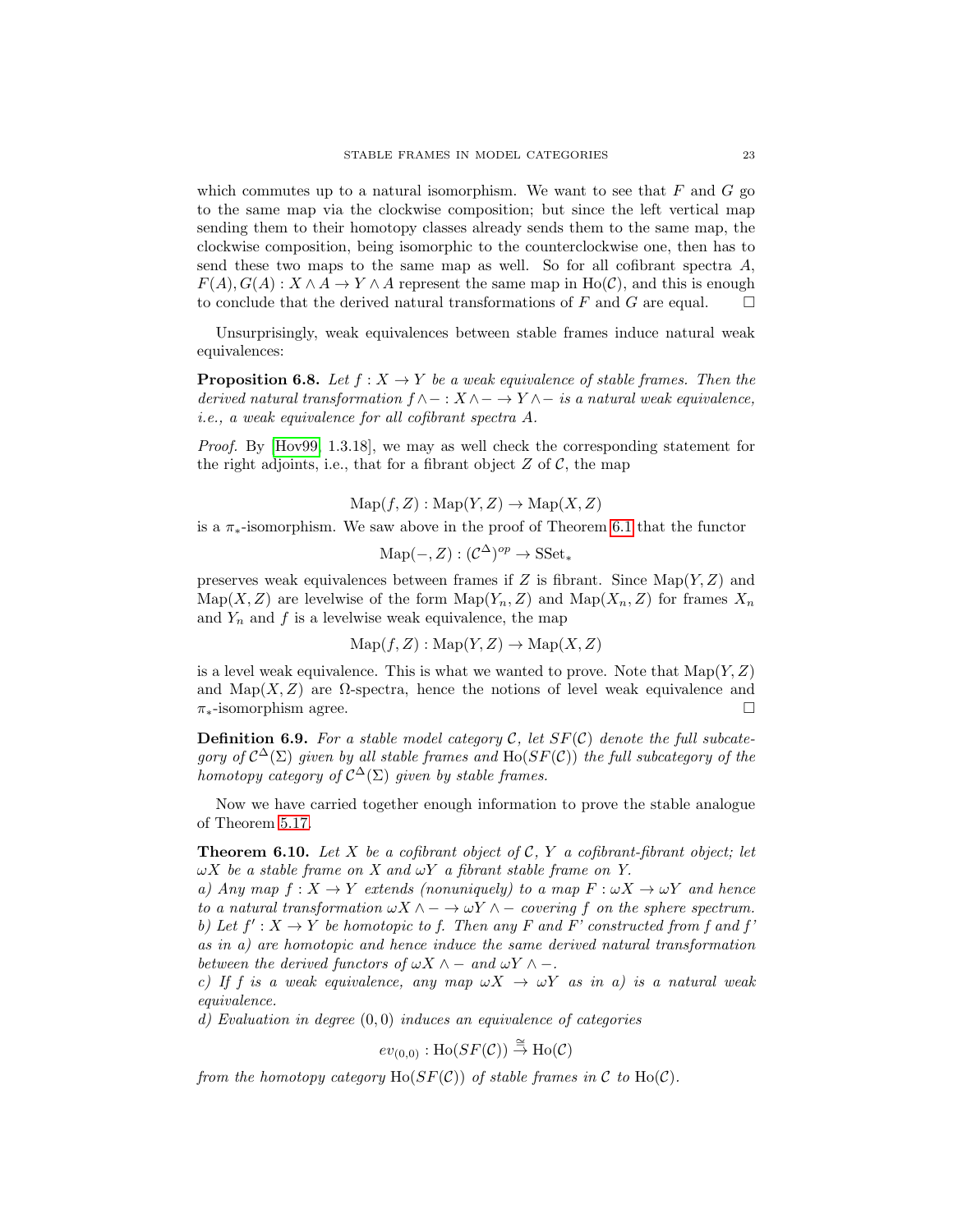*Proof.* For a), we first extend f to a map  $F_0: \omega^0 X \to \omega^0 Y$ : Since  $\omega^0 Y$  is Reedy fibrant and homotopically constant, the map  $\omega^0 Y \to cY$  is an acyclic fibration. We also have a map  $\omega^0 X \to cY$  adjoint to f, and this map lifts to a map  $F_0: \omega^0 X \to$  $\omega^0 Y$  since  $\omega^0 X$  is cofibrant and  $\omega^0 Y \to cY$  is an acyclic fibration.

Now we want to produce a map  $F_1$ :  $\omega^1 X \to \omega^1 Y$  extending  $F_0$  to a map of cospectra up to degree 1 which is nothing else but a lift in the diagram

$$
\omega^{1}Y
$$
  

$$
\omega^{1}X \longrightarrow \Omega \omega^{0}X \xrightarrow{F_{0}} \Omega \omega^{0}Y
$$

where the maps  $\omega^1 X \to \Omega \omega^0 X$  and  $\omega^1 Y \to \Omega \omega^0 Y$  are the structure maps. Since  $\omega Y$  is fibrant, the map on the right is a realization weak equivalence by Proposition [5.22](#page-18-1) and a Reedy fibration; hence we find a lift in this diagram by Proposition [5.23.](#page-18-0) Proceeding like this, we find maps  $F_n : \omega^n X \to \omega^n Y$  which form a morphism of cospectra and cover  $f$ . This proves a).

For b), it is by the preceding corollary enough to see that the homotopy type of a map  $F: \omega X \to \omega Y$  is determined by the homotopy type of the restriction of F to  $f: X \to Y$ . By [\[Hov99,](#page-37-2) 5.5.2] or Theorem [5.17,](#page-17-0) it suffices to see that the homotopy type of F is determined by the homotopy type of  $F_0: \omega^0 X \to \omega^0 Y$  since the homotopy type of  $F_0$  is determined by  $f$ .

Let  $ev_0: C^{\Delta}(\Sigma) \to C^{\Delta}$  denote the left Quillen functor given by evaluation in degree 0. We get an induced map of the simplicial mapping spaces  $\text{Map}(\omega X, \omega Y) \rightarrow$ Map( $\omega^0 X, \omega^0 Y$ ). On  $\pi_0$ , this map induces  $[\omega X, \omega Y] \to [\omega^0 X, \omega^0 Y]$ . The maps F and F' go to the same element in  $\left[\omega^0 X, \omega^0 Y\right]$  by assumption; hence we are finished if we can see that the map  $\text{Map}(\omega X, \omega Y) \to \text{Map}(\omega^0 X, \omega^0 Y)$  is a homotopy equivalence (and thus induces an isomorphism on  $\pi_0$ ).

Let  $\omega^{\leq n} X$  resp.  $\omega^{\leq n} Y$  denote the partial cosimplicial cospectrum obtained by only taking the first  $n+1$  objects of  $\omega X$  resp.  $\omega Y$ . We get a pullback square as follows, where the unnamed maps are induced from the structure maps of  $\omega X$  and  $\omega Y$  and the mapping spaces are those of  $\mathcal{C}^{\Delta}$ :

$$
\operatorname{Map}(\omega^{\leq 1}X, \omega^{\leq 1}Y) \xrightarrow{ev_1} \longrightarrow \operatorname{Map}(\omega^1 X, \omega^1 Y)
$$
  
\n
$$
\downarrow \qquad \qquad \downarrow
$$
  
\n
$$
\operatorname{Map}(\omega^0 X, \omega^0 Y) \xrightarrow{\Omega} \operatorname{Map}(\Omega \omega^0 X, \Omega \omega^0 Y) \longrightarrow \operatorname{Map}(\omega^1 X, \Omega \omega^0 Y)
$$

The map on the right is a fibration since the map  $\omega^1 Y \to \Omega \omega^0 Y$  is a fibration and Map( $\omega^1 X$ , –) is right Quillen; note that this does not follow from [5.6,](#page-14-0) but requires an argument that  $\omega$ <sup>1</sup>X  $\wedge$ <sub>S</sub> – preserves acyclic fibrations; compare [\[Hov99,](#page-37-2) 5.4.3]. By [\[Hov99,](#page-37-2) 6.1.2], we have that the induced map  $\pi_n \text{Map}(\omega^1 X, \omega^1 Y) \rightarrow$  $\pi_n \text{Map}(\omega^1 X, \Omega \omega^0 Y)$  is just the map  $[\Sigma^n \omega^1 X, \omega^1 Y] \to [\Sigma^n \omega^1 X, \Omega \omega^0 Y]$  induced by the structure map of Y, which is an isomorphism since  $\Sigma^n \omega^1 X$  is a frame and  $\omega^1 Y \to \Omega \omega^0 Y$  is a realization weak equivalence. So the map on the right induces an isomorphism on all homotopy groups with basepoint the zero map. To see that it is in fact a  $\pi_*$ -isomorphism, we have to extend this to all basepoints.

Since we can find a frame Z with  $\Sigma Z \simeq \omega^1 X$ , we see that  $\text{Map}(\omega^1 X, \omega^1 Y) \simeq$  $\text{Map}(\Sigma Z, \omega^1 Y) \simeq \Omega \text{Map}(Z, \omega^1 Y)$  is a loopspace up to weak equivalence; and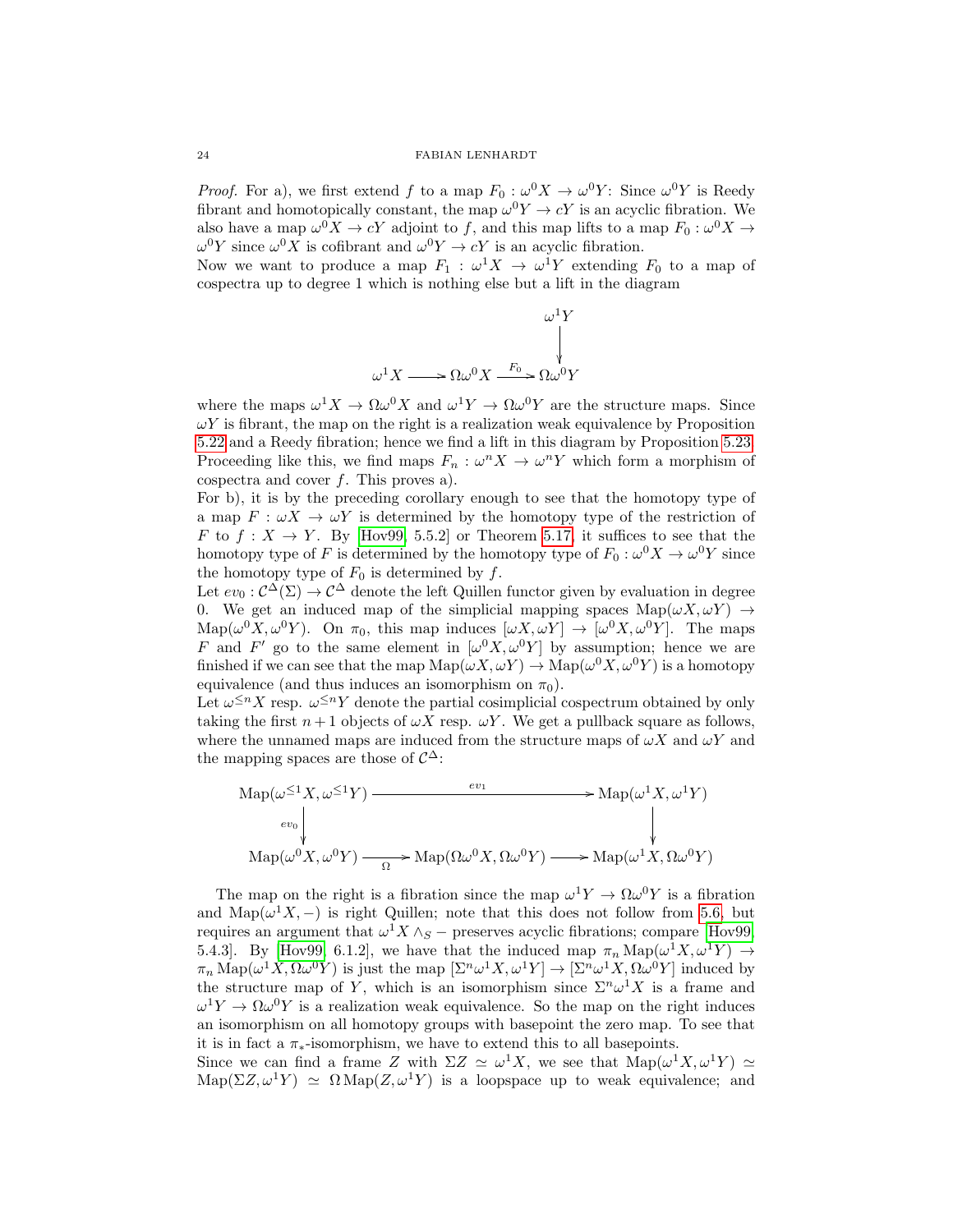similarly  $\text{Map}(\omega^1 X, \Omega \omega^0 Y) \simeq \Omega \text{Map}(Z, \Omega \omega^0 Y)$  is a loopspace, and the induced map between the two spaces is up to homotopy  $\Omega$  of the map  $\text{Map}(Z, \omega^1 Y) \rightarrow$  $\text{Map}(Z, \Omega \omega^0 Y)$ . But in a loopspace, all components are weakly equivalent in a way respected by loop maps, hence we can conclude that  $\text{Map}(\omega^1 X, \omega^1 Y) \rightarrow$  $\text{Map}(\omega^1 X, \Omega \omega^0 Y)$  is a  $\pi_*$ -isomorphism and hence an acyclic fibration. Then the pullback map  $\text{Map}(\omega^{\leq 1}X, \omega^{\leq 1}Y) \to \text{Map}(\omega^0X, \omega^0Y)$  is an acyclic fibration as well. Now consider for any  $n$  the square

$$
\mathrm{Map}(\omega^{\leq n}X, \omega^{\leq n}Y) \xrightarrow{ev_n} \mathrm{Map}(\omega^nX, \omega^nY)
$$
\n
$$
\downarrow \qquad \qquad \downarrow
$$
\n
$$
\mathrm{Map}(\omega^{\leq n-1}X, \omega^{\leq n-1}Y) \xrightarrow{ev_n} \mathrm{Map}(\omega^{n-1}X, \omega^{n-1}Y) \xrightarrow{ev_n} \mathrm{Map}(\omega^nX, \Omega \omega^{n-1}Y)
$$

Again, this is a pullback square and the map on the right is an acyclic fibration, so the map on the left also is. Hence, for any n, the map  $\text{Map}(\omega^{\leq n}X, \omega^{\leq n}Y) \to$ Map( $\omega^{\leq n-1}X, \omega^{\leq n-1}Y$ ) forgetting the degree *n*-part is an acyclic fibration. Furthermore, we have  $\lim_n \text{Map}(\omega^{\leq n} X, \omega^{\leq n} Y) = \text{Map}(\omega X, \omega Y)$ . thus the map  $\text{Map}(\omega X, \omega Y) \to$  $\text{Map}(\omega^0 X, \omega^0 Y)$  is also an acyclic fibration as a limit of acyclic fibrations, proving our claim.

For c), first note that  $F_0$  is a weak equivalence since it is a map between homotopically constant cosimplicial objects covering the weak equivalence  $f$  in degree 0. Now we look at the commutative diagram



The two vertical maps and  $F_0$  are weak equivalences, so  $\Sigma F_1$  also is. By Theorem [5.17](#page-17-0) and since  $\omega X_1$  and  $\omega Y_1$  are frames, this means  $F_1$  is a weak equivalence. By iterating this argument, we find that  $F$  is a weak equivalence, which induces a natural weak equivalence between the functors  $\omega X \wedge -$  and  $\omega Y \wedge -$ .

For d), first note that  $ev_{(0,0)}$  indeed induces a functor  $ev : Ho(SF(\mathcal{C})) \to Ho(\mathcal{C})$ since  $ev_{(0,0)} : C^{\Delta}(\Sigma) \to C$  is just the functor  $-\wedge \mathbb{S}$  which has a derived functor by Corollary [6.6.](#page-21-1) Since one can build a stable frame on any cofibrant-fibrant object of C and every object of  $Ho(\mathcal{C})$  is isomorphic to such an object, we get that ev is surjective on isomorphism classes of objects. For injectivity, let  $X$  and  $Y$  be two stable frames such that  $ev(X)$  and  $ev(Y)$  are isomorphic. We may assume that X and Y are fibrant; then the isomorphism  $ev(X) \cong ev(Y)$  is represented by a weak equivalence  $f: ev_{(0,0)}(X) \to ev_{(0,0)}(Y)$ . By a), f extends to a map  $X \to Y$ , and by c), this map is a weak equivalence. Hence  $X$  and  $Y$  are isomorphic in the homotopy category of frames.

That ev is full is just a reformulation of part a). Given a morphism  $g : A \rightarrow B$  in  $Ho(\mathcal{C})$ , we may assume that A and B are cofibrant-fibrant and we obtain an actual morphism  $f: A \to B$  in C. Let X be a stable frame on A, Y a fibrant stable frame on X. By a), f extends to a map  $F: X \to Y$  and  $ev_{(0,0)}(F) = f$ , hence  $ev(F) = g$ . Finally, that ev is faithful follows directly from part c) since two maps of stable frames which are homotopic in degree  $(0,0)$  are homotopic.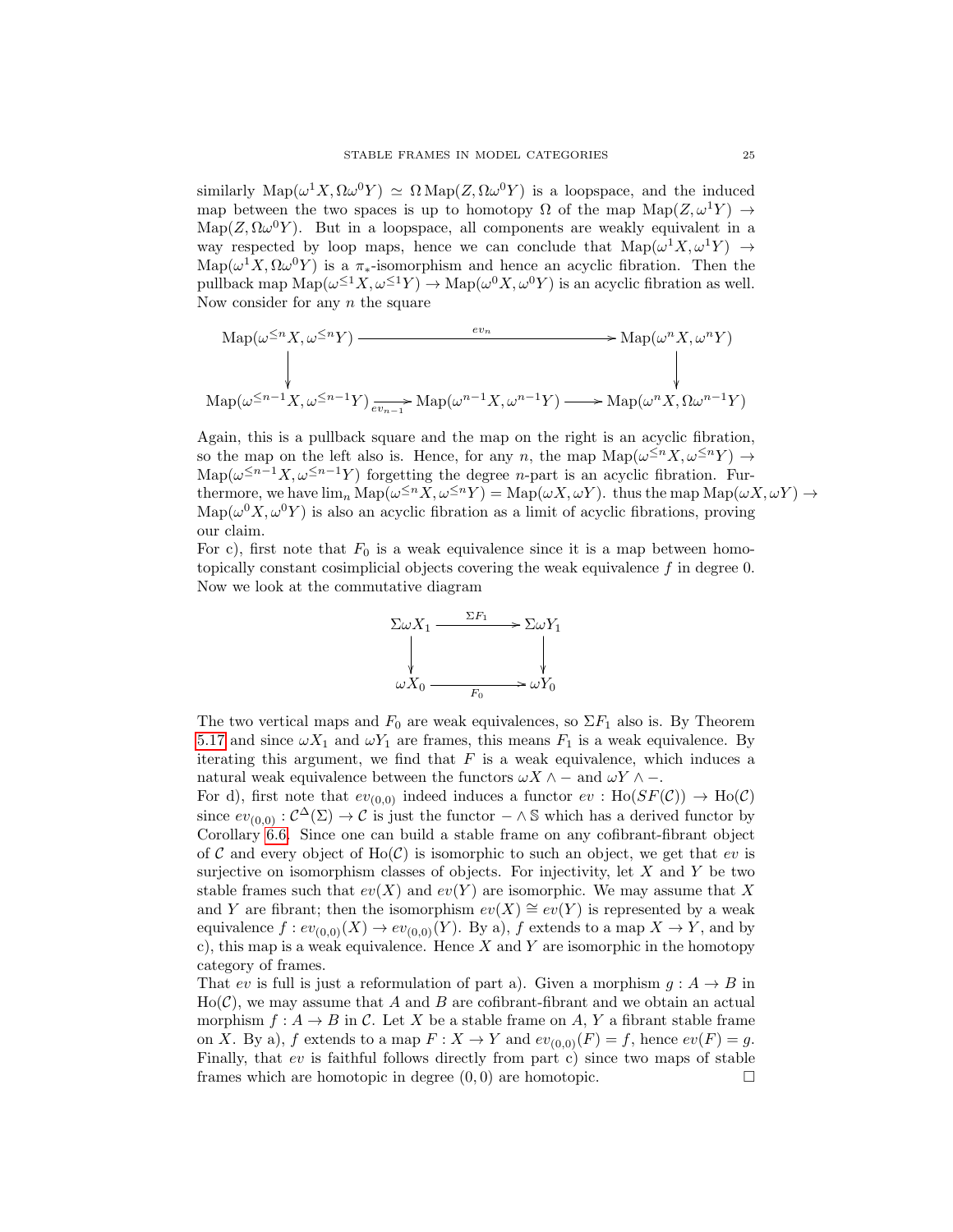**Corollary 6.11.** Let L, L' be two left Quillen functors  $\text{Sp} \to \mathcal{C}$  with a weak equivalence  $L(S) \simeq L'(S)$ . Then there is a canonical isomorphism between the derived functors of  $L$  and  $L'$  covering the given isomorphism on the sphere spectrum.

*Proof.* Let K and K' be the stable frames associated to L and L'. By replacing K' fibrantly, we get a fibrant stable frame  $Z$  which is weakly equivalent to  $K'$ , and we have a weak equivalence  $L(S) \to L'(S) \to Z \wedge S$ . By the preceding theorem, this weak equivalence extends to a natural weak equivalence  $K \to Z$  whose derived natural transformation is a canonical isomorphism, and we also have a natural weak equivalence  $K' \to Z$  obtained from the fibrant replacement. These two natural weak equivalences yield the desired isomorphism.

Remark 6.12. We may consider stable frames and the category  $\text{Ho}(SF(\mathcal{C}))$  for any model category, though there may be not so many stable frames: For example, in topological spaces, no non-contractible object is an infinite suspension, so we can only build stable frames on contractible objects and consequently,  $Ho(SF(Top))$  is equivalent to the trivial category. A model category is stable if and only if evaluation at the sphere spectrum induces an equivalence of categories  $\text{Ho}(SF(\mathcal{C})) \to \text{Ho}(\mathcal{C})$ .

Remark 6.13. The "universal properties" of Sp formulated in [6.3](#page-20-0) and [6.10](#page-22-0) certainly depend on the concrete structure of Sp, and not any model of  $\mathcal{SHC}$  will share these properties, though conversely Sp is determined up to Quillen equivalence by them. It is not, however, determined up to equivalence; we could have built a category of S 2 -spectra in the sense of Chapter 5 which carry a stable model structure, and this category of spectra shares the universal properties - just use  $\Sigma^2$ -cospectra, and all proofs in this section go through virtually unchanged. In fact, one might take a sequence  $a_0, a_1, \ldots$  of positive natural numbers and define a category of spectra with structure maps  $X_n \wedge S^{a_n} \to X_{n+1}$  which carries a level model structure, then localize at the maps  $F_nS^{a_{n-1}} \to F_{n-1}S^0$  to obtain a stable model category which will also fulfill [6.3](#page-20-0) and [6.10.](#page-22-0)

## 7. Enrichments

We adopt the definitions of (closed) modules over a monoidal category from [\[Hov99,](#page-37-2) 4.1]: this is how the homotopy category of a stable model category will be enriched over SHC.

Now we construct our enrichment functor (or, rather, module functor). Let  $\mathcal C$  be a stable model category. We have a functor

$$
- \wedge - : SF(\mathcal{C}) \times Sp \rightarrow \mathcal{C}
$$

**Lemma 7.1.** This functor has a derived functor  $\Phi : Ho(SF(\mathcal{C})) \times SH\mathcal{C} \to Ho(\mathcal{C})$ 

Note that there is no claim that  $-\wedge -$  is a Quillen bifunctor; we just want an induced functor on the homotopy categories.

*Proof.* Let  $f: X \to Y$  be a weak equivalence of stable frames and  $g: A \to B$ a weak equivalence between cofibrant spectra. We have to check that the map  $f \wedge g : X \wedge A \to Y \wedge A \to Y \wedge B$  is a weak equivalence. But since  $Y \wedge -$  is left Quillen, it preserves weak equivalences between cofibrant objects, so the second map is a weak equivalence; and since  $f$  induces a natural weak equivalence and  $A$ is cofibrant, the first map also is a weak equivalence. Hence the composite functor

$$
SF(\mathcal{C}) \times \text{Sp} \longrightarrow \mathcal{C} \longrightarrow \text{Ho}(\mathcal{C})
$$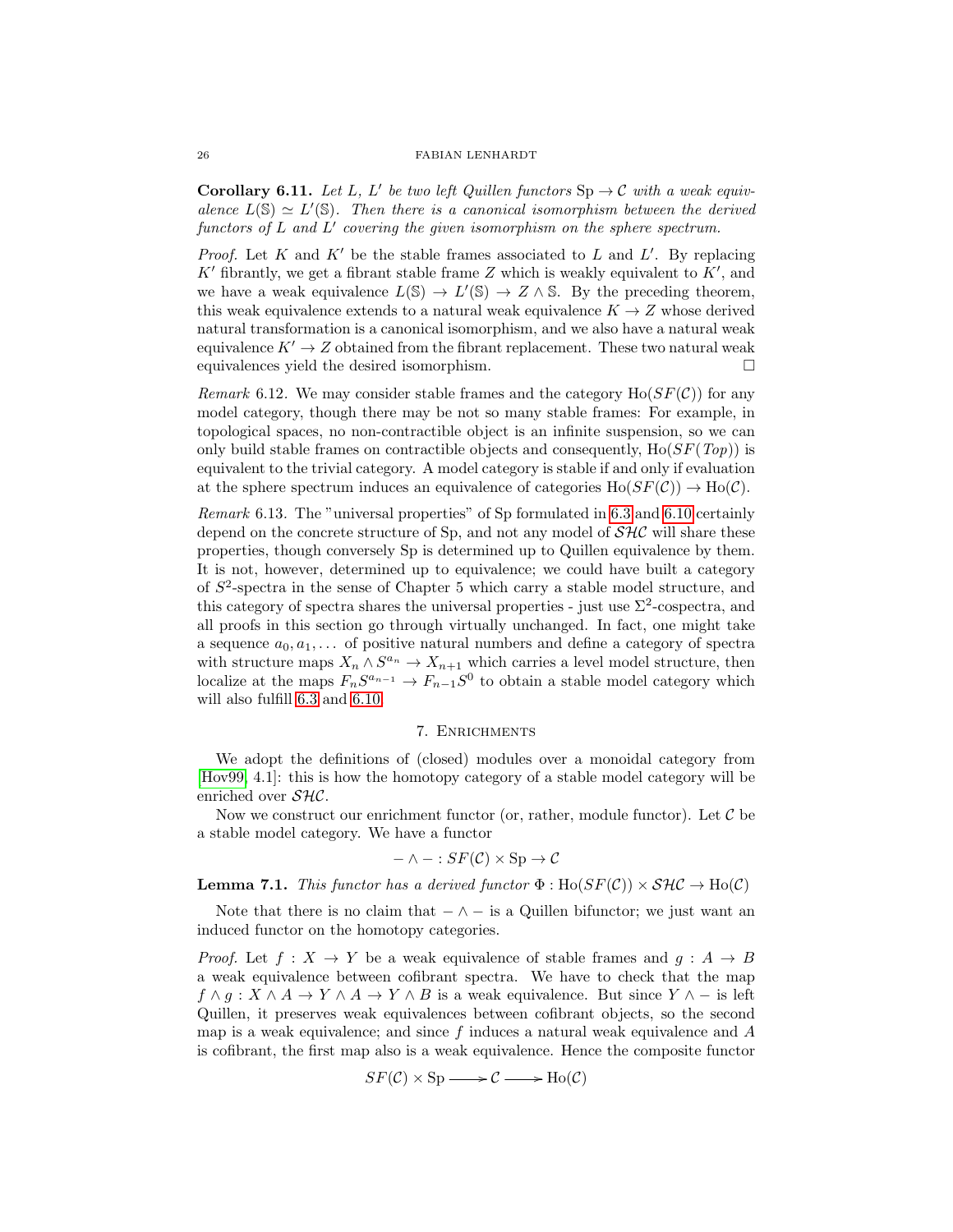sends weak equivalences between cofibrant objects to isomorphisms. So we have a derived functor  $\Phi : Ho(SF(\mathcal{C})) \times \mathcal{SHC} \to Ho(\mathcal{C})$ 

Now choose an inverse  $\omega$  to the equivalence  $ev_{\mathbb{S}} : Ho(SF(\mathcal{C})) \to Ho(\mathcal{C})$ . In the terminology of [\[Hov99\]](#page-37-2),  $\omega$  is what one might call a *stable framing* for C; the choice of  $\omega$  boils down to choosing, for each cofibrant object A of C, a fibrant stable frame  $ωA$  with a weak equivalence  $A → ωA ∧ ℑ ≅ (ωA)<sub>0.0</sub>$ . The following definition depends on the choice of  $\omega$ , but in no essential way. Now we can define the enrichment functor:

Definition 7.2. The enrichment functor

$$
\otimes : Ho(\mathcal{C}) \times \mathcal{SHC} \to Ho(\mathcal{C})
$$

is given as the composition

$$
Ho(\mathcal{C}) \times \mathcal{SHC} \xrightarrow{\omega \times Id} \text{Ho}(SF(\mathcal{C})) \times \mathcal{SHC} \xrightarrow{\Phi} Ho(\mathcal{C})
$$

Having an object X of C and a cofibrant spectrum A, we thus obtain  $X \otimes A$  by taking the fibrant stable frame  $\omega X$  and computing  $\omega X \wedge A$  which is a model for  $X \otimes A$ . Maps of spectra are just plugged into the functor  $\omega X \wedge \neg$ , and a map  $X \to Y$ in C can be extended to a map  $\omega X \to \omega Y$  which gives a map  $\omega X \wedge A \to \omega Y \wedge A$ . Also note that for a map  $A \to B$  of spectra, the diagram



is commutative since  $\omega X \to \omega Y$  induces a natural transformation; hence our description really gives rise to a functor.

**Theorem 7.3.** For  $C = Sp$ , the functor  $\otimes : SHC \times SHC \rightarrow SHC$  makes  $SHC$  into a monoidal category with unit S. For arbitrary  $\mathcal{C}, \otimes : Ho(\mathcal{C}) \times \mathcal{SHC} \rightarrow Ho(\mathcal{C})$  makes  $Ho(\mathcal{C})$  into a closed  $SHC$ -module with respect to the monoidal structure on  $SHC$ given by ⊗. A left Qullen functor  $C \rightarrow \mathcal{D}$  between stable model categories induces an  $\mathcal{SHC}\text{-module functor } Ho(\mathcal{C}) \to Ho(\mathcal{D}).$ 

*Proof.* Consider the categories  $Ho(SF(\mathcal{C}))$  and  $Ho(SF(\text{Sp}))$ , regarded as functor categories. We obtain a functor  $\text{Ho}(SF(\mathcal{C})) \times \text{Ho}(SF(\text{Sp})) \rightarrow \text{Ho}(SF(\mathcal{C}))$  by composition of derived Quillen functors  $\mathcal{SHC} \to \mathcal{SHC}$  with derived Quillen functors  $\mathcal{SHC} \to Ho(\mathcal{C})$  and horizontal composition of natural transformations. Because of our conventions regarding left Quillen functors, the composition of their derived functors is strictiv associative, and the identity of  $SHC$ , which is a left derived functor, acts as strict identity on  $Ho(SF(\mathcal{C}))$ . Hence  $Ho(SF(\text{Sp}))$  is monoidal and  $Ho(SF(\mathcal{C}))$  is a Ho $(SF(Sp))$ -module. Clearly, composition with derived left Quillen functors induces (strict) Ho( $SF(Sp)$ )-module functors Ho( $SF(\mathcal{C})$ )  $\rightarrow$  Ho( $SF(\mathcal{D})$ ). Since  $\mathcal{SHC}$  is equivalent to Ho( $SF(Sp)$ ), we can, after choosing inverse equivalences, pull the monoidal structure from the latter category over to  $\mathcal{SHC}$ ; this destroys strict associativity and strict unitality, but it is still a coherent monoidal product, and this is actually the definition we have given above. That the result is again a monoidal category is certainly no surprise; the proof is just a long, tedious and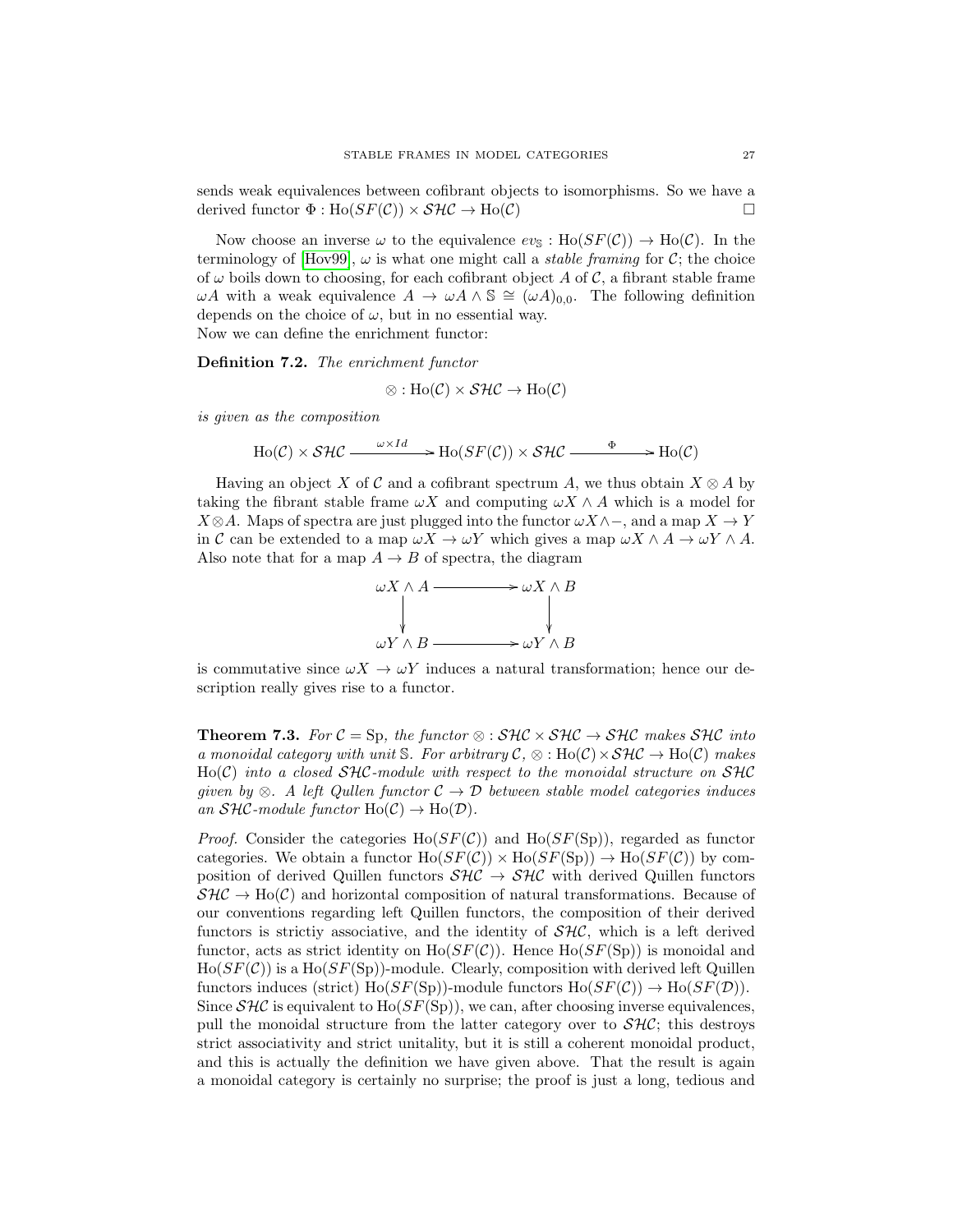uninspired diagram chase. Also observe that for a left Quillen functor  $F : \mathcal{C} \to \mathcal{D}$ , the following diagram commutes



Again, by tedious diagram chases, one verifies that the lower functor is an  $\mathcal{SHC}$ module functor since the upper one is. This also implies that the choice of inverse  $\omega$  is immaterial: The identity of C, with maybe two different choices of  $\omega$ , is an equivalence of  $\mathcal{SHC}\text{-modules}$ . That these modules are closed is clear since derived left Quillen functors have right adjoints. This proves the theorem.

In particular, we have constructed a smash product on  $\mathcal{SHC}$ ; the obvious question is whether we have actually constructed something new. The following Theorem says that this is not so.

<span id="page-27-0"></span>**Theorem 7.4.** Let C be a monoidal stable model category with pairing  $\Box$  and unit U. Choose a left Quillen functor  $F : Sp \to \mathcal{C}$  sending S to a cofibrant replacement of U. Then the following holds:

• The composition

$$
Ho(\mathcal{C}) \times \mathcal{SHC} \xrightarrow{Id \times F} Ho(\mathcal{C}) \times Ho(\mathcal{C}) \xrightarrow{-\square-} Ho(\mathcal{C})
$$

is a possible model for the enrichment functor for  $C$ .

• The derived functor  $F : SHC \to Ho(C)$  is strong monoidal. In particular, if C is any symmetric monoidal model for stable homotopy theory, then  $F$ induces a strong monoidal equivalence.

At first glance, this seems to be an extremely strong statement, but it actually is not, and it is already mainly known: In [\[Shi01\]](#page-37-4), it is proven that symmetric spectra are in a certain sense initial among all monoidal model categories, and an analogue of our theorem holds for  $\text{Ho}(\text{Sp}^{\Sigma})$  instead of  $\text{Ho}(\text{Sp})$ . Hence the only new statement we make is that our smash product on  $\mathcal{SHC}$  is compatible with the one from  $Sp^{\Sigma}$ .

*Proof.* For i), we construct a particular inverse  $\omega : Ho(\mathcal{C}) \to Ho(SF(\mathcal{C}))$  to evaluation at the sphere spectrum as follows: For any cofibrant object  $X$  of  $\mathcal{C}$ , the functor X $\Box$ − is left Quillen, and we set  $\omega(X) = X \Box F(-)$ , where by abuse of notation we also denote the derived product on Ho(C) by  $\Box$ . By definition,  $\omega(X)(\mathbb{S}) \cong X$  in the homotopy category. A morphism  $f: X \to Y$  in C induces a natural transformation  $\omega X \rightarrow \omega Y$  covering, up to homotopy, f on the sphere spectrum; on the homotopy category, these constructions hence yield a functor  $\omega : Ho(\mathcal{C}) \to Ho(SF(\mathcal{C}))$  inverse to evaluation at the sphere spectrum, and we may use this particular inverse to construct the enrichment. Now, for an object X of  $Ho(\mathcal{C})$  and a spectrum A, we have  $X \otimes A = \omega(X)(A) = X \square F(A)$  by definition, and the claim follows.

For ii), we have to produce a natural isomorphism  $F(A \otimes B) \cong F(A) \square F(B)$ . By naturality of the enrichment with respect to left Quillen functors, we have an isomorphism  $F(A \otimes B) \cong F(A) \otimes B$ , and by part i) we may arrange things such that  $F(A) \otimes B = F(A) \square F(B)$ . This isomorphism is natural in both variables; it remains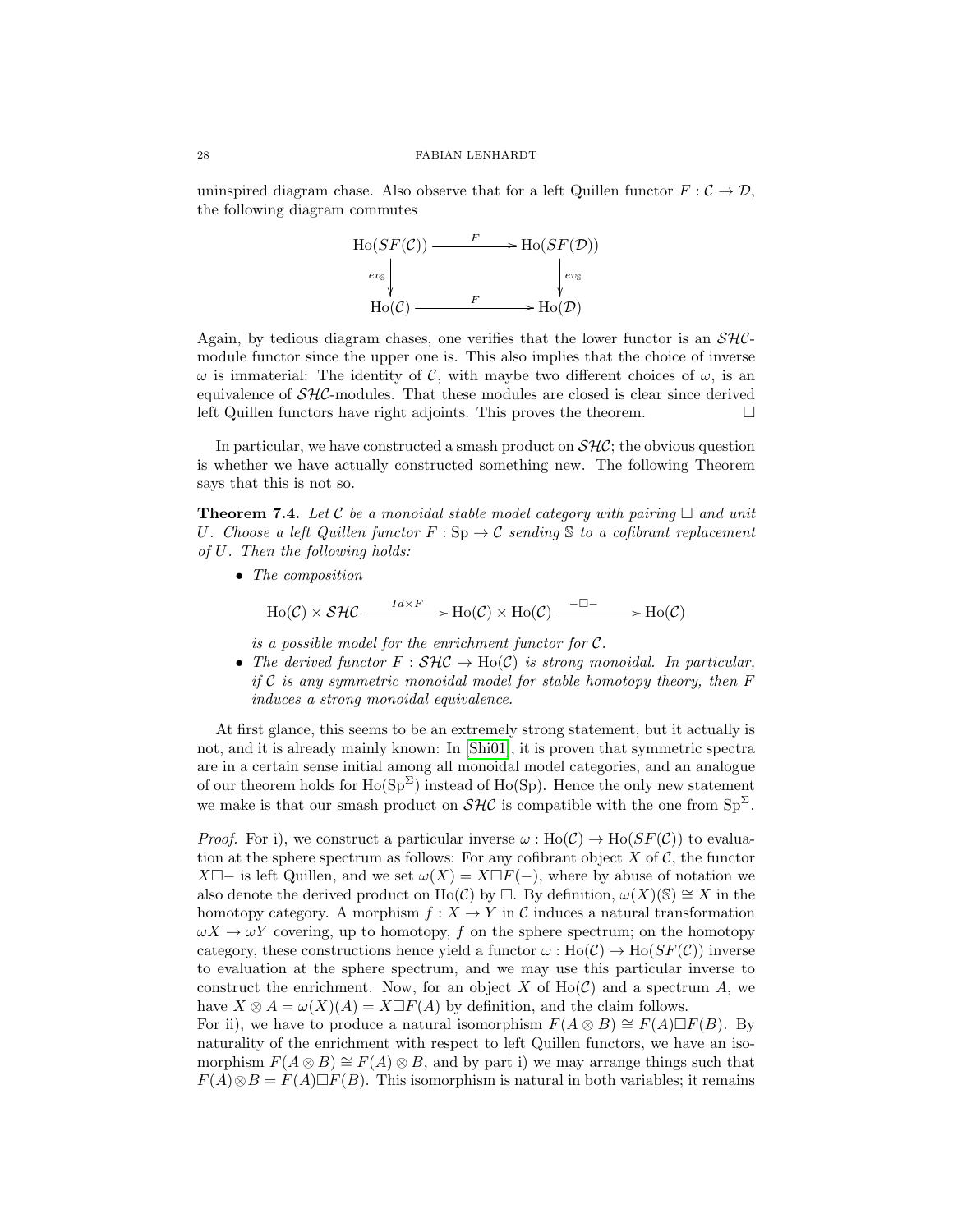to check the commutativity of various coherence diagrams, cf. [\[ML98,](#page-37-10) XI.2]. The first coherence diagram is



for spectra A, B, C. Using the equality  $F(A) \square F(B) = F(A) \otimes B$ , this diagram reads



The diagonal arrow is obtained from associativity of the enrichment. Now, the lower pentagram is one of the coherence diagrams required in the definition of an  $\mathcal{SHC}$ -module functor and hence commutes; it remains to see commutativity of the upper triangle. First note this is not a triviality; we have once used associativity of  $□$  and once associativity of  $\otimes$ , and there is no immediate reason these should be related - indeed, we have not yet used that  $\square$  is coherent. By letting C vary, we obtain derived left Quillen functors  $F(A)\Box(F(B)\otimes -)$ ,  $(F(A)\otimes B)\otimes -$  and  $F(A) \otimes (B \otimes -)$  and natural transformations between these; since the behaviour of derived Quillen functors is determined by what is happening on the sphere spectrum by [6.10,](#page-22-0) we may reduce to  $C = S$ .

In this case, coherence of the  $\mathcal{SHC}$ -action tells us that the composition  $F(A) \otimes$  $(B \otimes S) \cong F(A) \otimes B \cong (F(A) \otimes B) \otimes S$  of the two unit maps is the associativity isomorphism for  $A, B, \mathbb{S}$ . The triangle hence takes the following form, again using  $X \otimes A = X \square F(A)$ :

$$
F(A)\Box(F(B)\Box F(\mathbb{S})) \longrightarrow (F(A) \otimes B) \otimes \mathbb{S}
$$
  
\n
$$
F(A) \otimes (B \otimes \mathbb{S}) \longrightarrow F(A) \otimes B
$$

Also, by construction, we have not only an equality  $X \otimes \mathbb{S} = X \square F(\mathbb{S})$ , but also the two possible unit maps  $X \otimes \mathbb{S} \cong X$  from the  $\mathcal{SHC}$ -action and  $X \otimes F(\mathbb{S}) \cong X \otimes U \cong X$ from the  $\Box$ -product are the same, so we do not have to worry about using the wrong unit map. Translating back in the  $\Box$ -language, we hence may as well consider the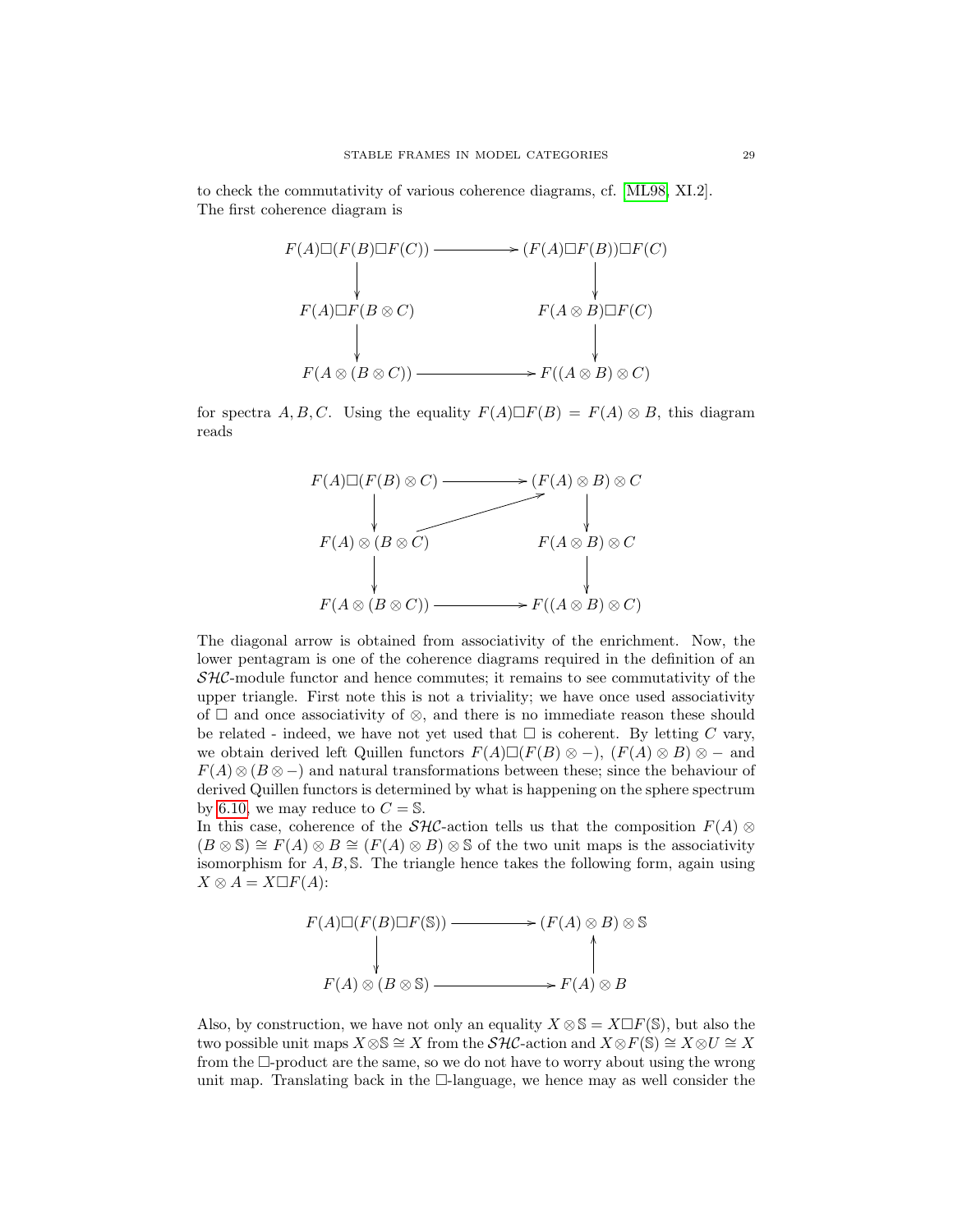diagram

$$
F(A)\Box(F(B)\Box F(\mathbb{S})) \longrightarrow (F(A)\Box F(B))\Box F(\mathbb{S})
$$
  
\n
$$
\downarrow \qquad \qquad \downarrow
$$
  
\n
$$
F(A)\Box F(B \otimes \mathbb{S}) \longrightarrow F(A)\Box F(B)
$$

The lower horizontal map is the map obtained by going back up to  $F(A)\Box(F(B)\Box F(\mathbb{S}))$ and then using the unit map to  $F(A) \square F(B)$ , and the top horizontal map is the associativity isomorphism in Ho(C). This is now a coherence diagram for  $\Box$  and hence commutes, proving commutativity of the first coherence diagram. The other coherence diagram to check is the one involving the right unit isomorphisms:



As above, we may reduce to  $B = S$ , where the commutativity is clear from the properties of  $F$ .

**Corollary 7.5.** Let  $\mathcal{C}$  be any symmetric monoidal model for the stable homotopy category. The smash product on  $Ho(\text{Sp})$  we have constructed is, under the Quillen equivalence  $\text{Sp} \to \mathcal{C}$  sending  $\mathcal S$  to the unit of  $\mathcal C$ , equivalent to the one in Ho( $\mathcal C$ ).

Remark 7.6. The proof of the Theorem actually proves something slightly stronger: There is no need for a monoidal structure on  $C$ , one only needs a monoidal structure on  $Ho(\mathcal{C})$  which is induced by Quillen functors and natural transformations, but which may be not associative or unital on the nose - as for example our construction of the smash product in  $\mathcal{SHC} = Ho(Sp)$ .

Example 7.7. Let  $R$  be any ring. There is a stable model structure on the category  $Ch(R)$  of unbounded chain complexes of R-modules with the homology isomorphisms as weak equivalences, see [\[Hov99,](#page-37-2) 2.3.3]. This is actually a monoidal model category under the tensor product of chain complexes, see [\[Hov99,](#page-37-2) 4.2.13]. For any  $R$ -module  $M$ , we denote the chain complex which has a copy of  $M$  in degree 0 and 0 in all other degree also by  $M$ . For any chain complex  $X$ , we have that  $H_*(X) \cong [R, X]_*$  where  $[-, -]$  denotes morphisms in the derived category; since all chain complexes are fibrant and R is cofibrant,  $[R, X]_{\ast}$  is just given by chain homotopy classes of morphism  $R \to X$ .

We can find a left Quillen functor  $F : Sp \to Ch(R)$  sending S up to weak equivalence to R. By the preceding theorem, the  $\mathcal{SHC}$ -enrichment of  $Ho(Ch(R))$  is given by  $X \otimes F(A)$  for a spectrum A and a chain complex X, so we would like to understand what kind of chain complex  $F(A)$  is. Since  $F : \mathcal{SHC} \to Ho(Ch(R))$  is a triangulated functor and homology is homomorphisms out of R in  $Ch(R)$ , it follows that the functor  $h_*(F(-))$  is a homology theory, and the coefficient groups are easily calculated to be R in degree 0 and 0 else. Hence the homology of  $F(A)$ is the ordinary singular homology of A with R-coefficients and  $F(A)$  is a kind of "singular chain complex" of the spectrum A. This also gives an easy proof of the Künneth formula for spectra: We know that  $F$  is monoidal, hence we must have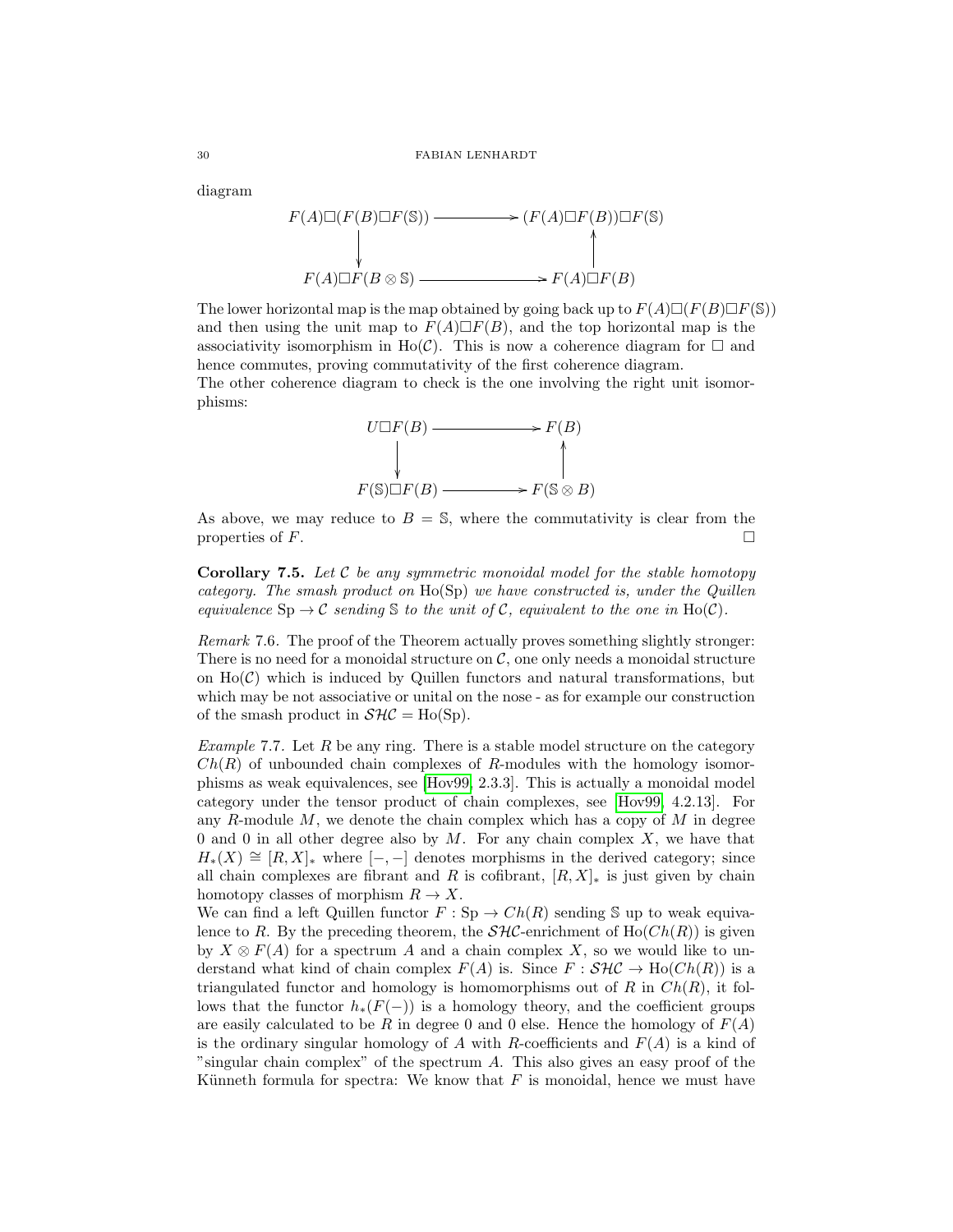$F(X \wedge Y) \cong F(X) \otimes F(Y)!$ Also note that  $\text{Map}(R, R)$  is an Eilenberg-MacLane spectrum for R since

$$
[\mathbb{S}, \operatorname{Map}(R, R)]_* \cong [R, R]
$$

In general, given two objects  $X, Y$  of a stable model category, we can form a cohomology theory by taking the derived Quillen functor  $G : \mathcal{SHC} \to Ho(\mathcal{C})$  sending S to Y and then setting  $\tilde{h}^*(A) = [G(A), X]_* \cong [A, \text{Map}(Y, X)]_*$  with coefficients  $[Y, X]_*$ .

7.1. Compatibility with the triangulated structure. Both  $SHC$  and  $Ho(C)$ are triangulated categories; so the enrichment functor  $\mathcal{SHC} \times \text{Ho}(\mathcal{C}) \to \text{Ho}(\mathcal{C})$  ought to be compatible with this structure. The following theorem tells us this is indeed so:

<span id="page-30-1"></span>**Theorem 7.8.** The functor  $\otimes$ : Ho(C)  $\times$  SHC  $\rightarrow$  Ho(C) is biexact: For any object A of  $SHC$  and any X in  $Ho(C)$ , the functors

$$
-\otimes A : \text{Ho}(\mathcal{C}) \to \text{Ho}(\mathcal{C})
$$

and

$$
X\otimes - :\mathcal{SHC}\to \text{Ho}({\mathcal {C}})
$$

preserve triangles and are additive.

*Proof.* The statement involving X holds since  $X \otimes -$  is the derived functor of the Quillen functor  $X \wedge -$  which respects the triangulated structure by [\[Hov99,](#page-37-2) 6.4.1]. The other direction needs a careful analysis of what happens with a triangle under  $-\otimes A$  for which we need more machinery; we defer the main part of the proof to the end of this section.  $\Box$ 

The idea of the proof is to start with a cofiber sequence  $X \to Y \to Z$  and try to build a sequence of stable frames  $\omega X \to \omega Y \to \omega Z$  which is again a cofiber sequence, and then plugging  $\tilde{A}$  into the three functors to obtain a cofiber sequence  $X \wedge A \to Y \wedge A \to Z \wedge A$ . To carry through this program, we first need the following useful proposition which is from [\[Hov99,](#page-37-2) 5.2.6].

<span id="page-30-0"></span>**Proposition 7.9.** Let  $\mathcal C$  be a model category. Suppose we have two pushout squares  $X_0$ ,  $X_1$  of the form



 $for i = 0, 1$  such that  $f_0$  and  $f_1$  are cofibrations and all objects are cofibrant. Furthermore assume we have a map of diagrams  $X_0 \to X_1$  such that the maps  $A_0 \to A_1$ ,  $B_0 \rightarrow B_1$  and  $C_0 \rightarrow C_1$  are weak equivalences. Then the map on the pushouts  $D_0 \rightarrow D_1$  is also a weak equivalence.

*Proof.* See [\[Hov99,](#page-37-2) 5.2.6].

We can use this to prove that the cofiber of a cofibration between stable frames is again a stable frame:

**Proposition 7.10.** Let  $f : \omega X \to \omega Y$  be a cofibration (i.e., a pointwise Reedy cofibration) between two stable frames. Then the mapping cone  $C(f)$  is again a stable frame.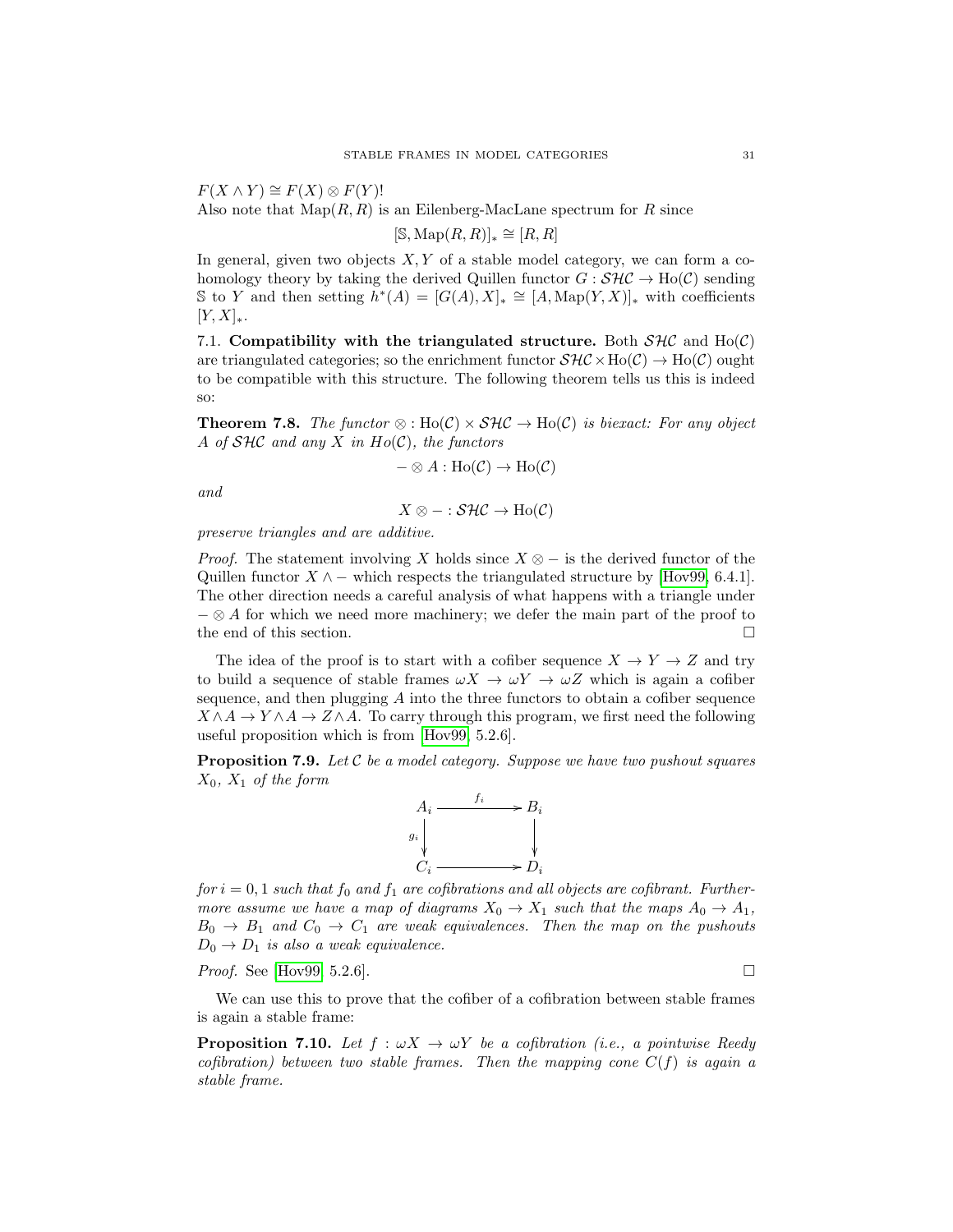*Proof.* We have to check that  $C(f)$  is pointwise a cosimplicial frame and that the structure maps are weak equivalences. Since colimits are taken componentwise, we have to check that the cofiber of a Reedy cofibration  $g : A \rightarrow B$  between two cosimplicial frames is again a frame. The object  $C(g)$  is Reedy cofibrant since  $\cdot \rightarrow C(g)$  is the pushout of the cofibration g, so it remains to check that it is also homotopically constant. A cosimplicial frame is homotopically constant if and only if the canonical map  $A \to c(A_0)$  into the constant cosimplicial object on  $A_0$  is a weak equivalence. Since colimits of cosimplicial objects are also taken componentwise, we have the two pushout diagrams



The canonical maps from a cosimplicial object Y to  $c(Y_0)$  define a map of diagrams between these two pushout diagrams. Since the maps  $A \to c(A_0)$  and  $B \to c(B_0)$  are weak equivalences and the top maps in the two diagrams are cofi-brations, we can apply Proposition [7.9](#page-30-0) to conclude that  $C(q)$  is homotopically constant.

To check that the structure maps in  $C(f)$  are weak equivalences, note that we have a pushout square



since  $\Sigma$  is a left adjoint; and we have a pushout square



The structure maps of  $\omega X$  and  $\omega Y$  induce a map of diagrams between these two diagrams, and the induced map on the pushouts is the structure map of  $C(f)$ . Since the maps  $\Sigma \omega^n X \to \omega^{n-1} X$  and  $\Sigma \omega^n Y \to \omega^{n-1} Y$  are weak equivalences, so is the structure map of  $C(f)$  by Proposition [7.9.](#page-30-0)

With this in hand, we can realize a cofiber sequence in  $\mathcal C$  by a cofiber sequence of stable frames, at least up to weak equivalence:

**Proposition 7.11.** Let  $f : X \to Y$  be a cofibration between cofibrant objects in a stable model category C. Then we can find stable frames  $\omega X$ ,  $\omega' Y$  with weak equivalences  $X \to \omega X \wedge \mathbb{S}$  and  $Y \to \omega' Y \wedge \mathbb{S}$  and a Reedy cofibration  $F : \omega X \to \omega' Y$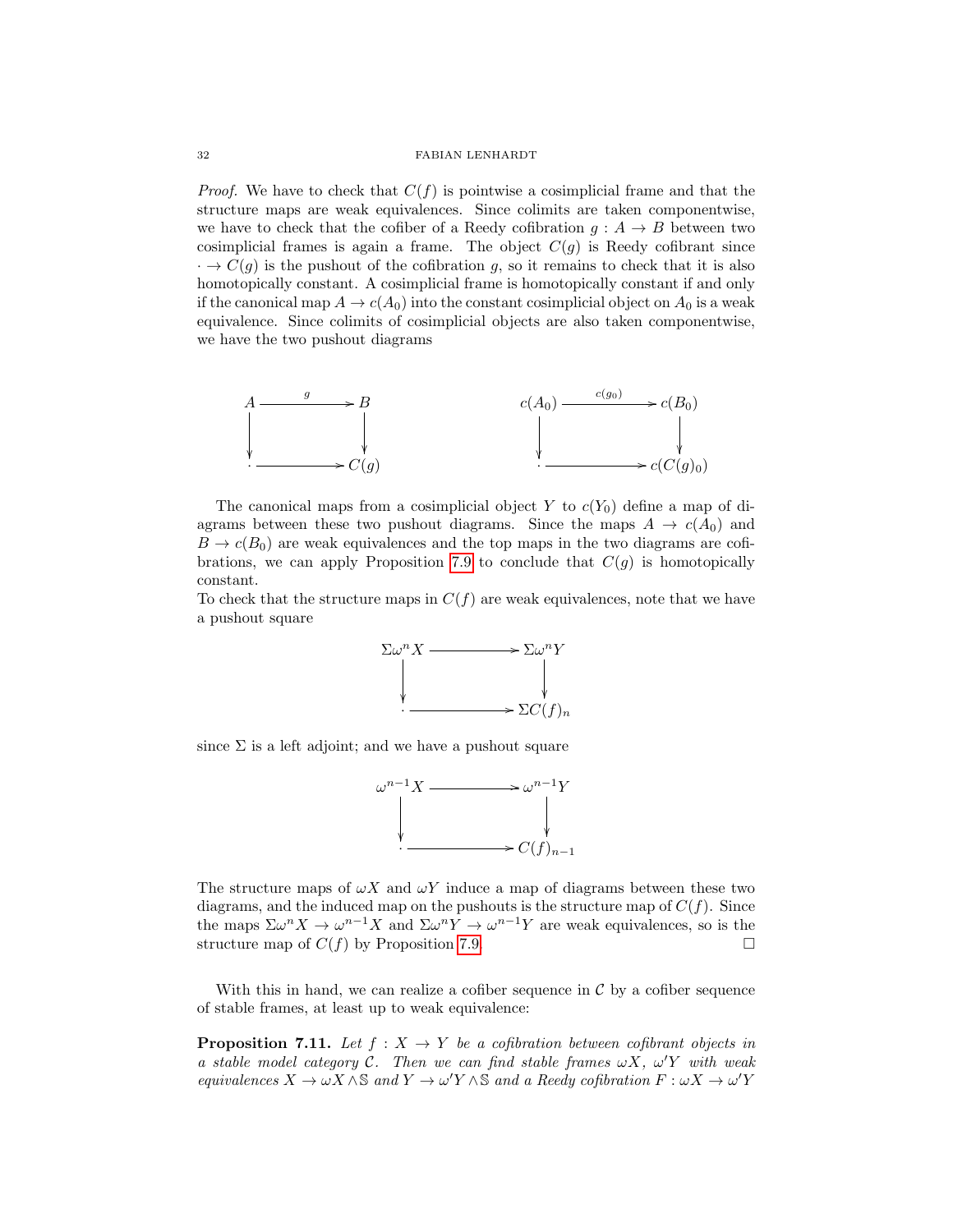which extends f, i.e., such that the diagram



commutes. The cofiber  $C(F)$  of F is then a stable frame on an object weakly equivalent to the cofiber of f.

*Proof.* By replacing fibrantly, we obtain a map  $Rf: RX \rightarrow R'Y$ . By factoring this into a cofibration followed by an acyclic fibration, we obtain a cofibration  $g: RX \to RY$  and an acyclic fibration  $p: RY \to R'Y$ . Then we can choose a lift in the diagram



and we obtain a commutative diagram



with the vertical maps weak equivalences and the horizontal ones cofibrations. Now we can choose fibrant stable frames  $\omega X$  and  $\omega' Y$  on RX and RY respectively and a map  $F' : \omega X \to \omega Y$  extending g. It is then possible by construction of the factorizations in  $\mathcal{C}^{\Delta}(\Sigma)$  and [\[Hov99,](#page-37-2) 5.2.8] to factor F' as a cofibration  $F : \omega X \to$  $ωY$  followed by an acyclic fibration  $p: ωY \rightarrow ω'Y$  such that p is the identity in degree  $(0,0)$  and  $F_{(0,0)}$  is just g. This F satisfies all conditions required in the proposition. Furthermore, we have  $C(F)_{(0,0)} = C(F_{(0,0)}) \cong C(g)$  and the weak equivalences  $X \to RX$  and  $Y \to RY$  induce a weak equivalence  $C(f) \to C(g)$  by Proposition [7.9,](#page-30-0) so  $C(F)$  is, up to weak equivalence, a stable frame on the cone of f as desired.  $\Box$ 

**Proposition 7.12.** Let  $X \rightarrow Y \rightarrow Z$  be a cofiber sequence in the stable model category  $C$  and  $A$  a cofibrant spectrum. Then we can find a model in  $C$  for the sequence  $X \otimes A \to Y \otimes A \to Z \otimes A$  in Ho(C) which is again a cofiber sequence in  $\mathcal{C}.$ 

*Proof.* Choose stable frames  $\omega X$ ,  $\omega Y$  and a cofibration  $\omega X \to \omega Y$  as in the preceding proposition. We obtain a cofiber sequence  $\omega X \to \omega Y \to C(F)$  which is, up to weak equivalence, our given cofiber sequence in degree  $(0, 0)$ . Since evaluation at A is defined as a colimit, the functor  $-\wedge A : \mathcal{C}^{\Delta}(\Sigma) \to \mathcal{C}$  preserves colimits, and it preserves cofibrations by Corollary [6.6.](#page-21-1) Thus the sequence  $\omega X \wedge A \to \omega Y \wedge A \to C(F) \wedge A$  is again a cofiber sequence, and it represents the sequence  $X \otimes A \to Y \otimes A \to Z \otimes A$ .

Now we can prove Theorem [7.8.](#page-30-1) First note that  $\omega X \wedge A$  is defined as a colimit, so  $-\wedge A$  commutes with colimits, in particular with coproducts. Since the coproduct in the homotopy category is the derived functor of the coproduct in the model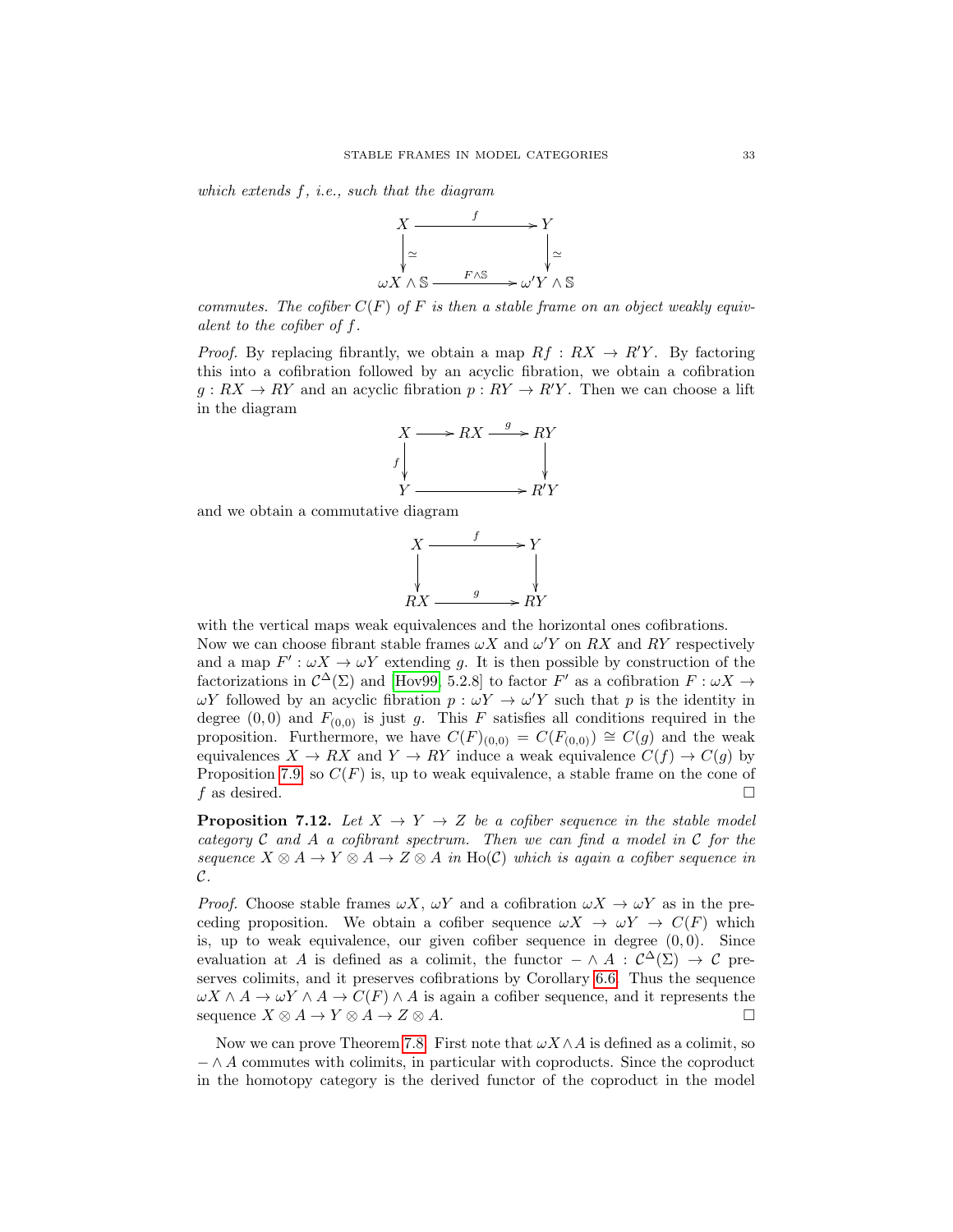category, this implies that  $-\otimes A$  commutes with coproducts, hence it is an additive functor.

To see that  $-\otimes A$  commutes with the suspension, recall that  $\mathcal{C}^{\Delta} \Sigma$  is simplicial and denote the simplicial smash product by  $\wedge_S$ . The object  $\omega X \wedge_S \Delta[1]$  is a cylinder object for  $\omega X$  because this is true levelwise and cofibrations and weak equivalences of cospectra are defined levelwise. Since  $-\wedge A$  preserves cofibrations and weak equivalences between cofibrant objects and commutes with coproducts,  $(\omega X \wedge_S \Delta[1]) \wedge A$  is a cylinder object for  $\omega X \wedge A$ . Now consider the diagram

$$
((\omega X \wedge_S \Delta[0]) \coprod (\omega X \wedge_S \Delta[0])) \wedge A \xrightarrow{\cong} \omega X \wedge A \coprod \omega X \wedge A
$$
\n
$$
(\omega X \wedge_S \Delta[1]) \wedge A \xrightarrow{\cong} (\omega X \wedge_S \Delta[1]) \wedge A
$$
\n
$$
(\Sigma \omega X) \wedge A \xrightarrow{\vee}
$$
\n
$$
Z
$$

where  $Z$  is the cofiber of the upper right vertical map;  $Z$  is a model for the suspension of  $\omega X \wedge A$  which represents  $X \otimes A$ ; hence  $Z \cong \Sigma X \otimes A$  in  $Ho(\mathcal{C})$ . Since  $-\wedge A$  commutes with taking cofibers, the lower horizontal map is an isomorphism; and  $\Sigma \omega X$  is a stable frame on a model for the suspension of X, hence  $(\Sigma \omega X) \wedge A$ is a model for  $(\Sigma X) \otimes A$ . So we get an isomorphism  $(\Sigma X) \otimes A \cong \Sigma(X \otimes A)$  which is by construction also natural in X.

Now we prove that  $-\otimes A$  preserves triangles. By abuse of notation, we also denote models in the model category itself for a suspension by  $\Sigma$ . Let  $X \stackrel{f}{\to} Y \to Z \to \Sigma X$ be a triangle in Ho(C); we may assume that  $X \to Y \to Z$  is an actual cofiber sequence. Choose a cofiber sequence of stable frames  $\omega X \stackrel{F}{\to} \omega Y \to \omega Z$  as in the proposition above. By passing to the sequence  $(\omega X)_{(0,0)} \to (\omega Y)_{(0,0)} \to (\omega Z)_{(0,0)}$ if necessary, we can assume that this sequence of stable frames has our original cofiber sequence sitting in degree (0,0). Choose a cone  $C(\omega X)$  on X; in degree  $(0, 0)$ , this is a cone on X. Forming the mapping cone  $\omega Y \coprod_F C(\omega X)$ , we see by the pointwise definition of colimits of cospectra that this has  $Y \coprod_f C(\omega X)_{(0,0)}$  in degree  $(0,0)$ . Contracting  $\omega Y$  to a point in this mapping cone has in degree  $(0,0)$ the effect of contracting Y to a point, so we see that the connecting map  $\omega Z \simeq$  $\omega Y \coprod_F C(\omega X) \to \Sigma \omega X$  covers the connecting map  $Z \simeq Y \coprod_f C(\omega X)_{(0,0)} \to \Sigma X$ . Another way to express this is that the equivalence  $ev_{(0,0)} : Ho(SF(\mathcal{C})) \to Ho(\mathcal{C})$  is actually an equivalence of triangulated categories.

Since  $-\wedge A$  commutes with colimits, we have  $(\omega Y \coprod_F C(\omega X)) \wedge A \cong (\omega Y \wedge A)$ A)  $\coprod_{F \wedge A} (C(\omega X) \wedge A)$ . Contracting  $\omega Y$  respectively  $\omega Y \wedge A$ , we obtain a diagram

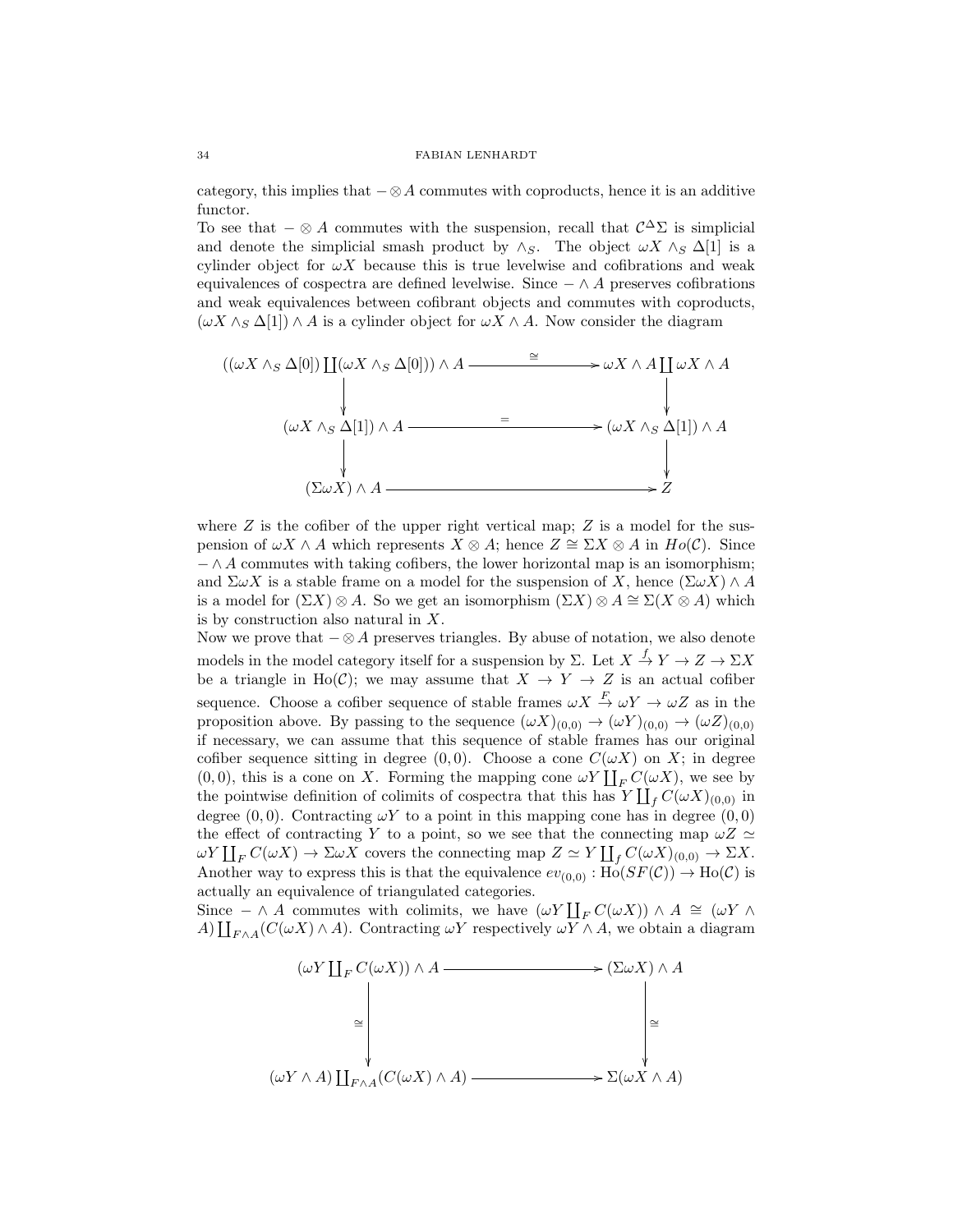where the right vertical map was the isomorphism  $(\Sigma X)\otimes A \cong \Sigma(X\otimes A)$  constructed above. Since  $-\wedge A$  commutes with colimits, this commutes. But this exactly means that the connecting map for the triangle  $X \to Y \to Z \to \Sigma X$  is sent to the connecting map of the triangle  $X \otimes A \to Y \otimes A \to Z \otimes A \to \Sigma(X \otimes A)$ , and this was the only thing missing to conclude that  $-\otimes A$  is triangulated.

## 8. THE SMASH PRODUCT ON  $SAC$

In this chapter, we want to give an explicit description of the smash product on  $\mathcal{S}H\mathcal{C} =$  Ho(Sp) as we have constructed it above. Then we will review the original definition of the smash product as it is given in [\[Ada95\]](#page-36-5); it then easily follows that this smash product is the same one as ours.

8.1. Quillen endofunctors of spectra. Given two spectra  $A$  and  $B$ , the following is the most naive candidate for  $A \wedge B$ : Choose a function  $q : \mathbb{N} \to \mathbb{N}$  which is monotone,  $q(n) \leq n$  and such that  $q(n + 1) - q(n)$  is at most 1. Then  $p = Id - q$ :  $\mathbb{N} \to \mathbb{N}$  has the same properties and  $p + q = Id$ . Furthermore, we demand that both  $p$  and  $q$  are unbounded. Then for spectra  $A$  and  $B$ , we define the *naive smash* product with respect to q  $A \wedge_{q} B$  levelwise as

$$
(A \wedge_q B)_n = A_{q(n)} \wedge B_{p(n)}
$$

with the following structure maps: If  $q(n+1) = q(n)$ , we use the structure map of B to obtain a map  $A_{q(n)} \wedge B_{p(n)} \wedge S^1 \to A_{q(n+1)} \wedge B_{p(n+1)}$ ; else we use the structure map of A after commuting the  $S^1$  past the  $B_{p(n)}$ . Clearly, this is a functorial construction - both  $A \wedge_q -$  and  $-\wedge_q B$  are functors Sp  $\rightarrow$  Sp.

Remark 8.1. One might want to make up for the "commuting the  $S^1$  past the B factor" in some way, and this in in fact appers in the original definition in topological spaces; however, there is no natural way to do this in our simplicial context; and all our arguments go through without a problem in this regard.

Of course our aim is to see that  $A \wedge_q B$  is a model for  $A \otimes B$ . For this, we want to see that the functor  $A \wedge_q -$  is left Quillen if A is cofibrant; and similarly for  $-\wedge_q B$ . Since colimits of spectra are formed levelwise and the smash product with a simplicial set commutes with colimits,  $A \wedge_q -$  commutes with colimits; this already implies that  $A \wedge_{q} -$  is a left adjoint. Also, since the simplicial smash product on Sp is defined levelwise, it also commutes with the simplicial smash product. Hence we can consider the associated  $S^1$ -cospectrum X and check whether it is a stable frame. First, we have to see that  $X_n = A \wedge_q F_nS^0$  is a cofibrant spectrum, i.e., that all structure maps are cofibrations. In low degrees  $A \wedge_q F_nS^0$  is just a point and we have nothing to check; and in high degrees the structure maps are either isomorphisms if one uses the structure maps of  $F_nS^0$  which are isomorphisms, or a suspension of the structure maps of A which are cofibrations by our assumption that A is cofibrant; hence  $A \wedge_q F_nS^0$  is cofibrant.

The structure maps of X are the images of the canonical map  $\tau_n : F_n S^1 \to F_{n-1} S^0$ . If one chooses m such that  $p(m) > n$ , then  $(A \wedge_q F_{n+1} S^1)_m$  and  $(A \wedge_q F_n S^0)_m$  are isomorphic and the isomorphism is actually induced by  $A \wedge_q \tau_n$ ; hence  $A \wedge_q$ sends  $\tau_n$  to a  $\pi_*$ -isomorphism. (This is the point where the assumption that p is unbounded enters.), and X is a stable frame; so  $A \wedge_q -$  is left Quillen. Of course, the same proof applies to  $-\wedge B$ .

We would like to see that  $A \wedge_q \mathbb{S}$  is weakly equivalent to A. This seems to be difficult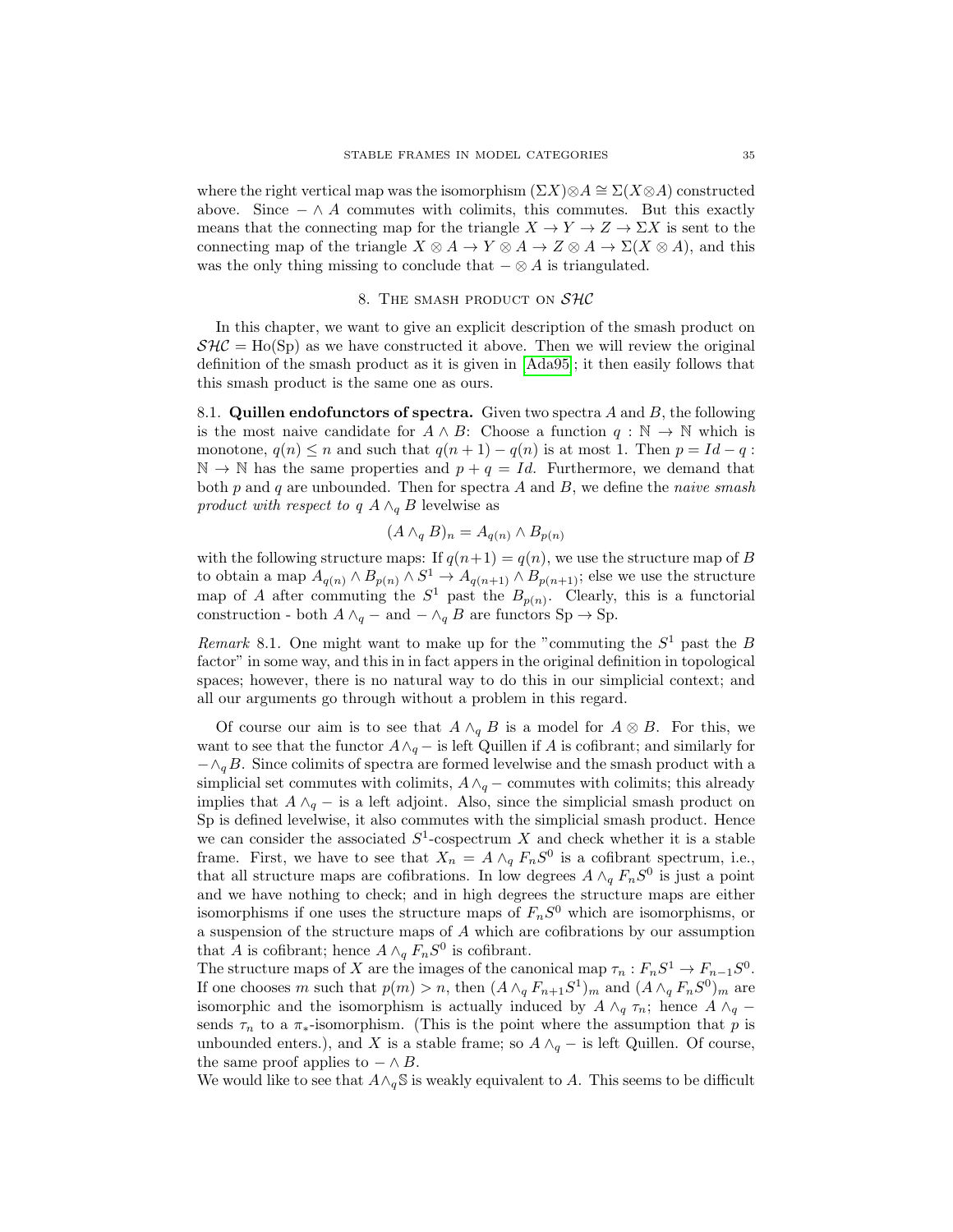to see directly since one cannot write down a map between those two which could be the desired  $\pi_*$ -isomorphism, and when replacing one of them fibrantly, one loses control; note that it is tempting to use the structure maps of A to write down a map  $A \wedge_q \mathbb{S} \to A$ ; after all,  $(A \wedge_q \mathbb{S})_n$  is just  $A_{q(n)} \wedge S^{p(n)}$ , and the structure maps yield a map  $A_{q(n)} \wedge S^{p(n)} \to A_n$ . But this is not a map of spectra - the various sphere coordinates are used in the wrong order. However, we can use a backdoor approach: The functor  $-\wedge_q \mathbb{S}$  is also left Quillen (here we use that q is unbounded), and  $\mathcal{S} \wedge_q \mathcal{S}$  is in fact isomorphic to the sphere spectrum - it is in level n isomorphic to  $S<sup>n</sup>$  and all structure maps are isomorphisms since this is true for S; hence it is a model for  $F_0S^0 = \mathbb{S}$ . Note that the levelwise identity does not induce a map  $\mathbb{S} \to \mathbb{S} \wedge_q \mathbb{S}$  since various twists are involved in the structure maps of the latter. Still, by [6.10](#page-22-0) this means that  $-\wedge_q \mathbb{S}$  is naturally weakly equivalent to the identity (maybe through a zig-zag), and hence  $A \wedge_{q} \mathbb{S}$  is weakly equivalent to A. Altogether, we obtain the following:

**Theorem 8.2.** The functor  $Sp \times Sp \to Sp$ ,  $(A, B) \to A \wedge_{q} B$ , represents the smash product functor  $\mathcal{SHC} \times \mathcal{SHC} \rightarrow \mathcal{SHC}$ .

Proof. This is clear by the preceding discussion and the construction of the smash product via Quillen functors. Note that a map  $f : A \to A'$  induces a natural transformation  $A \wedge_q \longrightarrow A' \wedge_q \longrightarrow$ 

This can be used to give a direct proof that the smash product is symmetric: After all,  $A \wedge_q B \cong B \wedge_p A$ , and both are models for the smash product  $A \wedge B$ . The following, similar statement is also interesting in its own right:

**Proposition 8.3.** Given two left Quillen functors  $F, G : Sp \to Sp$ , the derived functors satisfy  $FG \cong GF$ .

*Proof.* The derived functors of  $F$  and  $G$  are determined up to isomorphism by  $A = F(\mathbb{S})$  and  $B = G(\mathbb{S})$ ; hence we may assume  $F = A \wedge_q -$  and  $G = B \wedge_p -$ . To see that the derived functors  $FG$  and  $GF$  are isomorphic, it suffices to see that  $F(G(\mathbb{S})) \cong G(F(\mathbb{S}))$ ; however,  $F(G(\mathbb{S})) \cong F(B) = A \wedge_q B \cong B \wedge_p A \cong G(A) \cong$  $G(F(\mathbb{S}))$  as desired.

8.2. The original definition of the smash product. We will follow [\[Ada95\]](#page-36-5) in our description of the smash product. For this, it is necessary to work with spectra over a suitable closed monoidal category of pointed topological spaces; all the results we had about simplicial model categories carry over to the topological setting, in particular, there is a notion of topological stable frame in a topological model category. We denote the topological category of spectra as  $Sp^{Top}$ .

The basic idea is very similar to the one outlined above, with one subtle difference regarding the structure maps. Choose functions  $p, q : \mathbb{N} \to \mathbb{N}$  as above. Given two topological spectra A and B, we again define a spectrum  $A \wedge_q B$  with n-th space  $A_{p(n)} \wedge B_{q(n)}$ , but with slightly different structure maps. In the topological setting, there is a "multiplication by -1"-map  $\tau$  on  $S^1$ ; regarding  $S^1$  as the one-point compactification of R, this is just the map sending x to  $-x$ . Now, If  $q(n+1) =$  $q(n) + 1$ , we just use the structure map of B to obtain a map  $A_{p(n)} \wedge B_{q(n)} \wedge S^1 \rightarrow$  $A_{p(n+1)} \wedge B_{q(n+1)}$ ; however, if  $q(n+1) = q(n)$ , we first permute the  $S^1$  past the  $B_{q(n)}$ , then use  $\tau$  to obtain a self-map  $A_{p(n)} \wedge S^1 \wedge B_{q(n)} \rightarrow A_{p(n)} \wedge S^1 \wedge B_{q(n)}$ , and then use the structure map of A to obtain a map to  $A_{p(n+1)} \wedge B_{q(n+1)}$ . The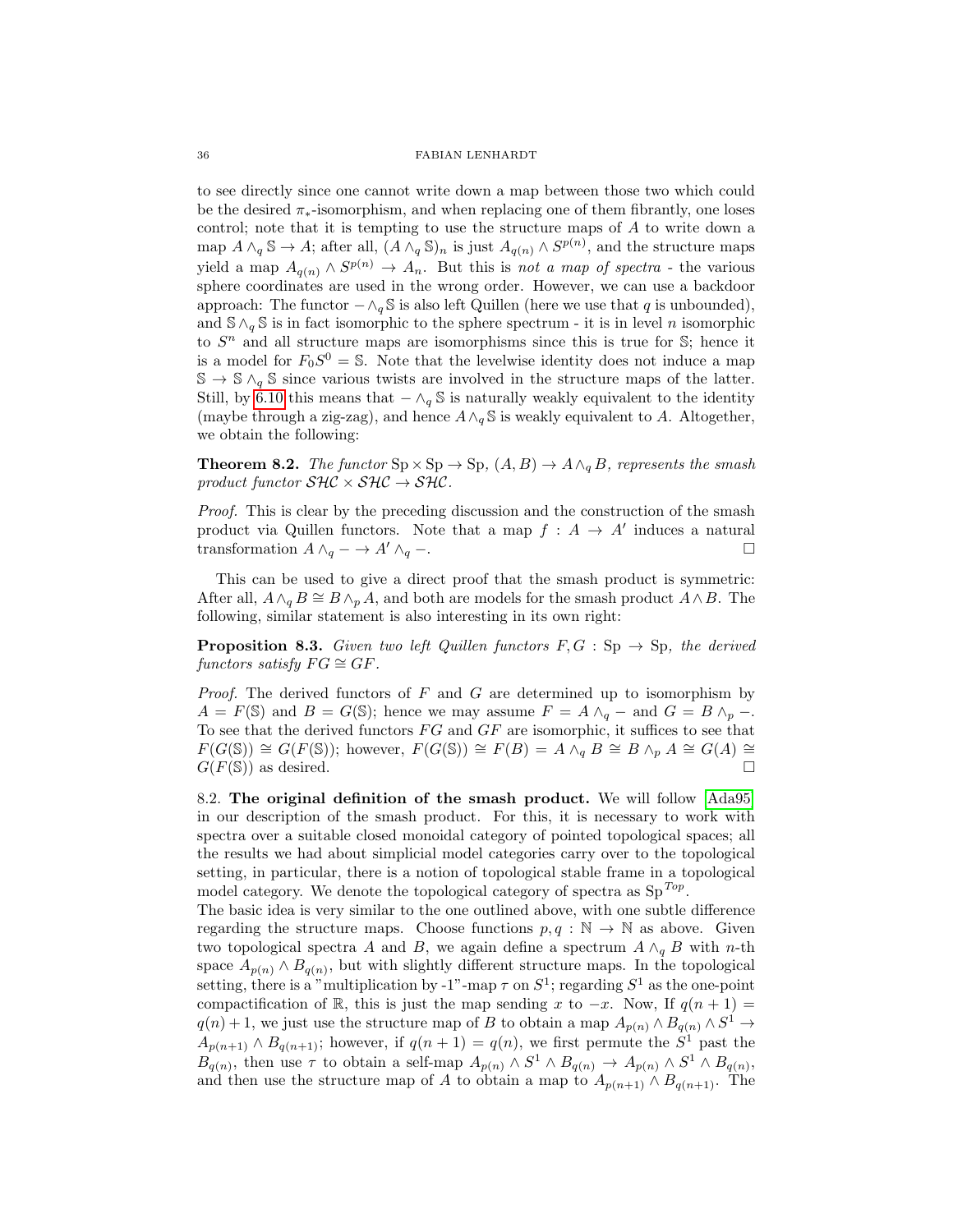classical smash product  $-\wedge -$ : Ho(Sp<sup>Top</sup>) × Ho(Sp<sup>Top</sup>) → Ho(Sp<sup>Top</sup>) constructed in [\[Ada95\]](#page-36-5) has the following basic property:

**Theorem 8.4.** For arbitrary p, q, there is a natural isomorphism  $A \wedge_q B \to A \wedge B$ .

Using topological stable frames, we obtain the following:

**Theorem 8.5.** For cofibrant spectra A, B, the functors  $A \wedge_q - : \text{Sp}^{Top} \to \text{Sp}^{Top}$ and  $-\wedge_q B$  : Sp<sup>Top</sup>  $\rightarrow$  Sp<sup>Top</sup> are left Quillen and send the topological sphere spectrum  $\mathbb{S}^{Top}$  to A resp. B up to weak equivalence.

*Proof.* Basically, the same proof applies. The functor  $A \wedge_{q}$  – commutes with colimits and with the smash product of topological spaces, hence is a left adjoint. The spectrum  $A \wedge F_n S^0$  is cofibrant, and the maps  $F_n S^1 \to F_{n-1} S^1$  induce  $\pi_*$ -isomorphisms since they induce isomorphisms in high enough degrees. That  $A \wedge_q \mathbb{S}^{Top} \cong A$  in the homotopy category follows as above since  $\mathbb{S}^{Top} \wedge_q \mathbb{S}^{Top}$  is isomorphic to  $\mathbb{S}^{Top}$ ; the identification of this with the sphere spectrum will be slightly different from the above identification because of the signs involved in the structure maps, but it is still isomorphic to the sphere spectrum.

The associativity and commutativity isomorphisms for the smash product are then obtained by making intelligent choices for  $p$  and  $q$ . In particular, things are arranged such that the associativity, unit and commutativity isomorphisms stem from natural transformations of the overlying Quillen functors. Thus we may apply [7.4](#page-27-0) (or, rather, the remark following the proof) to obtain the following:

**Theorem 8.6.** Let  $F : Sp \to Sp^{Top}$  denote the geometric realization functor. Then F induces a monoidal equivalence  $\text{Ho}(\text{Sp}) \to \text{Ho}(\text{Sp}^{Top})$  where the first category is equipped with the smash product we have constructed and  $Ho(Sp^{Top})$  is equipped with the classical smash product just described.

## 9. ACKNOWLEDGEMENTS

This paper arose out of my diploma thesis, written under the supervision of Stefan Schwede at the University of Bonn. I would like to thank him for the supervision and for his many helpful answers to my questions, and his later help to get the material into publishable form. I would also like to thank Arne Weiner for several fruitful discussions on the topics of this paper.

## **REFERENCES**

- <span id="page-36-5"></span><span id="page-36-0"></span>[Ada95] J. F. Adams. Stable homotopy and generalised homology. Chicago Lectures in Mathematics. University of Chicago Press, Chicago, IL, 1995. Reprint of the 1974 original. [BF78] A. K. Bousfield and E. M. Friedlander. Homotopy theory of Γ-spaces, spectra, and bisimplicial sets. In Geometric applications of homotopy theory (Proc. Conf., Evanston, Ill., 1977), II, volume 658 of Lecture Notes in Math., pages 80–130. Springer, Berlin, 1978.
- <span id="page-36-3"></span>[DK80] W. G. Dwyer and D. M. Kan. Function complexes in homotopical algebra. Topology, 19(4):427–440, 1980.
- <span id="page-36-2"></span>[DS95] W. G. Dwyer and J. Spaliński. Homotopy theories and model categories. In Handbook of algebraic topology, pages 73–126. North-Holland, Amsterdam, 1995.
- <span id="page-36-4"></span>[Dug01] D. Dugger. Replacing model categories with simplicial ones. Trans. Amer. Math. Soc., 353(12):5003–5027 (electronic), 2001.
- <span id="page-36-1"></span>[EKMM97] A. D. Elmendorf, I. Kriz, M. A. Mandell, and J. P. May. Rings, modules, and algebras in stable homotopy theory, volume 47 of Mathematical Surveys and Monographs. American Mathematical Society, Providence, RI, 1997. With an appendix by M. Cole.